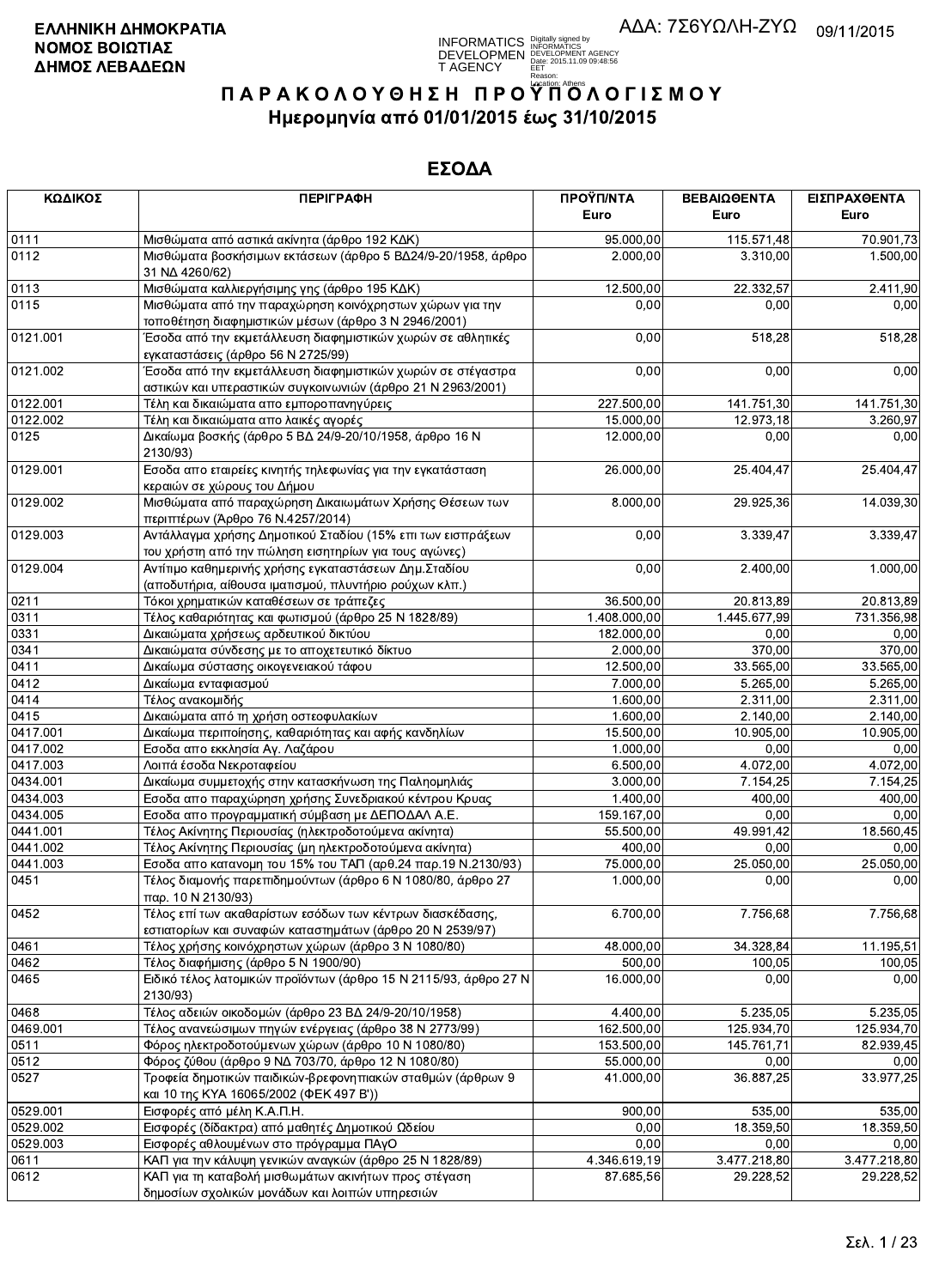| ΚΩΔΙΚΟΣ  | <b>ПЕРІГРАФН</b>                                                                                                                                                  | ΠΡΟΫΠ/ΝΤΑ<br>Euro | ΒΕΒΑΙΩΘΕΝΤΑ<br>Euro | ΕΙΣΠΡΑΧΘΕΝΤΑ<br>Euro |
|----------|-------------------------------------------------------------------------------------------------------------------------------------------------------------------|-------------------|---------------------|----------------------|
| 0614     | ΚΑΠ για την κάλυψη των λειτουργικών αναγκών των σχολείων<br>α/θμιας και β/θμιας εκπαίδευσης (άρθρο 55 Ν 1946/91)                                                  | 377.129,70        | 279.244,76          | 279.244,76           |
| 0619.006 | Οφειλές Ελληνικού Δημοσίου που απορρέουν από το άρθρο 25 του<br>Ν. 1828/89 (άρθ 27 Ν. 3756/2009)                                                                  | 668.079,32        | 0,00                | 0,00                 |
| 0621     | Κάλυψη δαπάνης των προνοιακών επιδομάτων                                                                                                                          | 6.406.702,65      | 4.966.747,90        | 4.966.747,90         |
| 0712     | Μισθώματα θαλασσίων εκτάσεων (άρθρο 15 Ν 2130/93)                                                                                                                 | 9.581,70          | 11.392,50           | 1.627,50             |
| 0713     | Παράβολα για την έκδοση των αδειών ίδρυσης και λειτουργίας                                                                                                        | 14.000,00         | 7.460,00            | 7.460,00             |
|          | επιχειρήσεων υγειονομικού ενδιαφέροντος (άρθρο 80 ΔΚΚ)                                                                                                            |                   |                     |                      |
| 0715     | Τέλος διαφήμισης της κατηγορίας Δ΄ του άρθρου 15 του ΒΔ 24/9-<br>20/10/1958 (άρθρο 9 Ν 2880/2001)                                                                 | 90.000,00         | 40.160,00           | 40.160,00            |
| 1211.009 | Έκτακτη χρηματοδότηση του Υπουργείου Εσωτερικών για την<br>καταβολή εκλογικής αποζημίωσης                                                                         | 0,00              | 31.182,00           | 31.182,00            |
| 1212.001 | Επιχορηγηση από LEADER για ΤΡΟΦΩΝΕΙΑ ΔΗΜΟΥ ΛΕΒΑΔΕΩΝ                                                                                                               | 0,00              | 0,00                | 0,00                 |
| 1212.002 | Επιχορήγηση για υλοποίηση Ευρωπαικού προγράμματος<br>Έναρμόνιση οικογενειακής και επαγγελματικής ζωής"                                                            | 218.400,00        | 291.936,40          | 291.936,40           |
| 1212.003 | Επιχορήγηση ΟΑΕΔ για εισφορές ωφελούμενων από Προγραμμα<br>Κοινωφελούς Χαρακτήρα (παρ. ΙΔ Ν.4152/2013)                                                            | 0,00              | 24.634,60           | 24.634,60            |
| 1212.004 | Από Γ.Γ.Α. για υλοποίηση ΠΑγΟ                                                                                                                                     | 0,00              | 0,00                | 0,00                 |
| 1214.005 | Επιχορήγηση ΥΠ.ΕΣ για κάλυψη δράσεων πολιτικής προστασίας-<br>πυροπροστασίας                                                                                      | 83.800,00         | 81.800.00           | 81.800,00            |
| 1219.002 | Επιχορήγηση εκπαιδευτικών προγραμμάτων ΟΑΕΚ-ΛΑΕΚ                                                                                                                  | 7.000,00          | 0,00                | 0,00                 |
| 1311.001 | ΚΑΠ επενδυτικών δαπανών των δήμων                                                                                                                                 | 440.280,00        | 172.050,00          | 172.050,00           |
| 1312.001 | Επισκευή και συντήρηση σχολικών κτιρίων (άρθρο 13 Ν 2880/2001)                                                                                                    | 69.000,00         | 69.000,00           | 69.000,00            |
| 1313.001 | Επιχορήγηση ΥΠ.ΕΣ. για κάλυψη δρασεων πολιτικής προστασίας                                                                                                        | 0,00              | 2.000,00            | 2.000,00             |
| 1321.033 | Διαμόρφωση Μονοπατιού και Αποκατάσταση-Στερέωση Τρίχινου<br>Γεφυριού                                                                                              | 67.332,55         | 28.476,69           | 28.476,69            |
| 1321.040 | Επιχορήγηση από ΕΤΠΑ για Ανάπλαση-Ενοποίηση Δικτύου<br>Πεζοδρόμων (Πεζόδρομος οδού Καλιαγκάκη, οδού Μποφίδου,<br>χώρος πρώην ΚΤΕΛ και πεζόδρομια οδού Σπυρίδωνος) | 382.477,72        | 306.837,68          | 306.837,68           |
| 1321.041 | Υπογειοποίηση εναερίου δικτύου πεζοδρόμου επι της οδού<br>Μπουφίδου                                                                                               | 42.733,10         | 0,00                | 0,00                 |
| 1321.042 | Σωστικές ανασκαφές                                                                                                                                                | 1,00              | 0,00                | 0,00                 |
| 1321.206 | Μελέτη Σχεδιου Χωροταξικής και Οικιστικής Οργανωσης Ανοικτής<br>Πόλης Δήμου Χαιρώνειας                                                                            | 16.751,67         | 0,00                | 0,00                 |
| 1321.207 | Βελτιωση και ανάπλαση κοινόχρηστων χώρων Τ.Κ. Ανθοχωρίου                                                                                                          | 0,00              | 0,00                | 0,00                 |
| 1321.401 | Επιχορήγηση από ΕΤΠΑ για Βελτίωση και Ανάπλαση Κοινόχρηστων<br>χώρων ΤΚ Κορώνειας                                                                                 | 358.598,58        | 142.394,28          | 142.394,28           |
| 1321.501 | Μελέτη Γενικού Πολεοδομικού Σχεδίου Κοινότητας Κυριακίου                                                                                                          | 16.705,75         | 5.306,51            | 5.306,51             |
| 1322.001 | Αναβάθμιση Ενερητικής Πυροπροστασίας Κλειστού Γυμναστηρίου<br>Λιβαδειάς                                                                                           | 0,00              | 0,00                | 0,00                 |
| 1322.002 | Αγορά ακινήτου-μνημείου ΄΄ Τζαμί Γαζή Ομέρ"                                                                                                                       | 0,00              | 0,00                | 0,00                 |
| 1322.020 | Επιχορήγηση από ΠΔΕ για Αποκατάσταση ζημιών που<br>προκλήθηκαν από θεομηνία στο Δήμο Λεβαδέων                                                                     | 74.655,68         | 69.771,54           | 69.771,54            |
| 1322.021 | Επιχορήγηση από Πράσινο Ταμείο για Αποζημίωση ιδιοκτησιών στο<br>πάρκο Έρκυνας από την οδό Θουκιδίδου εως την οδό Ξενοφώντος                                      | 90.752,00         | 0,00                | 0,00                 |
| 1322.022 | Επιχορήγηση από Πράσινο Ταμειο για Ενεργειακή Αναβαθμιση<br>Σχολικής Μονάδας 3ου Δημοτικού Σχολειου Λιβαδειάς                                                     | 0,00              | 0,00                | 0,00                 |
| 1326.001 | Έσοδα από προγραμματική σύμβαση με ΔΕΠΟΔΑΛ ΑΕ για την<br>προμήθεια εξοπλισμού 1ης Διαχειριστικής Ενότητας Ν Βοιωτίας                                              | 380.121,00        | 196.121,00          | 104.750,78           |
| 1326.002 | Έσοδα από προγραμματική σύμβαση με ΔΕΠΟΔΑΛ ΑΕ για την<br>Λειτουργική και Περιβαλλοντική Αναβάθμιση ΧΥΤΑ Λιβαδειάς                                                 | 407.939,60        | 192.304,81          | 183.008,02           |
| 1328.002 | Λειτουργική και Περιβαλλοντική Αναβάθμιση Χ.Υ.Τ.Α. Λιβαδειάς                                                                                                      | 1.440.005,08      | 545.148,88          | 545.148,88           |
| 1328.003 | Προμήθεια ενός (1) Θρυμματιστή (εξοπλισμός διαχ. στερεών<br>αποβλήτων 1ης διαχειρ. ενότητας Ν. Βοιωτίας)                                                          | 340.000,00        | 299.000,00          | 299.000,00           |
| 1328.005 | Προμήθεια ενός (1) εκσκαφέα φορτωτή (εξοπλισμός διαχ. στερεών<br>αποβλήτων 1ης διαχειρ. ενότητας Ν. Βοιωτίας)                                                     | 86.000,00         | 75.600,00           | 75.600,00            |
| 1328.009 | Προμήθεια ενός (1) οχήματος ανοικτού τύπου 4χ4 (Εξοπλισμός<br>διαχ.στερεών αποβλήτων 1ης διαχειρ.ενότητας Ν.Βοιωτίας)                                             | 0,00              | 0,00                | 0,00                 |
| 1328.016 | Βελτίωση και Ανάπλαση Κοινόχρηστων Χώρων Οικισμού Ελικώνα                                                                                                         | 550.000,00        | 0,00                | 0,00                 |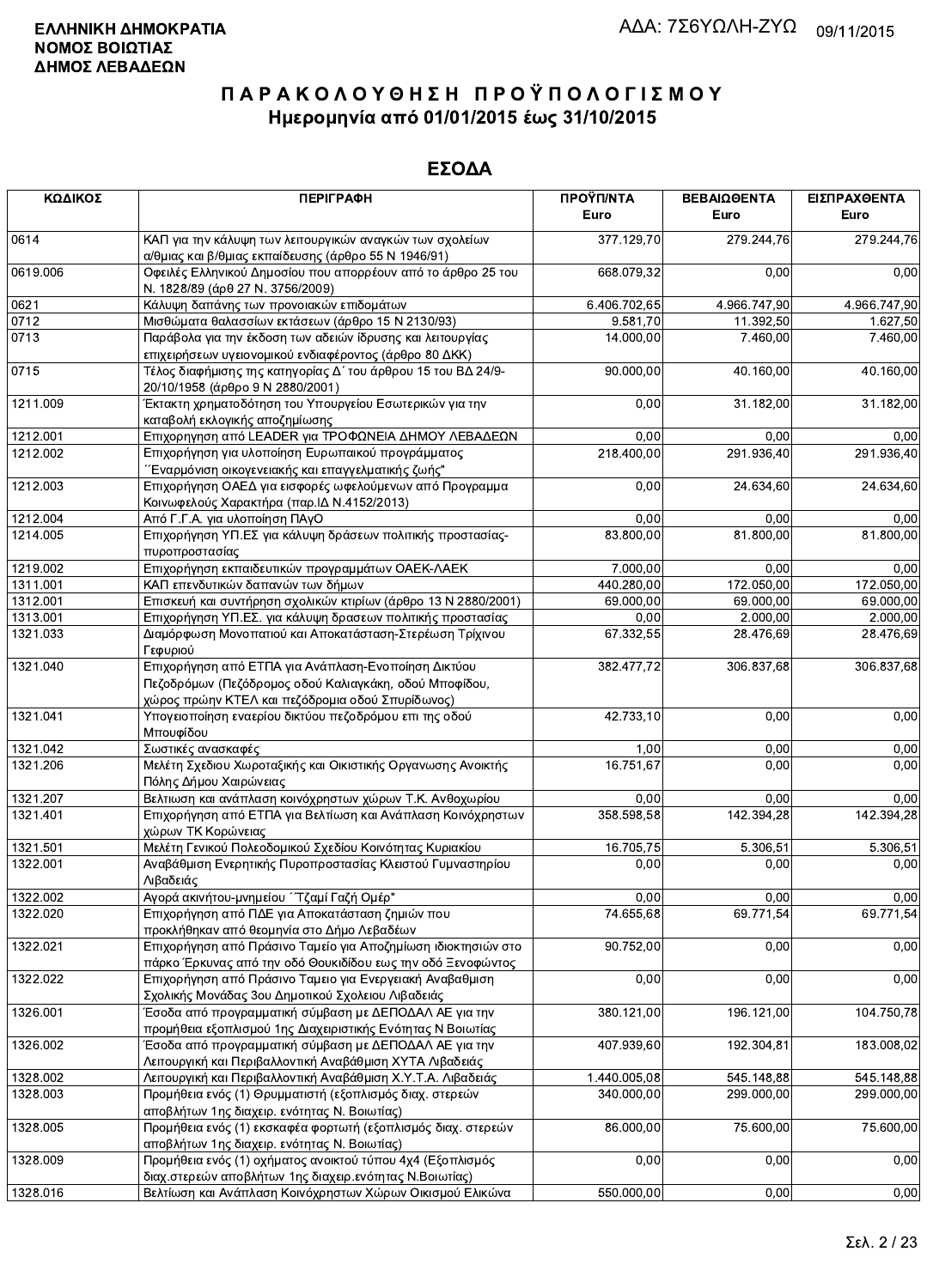| ΚΩΔΙΚΟΣ  | <b>ПЕРІГРАФН</b>                                                                                                                              | ΠΡΟΫΠ/ΝΤΑ<br>Euro | ΒΕΒΑΙΩΘΕΝΤΑ<br>Euro | ΕΙΣΠΡΑΧΘΕΝΤΑ<br>Euro |
|----------|-----------------------------------------------------------------------------------------------------------------------------------------------|-------------------|---------------------|----------------------|
| 1328.018 | Αποκατάσταση ζημιών που προκλήθηκαν από θεομηνία<br>(πυρκαγιά) στο ΧΥΤΑ 1ης Διαχειριστικής Ενότητας Ν Βοιωτίας                                | 0,00              | 0,00                | 0,00                 |
| 1328.019 | Βελτίωση υφιστάμενου αρδευτικού έργου του Δ.Δ. Λαφυστίου Δήμου<br>Λεβαδέων                                                                    | 103.202,00        | 0,00                | 0,00                 |
| 1328.401 | Μελέτη Έργων Ανακατασκευής Εσωτερικού Δικτύου, Έργων<br>Προσαγωγής Ακαθάρτων και Εγκατάστασης Επεξεργασίας Λυμάτων<br>(Ε.Ε.Λ.) Αγίου Γεωργίου | 76.157,81         | 0,00                | 0,00                 |
| 1328.406 | Ανάπλαση Πλατείας Τ.Κ. Αγίου Γεωργίου                                                                                                         | 0,00              | 0,00                | 0,00                 |
| 1328.502 | Μελέτη Αποχέτευσης-Προσαγωγής Ακαθάρτων και Εγκατάστασης<br>Επεξεργασίας Λυμάτων (Ε.Ε.Λ.) Οικισμού Κυριακίου                                  | 11.664,13         | 13.300,00           | 13.300,00            |
| 1328.503 | Αγορά εδαφικών εκτάσεων Οικισμού Κυριακίου                                                                                                    | 5.000,00          | 0,00                | 0,00                 |
| 1411     | Προϊόν δωρεών                                                                                                                                 | 0,00              | 14.632,30           | 14.632,30            |
| 1511     | Προσαυξήσεις εκπρόθεσμης καταβολής χρεών (άρθρο 6 ΝΔ 356/74,<br>άρθρο 16 Ν 2130/93)                                                           | 60.000,00         | 32.766,21           | 32.766,21            |
| 1512     | Πρόστιμα του ΚΟΚ, του ΝΔ 805/71 και του ΑΝ 170/67 (άρθρο 31 Ν<br>2130/93)                                                                     | 58.000,00         | 42.075,27           | 38.085,27            |
| 1514     | Πρόστιμα ανέγερσης και διατήρησης αυθαιρέτων κατασκευών (άρθρο<br>12 N 1647/86)                                                               | 20.000,00         | 7.046,04            | 7.046,04             |
| 1519     | Λοιπά πρόστιμα και χρηματικές ποινές επιβαλλόμενες βάσει ειδικών<br>διατάξεων                                                                 | 3.000,00          | 1.079,97            | 1.079,97             |
| 1522     | Παράβολα υποβαλλόμενα για την χορήγηση διευκολύνσεων<br>τμηματικής καταβολής χρεών (άρθρο 18 Ν 2648/98)                                       | 500,00            | 53,12               | 53,12                |
| 1629     | Λοιπά έσοδα από δαπάνες πραγματοποιηθείσες για λογαριασμό<br>τρίτων                                                                           | 5.000,00          | 8.477,33            | 8.477,33             |
| 1699.001 | Εσοδα απο κατασκευή παραγκών και ηλεκτροδότησης αυτών στην<br>Εμποροπανήγυρη                                                                  | 35.000,00         | 27.300,00           | 27.300,00            |
| 1699.003 | Λοιπά έκτακτα έσοδα που δεν εντάσσονται στις πιο πάνω τάξεις                                                                                  | 1.000,00          | 0,00                | 0,00                 |
| 1699.006 | Έκτακτα Έσοδα από εράνους της Ιεράς Μητρόπολης Θηβών και<br>Λεβαδείας (2% επί του ακαθαρίστου προιόντος)                                      | 1.200,00          | 904,12              | 904,12               |
| 2111     | Τακτικά έσοδα από τέλη καθαριότητας και ηλεκτροφωτισμού                                                                                       | 383.800,00        | 373.790,93          | 373.669,08           |
| 2113     | Τακτικά έσοδα από τέλη και δικαίωματα άρδευσης                                                                                                | 1.000,00          | 4.084,07            | 0,00                 |
| 2115.001 | Τέλος Ακίνητης περιουσίας (ηλεκτροδοτούμενα ακίνητα)                                                                                          | 16.300,00         | 15.488,88           | 15.482,63            |
| 2115.002 | Τέλος Ακίνητης περιουσίας (μη ηλεκτροδοτούμενα ακίνητα)                                                                                       | 70.000,00         | 189.901,42          | 91.436,99            |
| 2118     | Τακτικά έσοδα επί των ακαθαρίστων εσόδων επιτηδευματιών                                                                                       | 9.000,00          | 6.749,62            | 6.749,62             |
| 2119.001 | Φόρος ηλεκτροδούμενων χώρων (άρθ. 10 Ν. 1080/80) Π.Ο.Ε.                                                                                       | 40.300,00         | 38.396,79           | 38.386,24            |
| 2119.004 | Τέλος χρήσης κοινοχρήστων χώρων Π.Ο.Ε.                                                                                                        | 2.000,00          | 0,00                | 0,00                 |
| 2119.011 | Απο μισθώματα αστικών ακινήτων                                                                                                                | 0,00              | 2.127,00            | 777,00               |
| 2119.012 | Τέλη και δικαιώματα απο λαική αγορά                                                                                                           | 12.000,00         | 9.720,00            | 2.746,25             |
| 2119.020 | Αντιτιμο κατανάλωσης ηλεκτρικού ρευματος των πυλώνων του<br>Δημοτικού Σταδιου για λογαριασμό τριτων (τέλεση αγώνων)                           | 0,00              | 7.482,00            | 7.482,00             |
| 2119.021 | Αντίτιμο καθημερινής χρήσης εγκαταστάσεων Δημ.Σταδίου<br>(αποδυτήρια, αίθουσα ιματισμού, πλυντήριο ρούχων κλπ.)                               | 0,00              | 400.00              | 400,00               |
| 2119.022 | Έσοδα από εισφορές (δίδακτρα μαθητών Δημ.Ωδείου)                                                                                              | 0,00              | 0,00                | 0,00                 |
| 2211.001 | Πρόστιμα παραβάσεων Κ.Ο.Κ. - Ελεγχόμενης στάθμευσης Π.Ο.Ε.                                                                                    | 17.500,00         | 51.295,90           | 16.110,90            |
| 2211.002 | Λοιπά πρόστιμα                                                                                                                                | 2.000,00          | 0,00                | 0,00                 |
| 2212.001 | Πρόστιμα ανέγερσης-διατήρησης αυθαιρέτων                                                                                                      | 7.500,00          | 3.200,60            | 3.200,60             |
| 3211     | Τέλη καθαριότητας και ηλεκτροφωτισμού                                                                                                         | 593.751,33        | 623.611,78          | 595.087,89           |
| 3212     | Τέλη και δικαιώματα ύδρευσης                                                                                                                  | 214.779,92        | 213.120,59          | 6.953,93             |
| 3213     | Τέλη και δικαιώματα άρδευσης                                                                                                                  | 135.033,88        | 342.008,52          | 166.833,19           |
| 3214     | Τέλη και δικαιώματα αποχέτευσης                                                                                                               | 18.079,75         | 17.925,65           | 737,86               |
| 3215     | Τέλος ακίνητης περιουσίας                                                                                                                     | 58.252,26         | 148.567,36          | 61.040,28            |
| 3217     | Εισφορά λόγω ένταξης ή επέκτασης πολεοδομικών σχεδίων                                                                                         | 10.825,49         | 10.825,49           | 4.947,28             |
| 3218     | Τακτικά έσοδα επί των ακαθαρίστων εσόδων επιτηδευματιών                                                                                       | 871.904,98        | 902.432,37          | 41.251,74            |
| 3219.001 | Απο δικαιώματα και μισθώματα βοσκήσιμων εκτάσεων                                                                                              | 15.129,97         | 13.899,52           | 704,21               |
| 3219.002 | Απο τέλη διαφήμισης και απο την εκμετάλλευση διαφημιστικών<br>χώρων                                                                           | 0,00              | 20.000,00           | 0,00                 |
| 3219.003 | Απο δικαιώματα νεκροταφείων                                                                                                                   | 19.017,11         | 18.908,70           | 806,73               |
| 3219.004 | Απο τέλη χρήσης κοινόχρηστων δημοτικών χώρων και απο<br>παραχώρηση δικαιωμάτων χρήσης θέσεων των περιπτέρων                                   | 127.187,83        | 169.660,15          | 25.033,05            |
| 3219.005 | Απο δικαιώματα Σφανείων                                                                                                                       | 5.105.59          | 4.738.35            | 824.58               |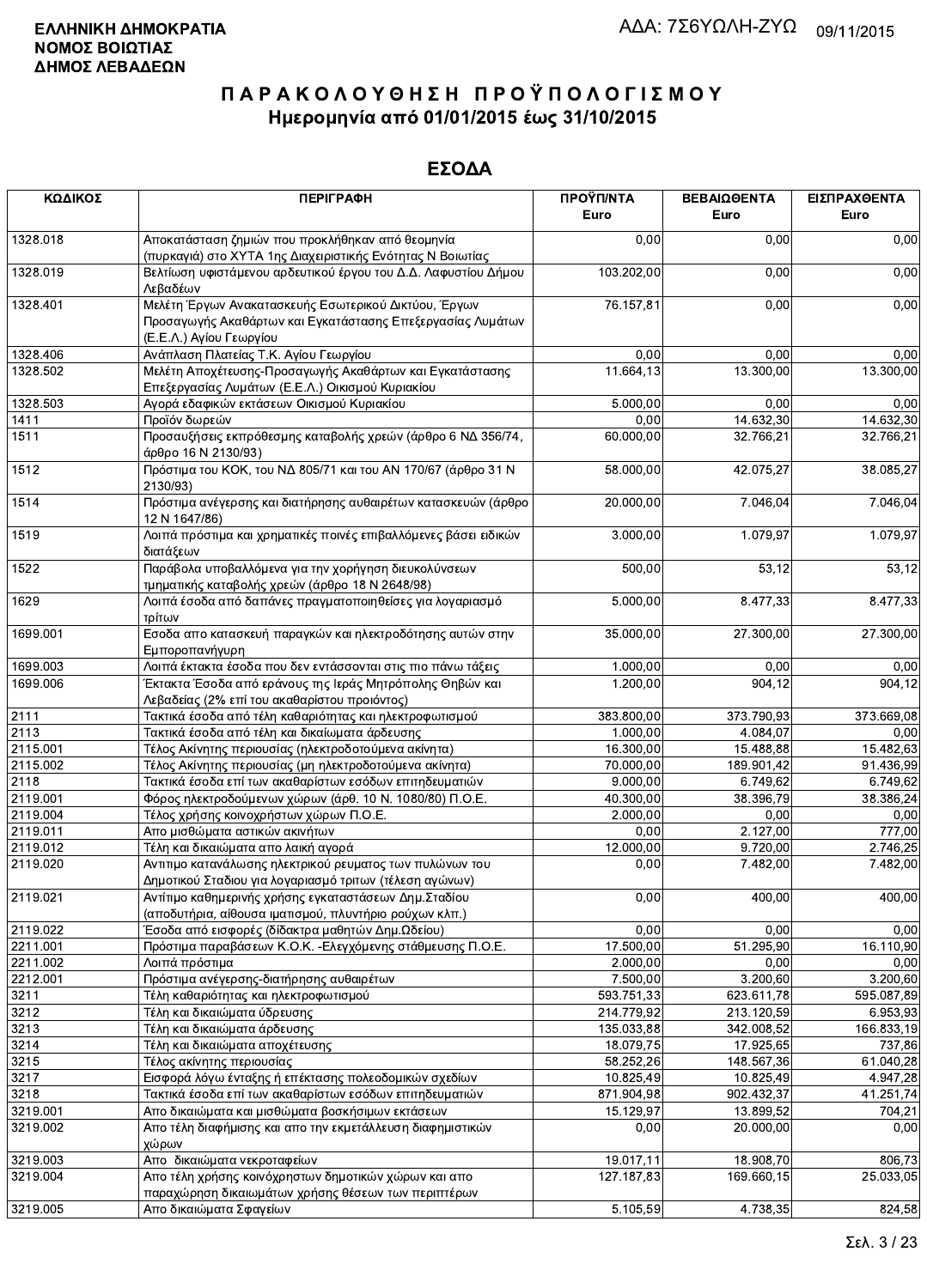| ΚΩΔΙΚΟΣ  | <b>ПЕРІГРАФН</b>                                                                                                                         | ΠΡΟΫΠ/ΝΤΑ     | ΒΕΒΑΙΩΘΕΝΤΑ   | ΕΙΣΠΡΑΧΘΕΝΤΑ            |
|----------|------------------------------------------------------------------------------------------------------------------------------------------|---------------|---------------|-------------------------|
|          |                                                                                                                                          | Euro          | Euro          | Euro                    |
| 3219.006 | Απο τέλη και μισθώματα λατομείων                                                                                                         | 90.838,54     | 88.121,39     | 10.698,54               |
| 3219.008 | Απο δικαιώματα χρήσης Χ.Υ.Τ.Α.                                                                                                           | 71.240,59     | 71.240,59     | 192,90                  |
| 3219.009 | Απο δικαιώματα συμμετοχής στην Κατασκήνωση                                                                                               | 10.386,21     | 10.106,21     | 488,48                  |
| 3219.010 | Απο τέλη και δικαιώματα λαικών αγορών                                                                                                    | 154.591,11    | 146.111,04    | 50.328,99               |
| 3219.011 | Απο φόρο ηλεκτροδοτούμενων χώρων (άρθ. 10 Ν. 1080/80)                                                                                    | 56.292,52     | 60.350,70     | 58.412,72               |
| 3219.012 | Απο προγραμματική σύμβαση με ΔΕΠΟΔΑΛ Α.Ε. (ΦΟΔΣΑ)                                                                                        | 5.407,48      | 102.907,48    | 0,00                    |
| 3219.013 | Απο μισθώματα αστικών ακινήτων                                                                                                           | 430.315,54    | 420.840,26    | 56.716,77               |
| 3219.014 | Απο μισθώματα καλλιεργήσιμης γής                                                                                                         | 22.212,66     | 14.344,47     | 3.414,70                |
| 3219.015 | Απο μισθώματα θαλασσίων εκτάσεων                                                                                                         | 9.581,70      | 9.581,70      | 4.890,43                |
| 3219.017 | Λοιπές περιπτώσεις                                                                                                                       | 12.678,28     | 11.403,31     | 350,31                  |
| 3219.018 | Απο εισφορές για τροφεία παιδικών και βρεφονηπιακών σταθμών                                                                              | 19.712,94     | 19.686,62     | 1.857,71                |
| 3219.019 | Απο κρατήσεις υπέρ Δημοσίου                                                                                                              | 26.803,32     | 48.578,79     | 4.858,12                |
| 3219.020 | Από Μισθώματα παραχώρησης Δικαιωμάτων Χρήσης Θέσεων των<br>περιπτέρων (Άρθρο 76 Ν.4257/2014)                                             | 22.040,66     | 0,00          | 0,00                    |
| 3219.021 | Από χρήση Δημοτικών Σταδίων (15% επί των ακαθαρίστων<br>εισπράξεων του χρήστη από την πώληση εισητηριων για τους<br>αγώνες)              | 0,00          | 49.589,39     | 0,00                    |
| 3219.022 | Από αντιτιμο κατανάλωσης ηλεκτρικού ρευματος των πυλώνων του<br>Δημοτικού Σταδιου για λογαριασμό τριτων (τελεση αγώνων)                  | 0,00          | 39.337,20     | 0,00                    |
| 3221.001 | Απο πρόστιμα παραβάσεων Κ.Ο.Κ.-Ελεγχόμενης στάθμευσης                                                                                    | 613.930,23    | 638.026,16    | 13.579,17               |
| 3221.002 | Απο διάφορα πρόστιμα κλπ έκτακτα έσοδα                                                                                                   | 141.867,81    | 146.823,15    | 7.256,03                |
| 3221.003 | Απο αποζημιώσεις καταβληθείσες για λογαριασμό των υπόχρεων,<br>λόγω προσκύρωσης ή ρυμοτόμησης ακινήτων (άρθρο 26 Ν<br>1828/89)           | 93.293,38     | 93.190,47     | 6.284,43                |
| 3221.004 | Από προγραμματική σύμβαση με ΔΕΠΟΔΑΛ για ΦΠΑ                                                                                             | 86.595,00     | 0,00          | 0,00                    |
| 4111     | Εισφορά υπέρ του Δημοσίου στις αποδοχές και τα έξοδα<br>παράστασης                                                                       | 200.000,00    | 145.461,27    | 145.461,27              |
| 4121     | Φόροι μισθωτών υπηρεσιών                                                                                                                 | 250.000,00    | 180.948,01    | 180.948,01              |
| 4122     | Φοροί και χαρτόσημο Δημάρχων Αντιδημάρχων μελών Δημοτικών                                                                                | 7.000,00      | 1.896,48      | 1.896,48                |
|          | Συμβουλίων και λοιπών συλλογικών οργάνων                                                                                                 |               |               |                         |
| 4123     | Φόρων προμηθευτών εργολάβων ελ. Επαγγελματιών κ.λ.π.                                                                                     | 130.000,00    | 95.652,39     | 95.652,39               |
| 4124     | Λοιπές κρατήσεις υπέρ του Δημοσίου                                                                                                       | 90.000,00     | 45.356,67     | 42.801,30               |
| 4131     | Εισφορές σε ασφαλιστικούς οργανισμούς και ταμεία                                                                                         | 1.350.000,00  | 969.982,73    | 969.982,73              |
| 4132     | Εισφορά για το εφάπαξ βοήθημα του Ν 103/75                                                                                               | 3.500,00      | 1.477,80      | 1.477,80                |
| 4141     | Κρατήσεις στις αποδοχές για την εξόφληση δανείων του Τ.Π. & Δ.                                                                           | 91.000,00     | 59.938,23     | 59.938,23               |
| 4142     | Λοιπές κρατήσεις υπέρ τρίτων                                                                                                             | 270.000,00    | 192.061,13    | 192.061,13              |
| 4211     | Επιστροφή χρημάτων από υπολόγους χρηματικών ενταλμάτων                                                                                   | 5.000,00      | 0,00          | 0,00                    |
|          | προπληρωμής                                                                                                                              |               |               |                         |
| 4212     | Επιστροφή πάγιας προκαταβολής                                                                                                            | 29.000,00     | 0,00          | 0,00                    |
| 4213     | Επιστροφή αχρεωστήτως καταβληθέντων χρηματικών ποσών<br>(άρθρο 26 Ν 318/69, Αποφ. Υπ. Οικον. 2081241/11652/1997)                         | 100.000,00    | 127.947,80    | $\overline{64.674, 15}$ |
| 4219     | Επιστροφή εν γένει χρημάτων                                                                                                              | 45.000,00     | 953,79        | 953.79                  |
| 5111     | Χρηματικό υπόλοιπο προερχόμενο από τακτικά έσοδα για την<br>κάλυψη υποχρεώσεων παρελθόντων ετών                                          | 406.871,80    | 689.927,09    | 689.927,09              |
| 5112     | Χρηματικό υπόλοιπο προερχόμενο από τακτικά έσοδα για την<br>κάλυψη έργων του Π.Δ.Ε. ή πιστώσεις προοριζόμενες για δημόσιες<br>επενδύσεις | 170.769,02    | 170.769,02    | 170.769,02              |
| 5113     | Χρηματικό υπόλοιπο προερχόμενο απο τακτικά έσοδα για την<br>κάλυψη ειδικευμένων δαπανών                                                  | 355.574,14    | 670.064,73    | 670.064,73              |
| 5119     | Χρηματικό υπόλοιπο προερχόμενο απο τακτικά έσοδα για την<br>κάλυψη εν γένει δαπανών του Δήμου                                            | 258.000,00    | 0,00          | 0,00                    |
| 5121     | Χρηματικό υπόλοιπο προερχόμενο από έκτακτα έσοδα για την<br>κάλυψη υποχρεώσεων παρελθόντων ετών                                          | 66.082,50     | 292.304,82    | 292.304,82              |
| 5122     | Χρηματικό υπόλοιπο προερχόμενο από έκτακτα έσοδα για την<br>κάλυψη έργων του Π.Δ.Ε. ή πιστώσεις προοριζόμενες για δημόσιες<br>επενδύσεις | 789.087,00    | 748.161,14    | 748.161,14              |
| 5123     | Χρηματικό υπόλοιπο προερχόμενο απο έκτακτα έσοδα για την<br>κάλυψη ειδικευμένων δαπανών                                                  | 83.647,20     | 82.186,17     | 82.186,17               |
|          | ΣΥΝΟΛΑ                                                                                                                                   | 29.507.030,53 | 23.466.455,57 | 18.879.605,00           |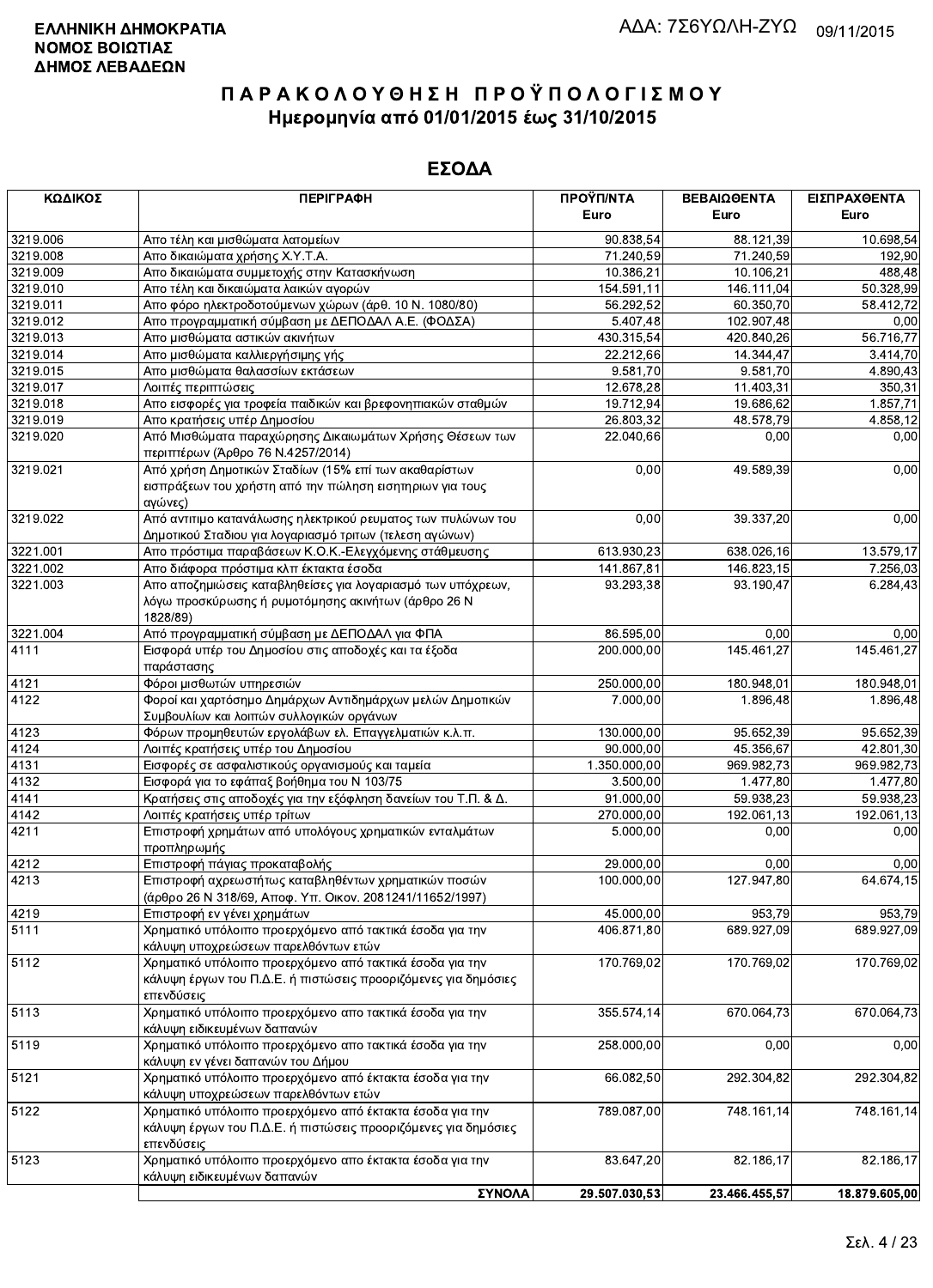|        | ΚΩΔΙΚΟΣ  | <b>ПЕРІГРАФН</b>                                                                                                          | ΠΡΟΫΠ/ΝΤΑ<br>Euro      | ΕΝΤΑΛΘΕΝΤΑ<br>Euro | ΠΛΗΡΩΘΕΝΤΑ<br>Euro |
|--------|----------|---------------------------------------------------------------------------------------------------------------------------|------------------------|--------------------|--------------------|
|        |          |                                                                                                                           |                        |                    |                    |
| $00\,$ | 6031     | Τακτικές αποδοχές (περιλαμβάνονται βασικός μισθός, δώρα εορτών, γενικά και<br>ειδικά τακτικά επιδόματα)                   | 101.388,00             | 57.425,78          | 57.425,78          |
| 00     | 6053.001 | Εργοδ. εισφορές ΙΚΑ υπαλλήλων ειδικών θέσεων                                                                              | 10.495,00              | 4.001,48           | 4.001,48           |
| 00     | 6053.002 | Εργοδ. εισφορές Ταμείου Νομικών                                                                                           | 6.233,00               | 671,90             | 671,90             |
| 00     | 6053.003 | Εργοδοτικές εισφορές υπέρ ΤΣΜΕΔΕ                                                                                          | 4.511,00               | 3.307,85           | 3.307.85           |
| 00     | 6053.004 | Εργοδοτικές εισφορές υπέρ ΤΣΜΕΔΕ (επικουρικό)                                                                             | 1.016,00               | 744,45             | 744,45             |
| 00     | 6053.005 | Εργοδοτικές εισφορές υπέρ ΚΥΤ                                                                                             | 1.456,00               | 1.067,03           | 1.067,03           |
| 00     | 6056     | Ετήσια εισφορά στο ΤΠΔΚΥ-ΤΕΑΔΚΥ (άρθρα 3 Ν 1726/44, 30 Ν 2262/52, 100                                                     | 285.783,00             | 238.000,00         | 238.000,00         |
| $00\,$ | 6073     | ΝΔ 4260/61 και 33 ΝΔ 5441/66)<br>Δαπάνες επιμόρφωσης προσωπικού και συμμετοχής σε συνέδρια και                            | 9.000,00               | 180,00             | 180,00             |
|        |          | σεμινάρια                                                                                                                 |                        |                    |                    |
| 00     | 6111     | Αμοιβές νομικών και συμβολαιογράφων                                                                                       | 0,00                   | 183,21             | 183,21             |
| 00     | 6116     | Αμοιβές δικαστικών επιμελητών                                                                                             | 6.000,00               | 0.00               | 0,00               |
| 00     | 6121.001 | Αντιμισθία δημάρχου ή προέδρου κοινότητας αντιδημάρχου και προέδρου<br>δημοτικού συμβουλίου (Άρθρο 175 ΔΚΚ)               | 123.120,00             | 92.340,00          | 92.340,00          |
| 00     | 6121.002 | Αντιμισθία συμπαραστάτη του δημότη και της επιχείρησης                                                                    | 7.200,00               | 0.00               | 0,00               |
| 00     | 6123     | Έξοδα κίνησης προέδρων Τοπικών Συμβουλίων (άρθρο 4 Ν 2539/97)                                                             | 87.600,00              | 65.700,00          | 65.700,00          |
| 00     | 6126.008 | Εργοδοτικές εισφορές υπέρ ΙΚΑ-ΕΤΕΑ                                                                                        | 10.080,00              | 7.559,64           | 7.559,64           |
| 00     | 6151     | Δικαιώματα τρίτων (ΔΕΗ κλπ) από την είσπραξη τελών και φόρων                                                              | $\overline{6}6.000,00$ | 47.706,38          | 47.706,38          |
| 00     | 6221     | Ταχυδρομικά τέλη                                                                                                          | 20.000,00              | 12.344,80          | 12.344,80          |
| $00\,$ | 6222     | Τηλεφωνικά, τηλεγραφικά και τηλετυπία τέλη εσωτερικού                                                                     | 30.000,00              | 24.911,12          | 24.911,12          |
| 00     | 6223     | Κινητή Τηλεφωνία                                                                                                          | 6.240,00               | 0,00               | 0,00               |
| 00     | 6331.001 | Λοιποί φόροι και τέλη                                                                                                     | 10.000,00              | 4.606,61           | 4.606,61           |
| 00     | 6331.002 | Φόρος εισοδηματος φρρολογικού έτους 2014                                                                                  | 0,00                   | 29.821,47          | 29.821,47          |
| 00     | 6421     | Οδοιπορικά έξοδα και αποζημίωση μετακινούμενων αιρετών                                                                    | 3.000,00               | 0,00               |                    |
|        |          |                                                                                                                           |                        |                    | 0,00               |
| $00\,$ | 6431     | Έξοδα ενημέρωσης και προβολής δραστηριοτήτων του Δήμου                                                                    | 0,00                   | 0,00               | 0,00               |
| 00     | 6433     | Τιμητικές διακρίσεις, αναμνηστικά δώρα και έξοδα φιλοξενίας φυσικών<br>προσώπων και αντιπροσωπειών                        | 0,00                   | 164,90             | 164,90             |
| 00     | 6434     | Λοιπές δαπάνες δημοσίων σχέσεων                                                                                           | 0,00                   | 0,00               | 0,00               |
| 00     | 6443     | Δαπάνες δεξιώσεων και εθνικών ή τοπικών εορτών                                                                            | 0,00                   | 0,00               | 0,00               |
| 00     | 6451.001 | Συνδρομές σε εφημερίδες - περιοδικά                                                                                       | 1.000,00               | 0,00               | 0,00               |
| 00     | 6451.002 | Συνδρομή σε νομικές βάσεις δεδομένων                                                                                      | 4.000,00               | 1.045,50           | 1.045,50           |
| 00     | 6463     | Έξοδα λοιπών δημοσιεύσεων                                                                                                 | 1.500,00               | 852,07             | 162,36             |
| 00     | 6492     | Δικαστικά έξοδα και έξοδα εκτέλεσης δικαστικών αποφάσεων ή<br>συμβιβαστικών πράξεων                                       | 20.000,00              | 14.314,80          | 13.375,89          |
| 00     | 6494     | Έξοδα συμβολαιογράφων και δικαστικών επιμελητών                                                                           | 2.000,00               | 1.778,46           | 685,42             |
| 00     | 6495.007 | Δαπάνες για πάγια τέλη κτηματογράφησης ακινήτων του Δήμου                                                                 | 0,00                   | 0,00               | 0,00               |
| 00     | 6511     | Τόκοι δανείων εσωτερικού                                                                                                  | 177.205,00             | 161.094,60         | 161.094,60         |
| 00     | 6515     | Αμοιβές και προμήθειες τραπεζών                                                                                           | 4.000,00               | 1.422,81           | 1.312,81           |
| $00\,$ | 6521     |                                                                                                                           | 118.705,00             | 107.913,01         | 107.913,01         |
| 00     |          | Τόκοι δανείων εσωτερικού                                                                                                  |                        | 188.281,92         |                    |
|        | 6711.001 | Μεταβιβάσεις σε σχολικές επιτροπές για λειτουργικές δαπάνες                                                               | 377.129,70             |                    | 188.281,92         |
| 00     | 6711.003 | Μεταβιβάσεις σε σχολικές επιτροπές για έργα επισκευής και συντήρησης<br>σχολικών κτιρίων                                  | 69.000,00              | 0,00               | 0,00               |
| $00\,$ | 6715.010 | Επιχορήγηση Αθλητικού Πολιτιστικού Οργανισμού Δήμου Λεβαδέων<br>(ΑΠΟΔΗΛ)                                                  | 280.000,00             | 0,00               | 0,00               |
| $00\,$ | 6721.001 | Εισφορά υπέρ συνδέσμου Δήμων και Κοινοτήτων Προστασιας & Ορθολογικής<br>Ανάπτυξης τιυ Κορινθιακού Κόλπου (ΣΠΟΑΚ) ο 'Αριων | 7.184,50               | 0,00               | 0,00               |
| 00     | 6722     | Εισφορά για την εξασφάλιση μέσων προστασίας άμαχου πληθυσμού                                                              | 9.526,10               | 0,00               | 0,00               |
| 00     | 6723     | Κράτηση 0,50% υπέρ λογαριασμού του άρθρου 68 ΝΔ 3033/54                                                                   | 47.630,47              | 6.064,52           | 6.064,52           |
| $00\,$ | 6725     | Εισφορά υπέρ ΤΠΟΕΚΕ                                                                                                       | 750,00                 | 0,00               | 0,00               |
| 00     | 6726.001 | Υπέρ δήμων και κοινοτήτων απο το Τέλος Ακίνητης Περιουσίας (15% επι των                                                   | 30.067,84              | 9.594,97           | 9.594,97           |
|        |          | εισπράξεων - Ν. 2130/93)                                                                                                  |                        |                    |                    |
| $00\,$ | 6726.003 | Εισφορές (ωφελούμενων και εργοδότη )μέσω Προγραμμάτων Κοινωφελούς<br>Χαρακτήρα (παρ. ΙΔ Ν.4152/2013)                      | 0,00                   | 11.869,11          | 11.869,11          |
| $00\,$ | 6733     | Καταβολή χρηματικών βοηθημάτων σε άπορους δημότες                                                                         | 20.000,00              | 0.00               | 0,00               |
| 00     | 6735     | Επιχορηγήσεις σε πολιτιστικούς συλλόγους και σωματεία                                                                     | 10.100,00              | 0,00               | 0,00               |
| 00     | 6737.001 | Χρηματοδότηση Κοινοφελούς Επιχείρησης Δήμου Λεβαδέων                                                                      | 20.000,00              | 0,00               | 0,00               |
| 00     | 6739.001 | Βοηθήματα ένδειας για την αντιμετώπιση άμεσων βιοτικών αναγκών                                                            | 10.000,00              | 0,00               | 0,00               |
| 00     | 6821.001 | Φορολογικά πρόστιμα και προσαυξήσεις χρήσης                                                                               | 1.500,00               | 100,00             | 100,00             |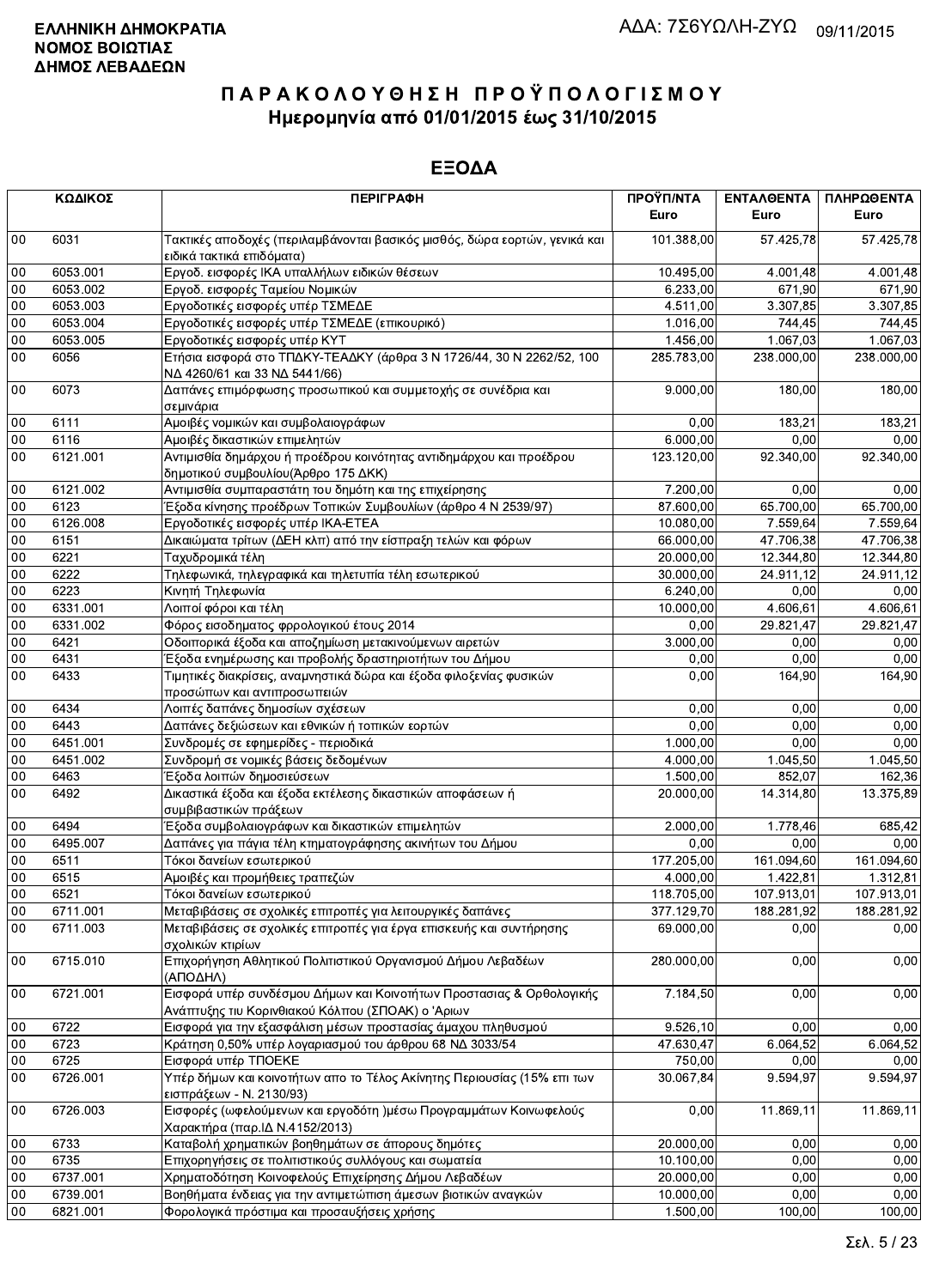|        | ΚΩΔΙΚΟΣ  | <b>ПЕРІГРАФН</b>                                                                                                          | ΠΡΟΫΠ/ΝΤΑ  | ΕΝΤΑΛΘΕΝΤΑ | ΠΛΗΡΩΘΕΝΤΑ            |
|--------|----------|---------------------------------------------------------------------------------------------------------------------------|------------|------------|-----------------------|
|        |          |                                                                                                                           | Euro       | Euro       | Euro                  |
| $00\,$ | 6822     | Προσαυξήσεις Ασφαλιστικών ταμείων χρήσης                                                                                  | 0.00       | 0.00       | 0,00                  |
| $00\,$ | 6823.001 | Τόκοι υπερημερίας χρήσης                                                                                                  | 60.000,00  | 29.393,98  | 28.148,84             |
| 10     | 6011     | Τακτικές αποδοχές (περιλαμβάνονται βασικός μισθός, δώρα εορτών, γενικά και<br>ειδικά τακτικά επιδόματα)                   | 975.613,00 | 824.916,52 | 824.916,52            |
| 10     | 6012.001 | Αποζημίωση υπερωριακής εργασίας μονίμων υπαλλήλων                                                                         | 1.615,00   | 137,12     | 0,00                  |
| 10     | 6012.002 | Αμοιβή υπαλλήλων που ασκούν καθήκοντα ληξιάρχου                                                                           | 3.840,00   | 1.350,57   | 1.350,57              |
| 10     | 6012.003 | Αμοιβή υπαλλήλου που τηρεί τα πρακτικά του Δημοτικού Συμβουλίου                                                           | 950,00     | 561,92     | 561,92                |
| 10     | 6012.004 | Αμοιβή υπαλλήλων για την γραμματειακή υποστήριξη των συμβουλίων των<br>τοπικών και δημοτικών κοινοτήτων                   | 4.463,00   | 1.512,29   | 1.512,29              |
| 10     | 6012.006 | Αποζημίωση υπερωριακής εργασίας για την καταβολή εκλογικής<br>αποζημίωσης                                                 | 0,00       | 9.490,00   | $\overline{5.590,00}$ |
| 10     | 6021.002 | Τακτικές αποδοχές υπαλλήλων με σύμβαση αορίστου χρόνου                                                                    | 239.994,00 | 179.673,86 | 179.673,86            |
| 10     | 6022.001 | Αποζημίωση υπερωριακής εργασίας για την καταβολή εκλογικής<br>αποζημίωσης                                                 | 0,00       | 3.120,00   | 1.820,00              |
| 10     | 6051.001 | Εργοδοτικές εισφορές ΙΚΑ μονίμων διοικητικών-οικονομικών υπηρεσιών                                                        | 7.196,00   | 5.783,86   | 5.739,20              |
| 10     | 6051.002 | Εργοδοτικές εισφορές ΤΥΔΚΥ μονίμων διοικητικών-οικονομικών υπηρεσιών                                                      | 114.962,00 | 94.132,90  | 93.678,26             |
| 10     | 6051.003 | Εργοδοτικές εισφορές ΤΑΔΚΥ ΤΕΑΔΥ μονίμων διοικητικών-οικονομικών<br>υπηρεσιών                                             | 27.170,00  | 20.683,50  | 20.574,39             |
| 10     | 6051.004 | Εργοδοτικές εισφορές ΤΣΜΕΔΕ μονίμων διοικητικών-οικονομικών υπηρεσιών                                                     | 3.541,00   | 3.011.92   | 2.985,26              |
| 10     | 6051.005 | Εργοδοτικές εισφορές ΤΣΜΕΔΕ (ΕΠΙΚΟΥΡΙΚΟ) μονίμων διοικητικών-<br>οικονομικών υπηρεσιών                                    | 797,00     | 677,90     | 671,90                |
| 10     | 6051.006 | Εργοδοτικές εισφορές ΚΥΤ μονίμων διοικητικών-οικονομικών υπηρεσιών                                                        | 1.143,00   | 971,58     | 962,98                |
| 10     | 6051.007 | Εργοδοτικές εισφορές Τ.Σ.Κ.Υ μονίμων διοικητικών-οικονομικών υπηρεσιών                                                    | 17.367,00  | 13.162,40  | 13.162,40             |
| 10     | 6051.008 | Εργοδοτικές εισφορές τακτικών υπαλλήλων υπέρ ΟΠΑΔ                                                                         | 2.052,00   | 2.149,90   | 2.139,70              |
| 10     | 6051.009 | Εργοδοτικές εισφορές ΤΕΑΔΥ μονίμων υπαλλήλων                                                                              | 0,00       | 3,00       | 0,00                  |
| 10     | 6052.002 | Εργοδοτικές εισφορές ΙΚΑ υπαλλήλων με σύμβαση αορίστου χρόνου                                                             | 57.565,00  | 44.786,70  | 44.467,42             |
| 10     | 6061.002 | Παροχές σε είδος-γάλα εργαζομένων                                                                                         | 650,00     | 0,00       | 0,00                  |
| 10     | 6142.002 | Ανάθεση εργασίας σε ορκωτούς ελεγκτές για τον έλεγχο των οικονομικών<br>καταστάσεων του Δήμου (Ν. 2880/2001, Ν.3146/2003) | 9.600,00   | 0,00       | 0,00                  |
| 10     | 6142.003 | Ανάθεση εργασίας σε ορκωτό ελεγκτή-λογιστή της εκκαθάρισης της δημοτική ς<br>επιχείρησης Κ.Α.Ε.Κυριακίου                  | 7.380,00   | 0,00       | 0,00                  |
| 10     | 6231.001 | Εκμίσθωση χώρου για λειτουργία εμποροπανήγυρης, εκθέσεων κλπ                                                              | 12.021,60  | 10.018,00  | 9.016,20              |
| 10     | 6232     | Μισθώματα κτιρίων - Τεχνικών έργων ακινήτων                                                                               | 52.026,24  | 43.355,20  | 39.019,68             |
| 10     | 6236.001 | Μίσθωση χημικών τουαλετών για την Εμποροπανήγυρη                                                                          | 3.500,00   | 0,00       | 0,00                  |
| 10     | 6253     | Ασφάλιστρα μεταφορικών μέσων                                                                                              | 4.500,00   | 2.625,27   | 2.625,27              |
| 10     | 6262.001 | Συντήρηση και επισκευή ηλεκτρομηχανολογικιού εξοπλισμού κτιρίων<br>(ανελκυστήρας, κλιματιστικά κλπ)                       | 5.000,00   | 787,20     | 787,20                |
| 10     | 6263.001 | Συντήρηση και επισκευή μεταφορικών μέσων                                                                                  | 4.000,00   | 1.866,40   | 0,00                  |
| 10     | 6263.002 | Δαπάνες για τεχνικό έλεγχο αυτοκινήτων (Κ.Τ.Ε.Ο.)                                                                         | 500,00     | 0,00       | 0,00                  |
| $10$   | 6263.003 | Τοποθέτηση υγραεριοκίνησης σε υπάρχοντα αυτοκίνητα του Δήμου                                                              | 0,00       | 0,00       | 0,00                  |
| 10     | 6264.001 | Συντήρηση και επισκευή εγκαταστάσεων θέρμανσης, κλιματισμού, αερισμού και<br>λοιπών μηχανημάτων                           | 8.000,00   | 6.374,36   | 0,00                  |
| 10     | 6265.002 | Συντήρηση και επισκευή ηλεκτρονικών υπολογιστών, φωτοτυπικών, fax κλπ                                                     | 3.200,00   | 3.075,00   | 3.075,00              |
| 10     | 6265.004 | Εργασίες συντήρησης συστημάτων κατάσβεσης-πυρόσβεσης                                                                      | 1.000,00   | 0,00       | 0,00                  |
| 10     | 6266.001 | Συντήρηση Εφαρμογών λογισμικού                                                                                            | 25.000,00  | 12.693,60  | 12.693,60             |
| 10     | 6279.001 | Λοιπές δαπάνες για ύδρευση, άρδευση, φωτισμό, καθαριότητα                                                                 | 42.000,00  | 21.506,98  | 21.506,98             |
| 10     | 6321     | Τέλη κυκλοφορίας επιβατηγών αυτοκινήτων                                                                                   | 2.000,00   | 0,00       | 0,00                  |
| 10     | 6411     | Έξοδα κίνησης ιδιοκτητών μεταφορικών μέσων (καύσιμα, λιπαντικά, διόδια<br>$\kappa\lambda\pi$                              | 6.000,00   | 3.065,92   | 3.065,92              |
| 10     | 6422     | Οδοιπορικά έξοδα και αποζημίωση μετακινούμενων υπαλλήλων                                                                  | 250,00     | 170,05     | 170,05                |
| 10     | 6461     | Έξοδα δημοσίευσης οικονομικών καταστάσεων                                                                                 | 1.400,00   | 0,00       | 0,00                  |
| 10     | 6462     | Δημοσίευση προκηρύξεων                                                                                                    | 1.500,00   | 1.893,22   | 1.893,22              |
| 10     | 6611.001 | Προμήθεια βιβλίων, περιοδικών και λοιπών εκδόσεων                                                                         | 500,00     | 0,00       | 0,00                  |
| 10     | 6611.002 | Προμήθεια ληξιαρχικών βιβλίων (υποχρεωτ. εισφορά ΥΠ.ΕΣ 55327/89)                                                          | 100,00     | 0,00       | 0,00                  |
| 10     | 6612     | Προμήθεια γραφικής ύλης και λοιπά υλικά γραφείων                                                                          | 10.000,00  | 7.534,80   | 7.534,80              |
| 10     | 6613.001 | Προμήθεια εντύπων υπηρεσιών                                                                                               | 2.500,00   | 640.01     | 640,01                |
| 10     | 6613.002 | Προμήθεια υλικών μηχανογράφησης και πολλαπλών εκτυπώσεων (τόνερ,<br>μελανοταινίες-αναλώσιμα fax κλπ)                      | 17.500,00  | 6.173,91   | 6.173,91              |
| 10     | 6615.001 | Εργασίες εκτυπώσεων, εκδόσεων, βιβλιοδετήσεων                                                                             | 1.000,00   | 0,00       | 0,00                  |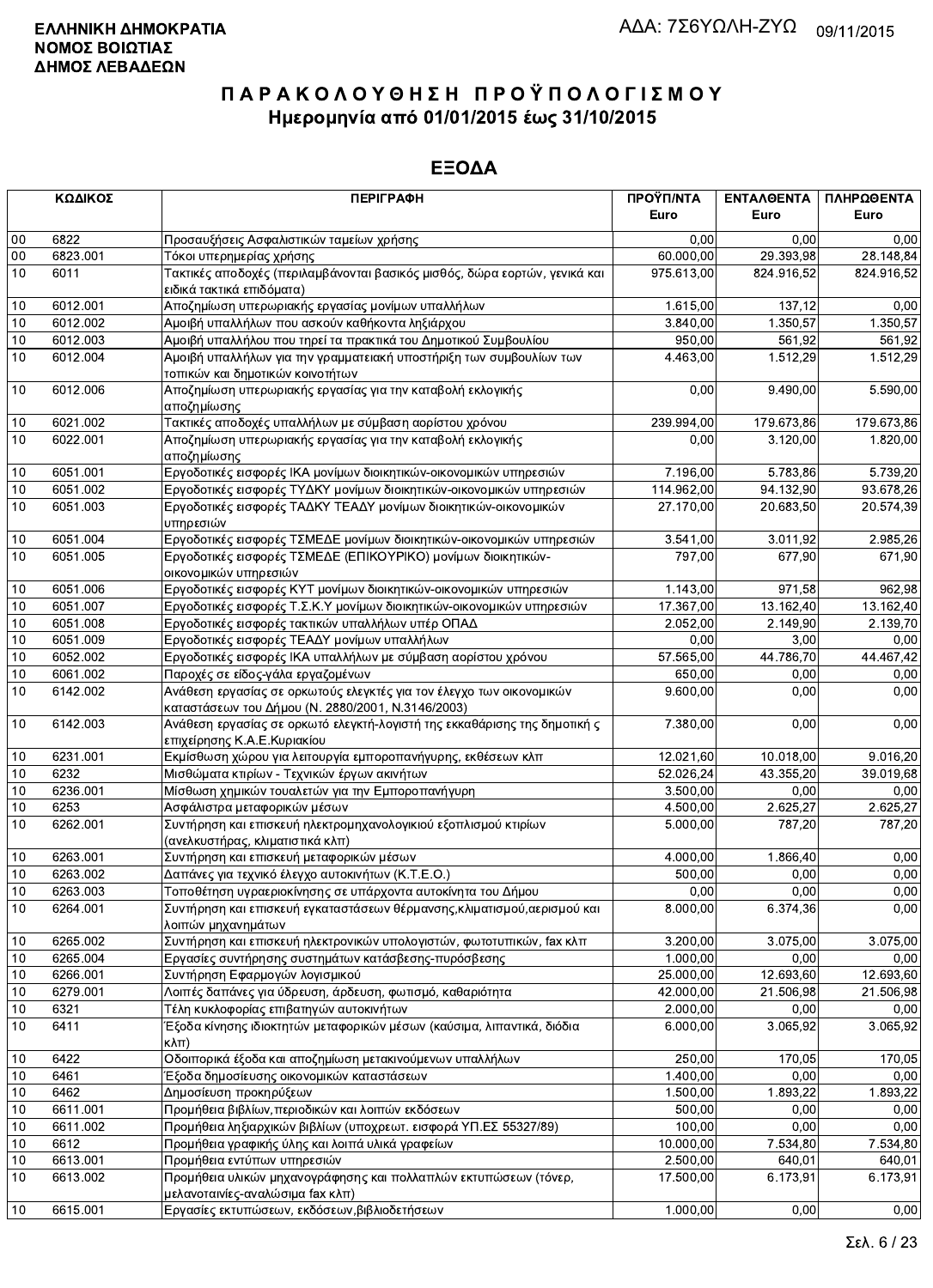|                 | ΚΩΔΙΚΟΣ              | <b>ПЕРІГРАФН</b>                                                                                                                 | ΠΡΟΫΠ/ΝΤΑ            | ΕΝΤΑΛΘΕΝΤΑ          | ΠΛΗΡΩΘΕΝΤΑ             |
|-----------------|----------------------|----------------------------------------------------------------------------------------------------------------------------------|----------------------|---------------------|------------------------|
|                 |                      |                                                                                                                                  | Euro                 | Euro                | Euro                   |
| $10$            | 6615.002             | Εργασίες εκτύπωσης φωτοτυπιών                                                                                                    | 3.000,00             | 553.50              | 553,50                 |
| 10              | 6615.003             | Εκτύπωση Μητρώου Αρρένων (υποχρεωτ. εισφορά ΥΠ.ΕΣ 55327/89)                                                                      | 100,00               | 0.00                | 0,00                   |
| 10              | 6634                 | Προμήθεια ειδών καθαριότητας και ευπρεπισμού                                                                                     | 850,00               | 589.02              | 165,02                 |
| 10              | 6643                 | Προμήθεια καυσίμων για θέρμανση και φωτισμό                                                                                      | 38.000,00            | 24.436,40           | 24.436,40              |
| 10              | 6662.001             | Προμήθεια υλικών ενεργητικής πυροπροστασίας - συστημάτων συναγερμού-                                                             | 3.000,00             | 0,00                | 0,00                   |
|                 |                      | πυρανίχνευσης, αναγομώσεις πυροσβεστήρων                                                                                         |                      |                     |                        |
| 10              | 6662.002             | Προμήθεια ηλεκτρολογικού υλικού κτιριακών εγκαταστάσεων                                                                          | 1.000,00             | 0,00                | 0,00                   |
| 10<br>10        | 6671.001<br>6671.002 | Προμήθεια ανταλλακτικών μεταφορικών μέσων<br>Προμήθεια ελαστικών μεταφορικών μέσων                                               | 1.000,00<br>1.000,00 | 0,00                | 0,00                   |
| 10              | 6673.001             | Ανταλλακτικά εγκαταστάσεων θέρμανσης, κλιματισμού, αερισμού και λοιπών                                                           | 3.000,00             | 772,44<br>0,00      | 772,44<br>0,00         |
|                 |                      | μηχανημάτων                                                                                                                      |                      |                     |                        |
| $10$            | 6691                 | Προμήθεια ειδών σημαιοστολισμού και φωταγωγήσεων                                                                                 | 1.500,00             | 0.00                | 0,00                   |
| $\overline{15}$ | 6011                 | Τακτικές αποδοχές (περιλαμβάνονται βασικός μισθός, δώρα εορτών, γενικά και                                                       | 445.549,00           | 373.455,00          | 373.455,00             |
|                 |                      | ειδικά τακτικά επιδόματα)                                                                                                        |                      |                     |                        |
| 15              | 6012                 | Αποζημίωση υπερωριακής εργασίας και για εξαιρέσιμες ημέρες και νυκτερινές                                                        | 0,00                 | 230,00              | 130,00                 |
|                 |                      | ώρες και λοιπές πρόσθετες αμοιβές                                                                                                |                      |                     |                        |
| 15              | 6013                 | Εφάπαξ βοήθημα του Ν 103/75                                                                                                      | 15.000,00            | 0,00                | 0,00                   |
| 15              | 6021.001             | Τακτικές αποδοχές καθαριστριών σχολικών μονάδων (αρθ. 18 Ν.3870/2010)                                                            | 128.674,00           | 79.397,97           | 79.397,97              |
| 15              | 6021.002             | Τακτικές αποδοχές υπαλλήλων Κοινωνικής Προστασίας, Παιδείας, Αθλητισμού                                                          | 144.452,00           | 160.807,82          | 160.807,82             |
|                 |                      | και Πολιτισμού (Παιδικοί Σταθμοί, ΚΑΠΗ, Δημοτικό Ωδείο κλπ)                                                                      |                      |                     |                        |
| 15              | 6021.003             | Τακτικές αποδοχές σχολικών φυλάκων με σύμβαση Ιδιωτ. Δικαίου Αορίστου<br>Χρόνου                                                  | 0,00                 | 58.553.11           | 58.553,11              |
| 15              | 6022.001             | Αποζημίωση υπερωριακής αποζημίωσης για την καταβολή εκλογικής                                                                    | 0,00                 | 590,00              | 390,00                 |
|                 |                      | αποζημίωσης                                                                                                                      |                      |                     |                        |
| 15              | 6041.001             | Τακτικές αποδοχές ωρομισθίων γυμναστών ΠΑγΟ                                                                                      | 0.00                 | 5.283,20            | 0,00                   |
| 15              | 6041.003             | Τακτικές αποδοχες εκτάκτων υπαλλήλων Παιδικών Σταθμών                                                                            | 97.740,00            | 20.412,93           | 20.412,93              |
| 15              | 6041.004             | Τακτικές αποδοχές εκτάκτων υπαλλήλων Κατασκήνωσης                                                                                | 22.470,00            | 20.826,53           | 20.826,53              |
| $\overline{15}$ | 6041.005             | Αμοιβες συμβασιούχων αμιγώς αμοιβομένων από καταβολή αντιτίμου στο                                                               | 0,00                 | 0,00                | 0,00                   |
|                 |                      | Ωδείο Λιβαδειάς                                                                                                                  |                      |                     |                        |
| 15              | 6051.001             | Εργοδοτικές εισφορέςε ΙΚΑ μονίμων κοινωνικών υπηρεσιών, αθλητισμού και<br>πολιτισμού                                             | 28.591,00            | 26.366,55           | 26.332,67              |
| 15              | 6051.002             | Εργοδοτικές εισφορες ΤΥΔΚΥ μονίμων κοινωνικών υπηρεσιών, αθλητισμού<br>και πολιτισμού                                            | 30.436,00            | 23.696,95           | 23.696,95              |
| 15              | 6051.003             | Εργοδοτικές εισφορες ΤΑΔΚΥ-ΤΕΑΔΥ μονίμων υπαλλήλων κοινωνικών                                                                    | 2.194,00             | 1.563,50            | 1.563,50               |
|                 |                      | υπηρεσιών, αθλητισμού και πολιτισμού                                                                                             |                      |                     |                        |
| 15              | 6051.008             | Εργοδοτικές εισφορες ΤΕΑΔΥ τακτικών υπαλλήλων κοινωνικών υπηρεσιών,                                                              | 6.063,00             | 4.080,20            | 4.080,20               |
|                 |                      | αθλητισμού και πολιτισμού                                                                                                        |                      |                     |                        |
| 15              | 6051.009             | Εργοδοτικές εισφορές ΟΠΑΔ μονίμων κοινωνικών υπηρεσιών, αθλητισμού και                                                           | 10.306,00            | 7.983,86            | 7.983,86               |
|                 |                      | πολιτισμού                                                                                                                       |                      |                     |                        |
| 15              | 6052.001             | Εργοδοτικές εισφορές (ΙΚΑ) υπαλλήλων αορίστου. χρόνου (καθαρ. σχολικών<br>μονάδων)                                               | 31.785,00            | 20.898,72           | 20.898.72              |
| 15              | 6052.002             | Εργοδοτικές εισφορές (ΙΚΑ) υπαλλήλων κοινωνικής προστασίας, πολιτισμού                                                           | 35.246,00            | 39.080,43           | 39.031,31              |
|                 |                      | και αθλητισμού (Παιδικοί Σταθμοί, ΚΑΠΗ, Δημ. Ωδείο κλπ)                                                                          |                      |                     |                        |
| 15              | 6052.003             | Εργοδοτικές εισφορές (ΙΚΑ) σχολικών φυλάκων                                                                                      | 0,00                 | 14.380,63           | 14.380,63              |
| 15              | 6054.001             | Εργοδοτικές εισφορές ωρομισθίων γυμναστών ΠΑγΟ                                                                                   | 0,00                 | 1.297,56            | 0,00                   |
| 15              | 6054.003             | Εργοδοτικές εισφορες ΙΚΑ εκτάκτων υπαλλήλων Παιδικών Σταθμών                                                                     | 24.185,00            | 5.013,43            | 5.013,43               |
| 15              | 6054.004             | Εργοδοτικές εισφορές ΙΚΑ εκτάκτων υπαλλήλων Κατασκήνωσης                                                                         | 5.840,00             | 5.227,73            | 5.227,73               |
| 15              | 6054.005             | Εργοδοτικές εισφορες συμβασιούχων αμιγώς αμοιβομένων από καταβολή                                                                | 0.00                 | 0,00                | 0,00                   |
|                 |                      | αντιτίμου στο Ωδείο Λιβαδειάς                                                                                                    |                      |                     |                        |
| 15              | 6061.001             | Παροχές σε ειδος γάλα εργαζόμενων                                                                                                | 3.800,00             | 2.339,17            | 2.339,17               |
| 15              | 6061.002             | Προμήθειες στολών μουσικών Φιλαρμονικής                                                                                          | 0,00                 | 0,00                | 0,00                   |
| 15              | 6117.002             | Εργασίες απολύμανσης-απεντόμωσης                                                                                                 | 500,00               | 227,55              | 227,55                 |
| 15              | 6117.003             | Σύμβαση έργου με ιατρό για ΚΑΠΗ                                                                                                  | 10.000,00            | 0,00                | 0,00                   |
| 15              | 6117.004             | Σύμβαση έργου με παιδίατρο για Παιδικούς Σταθμούς                                                                                | 10.000,00            | 0,00                | 0,00                   |
| 15              | 6117.005             | Σύμβαση έργου με παιδίατρο για Κατασκήνωση                                                                                       | 2.000,00             | 0,00                | 0,00                   |
| 15              | 6117.006             | Καθαρισμός εγκαταστάσεων Αθλητισμου, Πολιτισμού και λοιπών υπηρεσιών                                                             | 0,00                 | 10.841,06           | 10.841,06              |
| 15              | 6117.008             | Ανάθεση για σύνταξη ΗΑCCP για το Κατασκηνωτικό Κεντρο στη Παλιομηλιά<br>Δαπάνη ηλεκτρικού ρεύματος για φωτισμό Δημοτικού Σταδίου | 0,00<br>0,00         | 990,00<br>17.477,00 | 990,00                 |
| 15<br>15        | 6211.002<br>6232.001 | Μισθώματα σχολικών κτιρίων (άρθ. 94 Ν. 3852/10)                                                                                  | 87.685,56            | 65.764,19           | 17.477,00<br>27.516,41 |
|                 |                      |                                                                                                                                  |                      |                     |                        |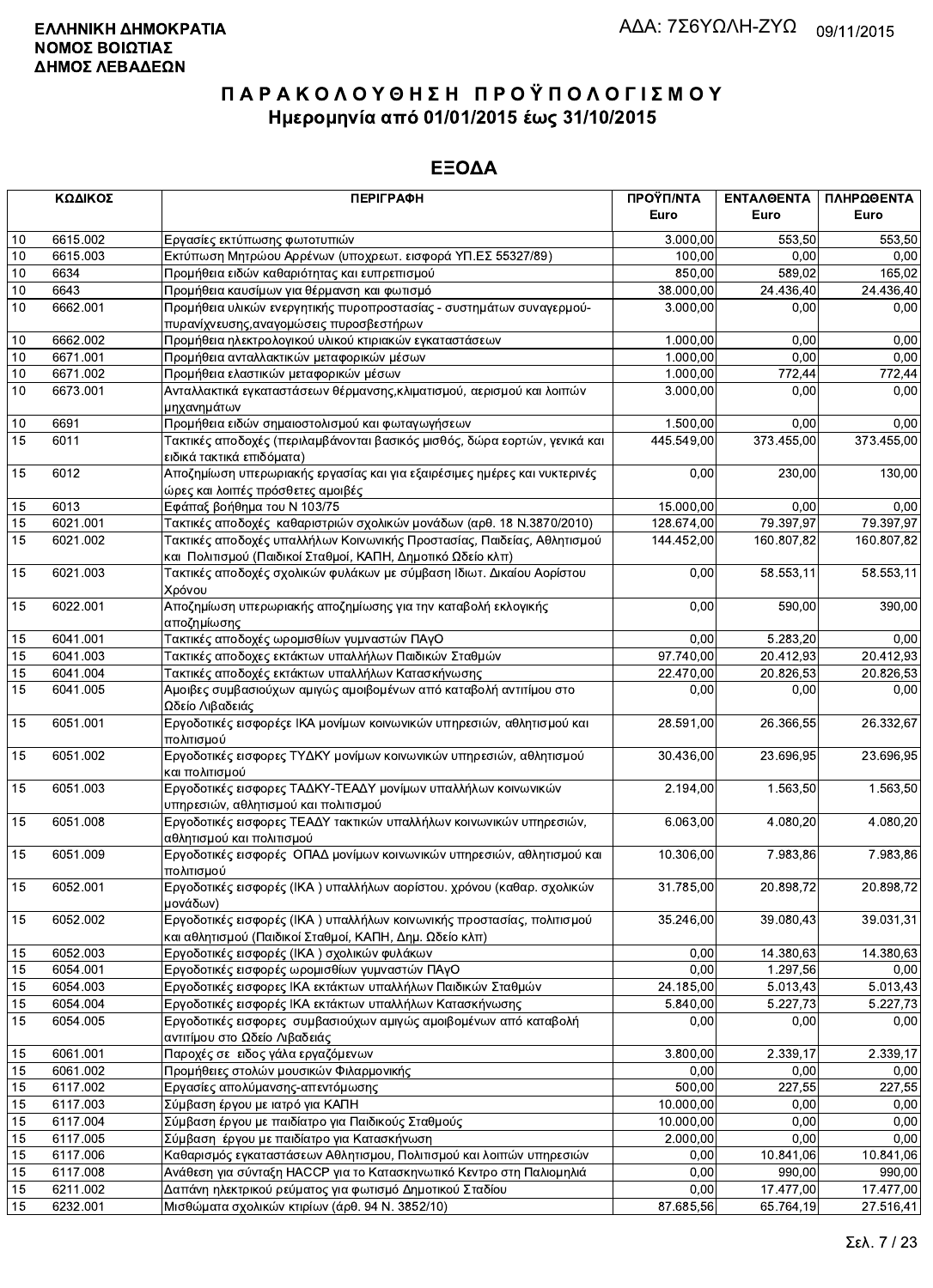|    | ΚΩΔΙΚΟΣ  | <b>ПЕРІГРАФН</b>                                                                                                   | ΠΡΟΫΠ/ΝΤΑ<br>Euro | ΕΝΤΑΛΘΕΝΤΑ<br>Euro | ΠΛΗΡΩΘΕΝΤΑ<br>Euro |
|----|----------|--------------------------------------------------------------------------------------------------------------------|-------------------|--------------------|--------------------|
| 15 | 6232.002 | Μίσθωμα κτιριου Β΄ Παιδικού Σταθμού Λιβαδειάς                                                                      | 15.288,00         | 11.466,00          | 11.466,00          |
| 15 | 6232.003 | Μίσθωμα κτιριου ΚΑΠΗ Δαύλειας                                                                                      | 2.851,20          | 2.376,00           | 2.138,40           |
| 15 | 6232.005 | Μίσθωμα κτιρίου ιατρειου (ΚΑΠΗ)                                                                                    | 4.602,00          | 3.835,00           | 3.451,50           |
| 15 | 6232.006 | Μίσθωμα κυλικειου ΚΑΠΗ Λιβαδειάς (καντίνα)                                                                         | 5.831,76          | 4.859,80           | 4.373,82           |
| 15 | 6232.007 | Μίσθωμα κτιρίου ΝΕΛΕ                                                                                               | 3.200,00          | 2.592,00           | 2.332,80           |
| 15 | 6232.008 | Μίσθωμα για στέγαση Δημοτικού Θεατρου                                                                              | 0.00              | 3.800,00           | 3.420,00           |
| 15 | 6253.001 | Ασφάλιστρα μεταφορικών μέσων                                                                                       | 0,00              | 72,83              | 0,00               |
| 15 | 6262.001 | Συντήρηση και επισκευή λοιπών μονίμων εγκαταστάσεων Αθλητισμου -<br>Πολιτισμού                                     | 0,00              | 0,00               | 0,00               |
| 15 | 6263.001 | Τοποθέτηση υγραεριοκίνησης σε υπάρχοντα αυτοκίνητα του Δήμου                                                       | 0,00              | 0,00               | 0,00               |
| 15 | 6264.001 | Συντήρηση και επισκευή εγκαταστάσεων θέρμανσης, κλιματισμού, αερισμού<br>και λοιπών μηχανημάτων                    | 6.000,00          | 0,00               | 0,00               |
| 15 | 6264.002 | Συντήρηση και επισκευή λοιπών μηχανημάτων                                                                          | 0,00              | 360,00             | 360,00             |
| 15 | 6265.001 | Συντήρηση και επισκευή λοιπού εξοπλισμού Κατασκήνωσης στην<br>Παλημομηλιά                                          | 1.000,00          | 0,00               | 0,00               |
| 15 | 6265.002 | Συντήρηση και επισκευή επίπλων και λοιπού εξοπλισμού σκευών και λοιπού<br>εξοπλισμού Παιδικών Σταθμών              | 1.000,00          | 0,00               | 0,00               |
| 15 | 6265.003 | Συντήρηση συστημάτων κατάσβεσης-πυρόσβεσης                                                                         | 1.000,00          | 0,00               | 0,00               |
| 15 | 6265.004 | Συντήρηση και επισκευή ηλεκτρικών συσκευών                                                                         | 500,00            | 0,00               | 0,00               |
| 15 | 6265.005 | Συντήρηση και επισκευή εξοπλισμού Δημοτικού Κολυμβητηρίου                                                          | 0,00              | 0,00               | 0,00               |
| 15 | 6265.006 | Συντήρηση και επισκευή επίπλων και λοιπόύ εξοπλισμού υπηρεσιών<br>Πολιτισμού-Αθλητισμού                            | 0,00              | 0,00               | 0,00               |
| 15 | 6279.001 | Λοιπές δαπάνες για ύδρευση, άρδευση, φωτισμό, καθαριότητα                                                          | 64.000,00         | 35.105,20          | 35.105,20          |
| 15 | 6279.002 | Δαπάνη κοινόχρηστων για το κτίριο στέγασης Ν.Ε.Λ.Ε.                                                                | 750,00            | 0,00               | 0,00               |
| 15 | 6413.001 | Δαπάνη για εκδρομές ΚΑΠΗ                                                                                           | 3.000,00          | 0,00               | 0,00               |
| 15 | 6462     | Δημοσίευση προκηρύξεων                                                                                             | 750,00            | 0,00               | 0,00               |
| 15 | 6471.001 | Εκδηλώσεις εορτών ΠΑΣΧΑ                                                                                            | 30.000,00         | 34.927,59          | 34.927,59          |
| 15 | 6471.002 | Πολιτιστικές εκδηλώσεις ΤΡΟΦΩΝΕΙΑ                                                                                  | 20.000,00         | 0,00               | 0,00               |
| 15 | 6471.003 | Πολιτιστικές εκδηλώσεις ΓΑΙΤΑΝΑΚΙ ΛΙΒΑΔΕΙΑΣ                                                                        | 5.000,00          | 3.674,66           | 3.674,66           |
| 15 | 6471.005 | Επετειακές-εορταστικές εκδηλώσεις και δραστηριότητες όλων των Κοινοτήτων<br>του Δήμου                              | 20.000,00         | 11.660,59          | 7.423,74           |
| 15 | 6471.006 | Εκδηλώσεις εορτασμού Χριστουγέννων & Πρωτοχρονιάς                                                                  | 10.000,00         | 0,00               | 0,00               |
| 15 | 6472.001 | Εξοδα αθλητικών δραστηριοτήτων και εκδηλώσεων                                                                      | 0,00              | 0.00               | 0,00               |
| 15 | 6473.301 | Εκδηλώσεις στα ΚΑΠΗ                                                                                                | 2.000,00          | 0,00               | 0,00               |
| 15 | 6481.001 | Προμήθεια ειδών παντοπωλείου για Παιδικούς Σταθμούς                                                                | 13.000,00         | 6.646,24           | 6.646,24           |
| 15 | 6481.002 | Προμήθεια φρούτων και λαχανικών για Παιδικούς Σταθμούς                                                             | 10.200,00         | 6.526,92           | 6.526,92           |
| 15 | 6481.003 | Προμήθεια ειδών κρεοπωλείου για Παιδικούς Σταθμούς                                                                 | 13.000,00         | 6.462,86           | 6.462,86           |
| 15 | 6481.004 | Προμήθεια γαλακτοκομικών ειδων για Παιδικούς Σταθμούς                                                              | 7.500,00          | 3.404,51           | 3.404,51           |
| 15 | 6481.005 | Προμήθεια κατεψυγμένων ειδών για Παιδικούς Σταθμούς                                                                | 3.000,00          | 1.379,24           | 1.379,24           |
| 15 | 6481.006 | Προμήθεια ειδών αρτοποιείου για Παιδικούς Σταθμούς                                                                 | 8.000,00          | 4.033,55           | 4.033,55           |
| 15 | 6481.007 | Προμήθεια ειδών διαβιωσης & περίθαλψης                                                                             | 10.000,00         | 0,00               | 0,00               |
| 15 | 6482.001 | Προμήθεια ειδών παντοπωλείου για Κατασκήνωση                                                                       | 4.600,00          | 4.018,24           | 4.018,24           |
| 15 | 6482.002 | Προμήθεια φρούτων και λαχανικών για Κατασκήνωση                                                                    | 5.020,00          | 2.566,86           | 2.566,86           |
| 15 | 6482.003 | Προμήθεια ειδών κρεοπωλείου για Κατασκήνωση                                                                        | 4.700,00          | 4.024,64           | 4.024,64           |
| 15 | 6482.004 | Προμήθεια γαλακτοκομικών ειδών για Κατασκήνωση                                                                     | 3.200,00          | 2.396,35           | 2.396,35           |
| 15 | 6482.005 | Προμήθεια κατεψυγμένων ειδών για Κατασκήνωση                                                                       | 1.250,00          | 936,12             | 936,12             |
| 15 | 6482.006 | Προμήθεια ειδών αρτοποιείου για Κατασκήνωση                                                                        | 4.150,00          | 3.777,78           | 3.777,78           |
| 15 | 6482.007 | Προμήθεια ειδών ζαχαροπλαστείου για Κατασκήνωση                                                                    | 950,00            | 327,99             | 327,99             |
| 15 | 6612     | Προμήθεια γραφικής ύλης και λοιπά υλικά γραφείων                                                                   | 500,00            | 0,00               | 0,00               |
| 15 | 6613.001 | Προμήθεια βιβλιαρίων υγείας κοινωνικής πρόνοιας                                                                    | 1.200,00          | 1.107,00           | 1.107,00           |
| 15 | 6613.002 | Προμήθεια εντύπων και υλικών μηχανογράφησης και πολλαπλών<br>εκτυπώσεων Παιδικών Σταθμών                           | 750,00            | 0,00               | 0,00               |
| 15 | 6613.003 | Προμήθεια εντύπων και υλικών μηχανογράφησης και πολλαπλών<br>εκτυπώσεων ΚΑΠΗ                                       | 200,00            | 0,00               | 0,00               |
| 15 | 6615.001 | Διάφορες εκδόσεις για την προβολή του Δήμου                                                                        | 0,00              | 0,00               | 0,00               |
| 15 | 6622.004 | Προμήθεια εποπτικού υλικού                                                                                         | 1.500,00          | 1.361, 15          | 1.361,15           |
| 15 | 6622.005 | Προμήθεια ειδών δημιουργικής απασχόλησης για τους παιδικούς σταθμούς<br>(χαρτικά, μπογιές, εκπαιδευτικό υλικό κλπ) | 2.000,00          | 0,00               | 0,00               |
| 15 | 6622.006 | Προμήθεια παιδικών στρωμάτων                                                                                       | 700,00            | 0,00               | 0,00               |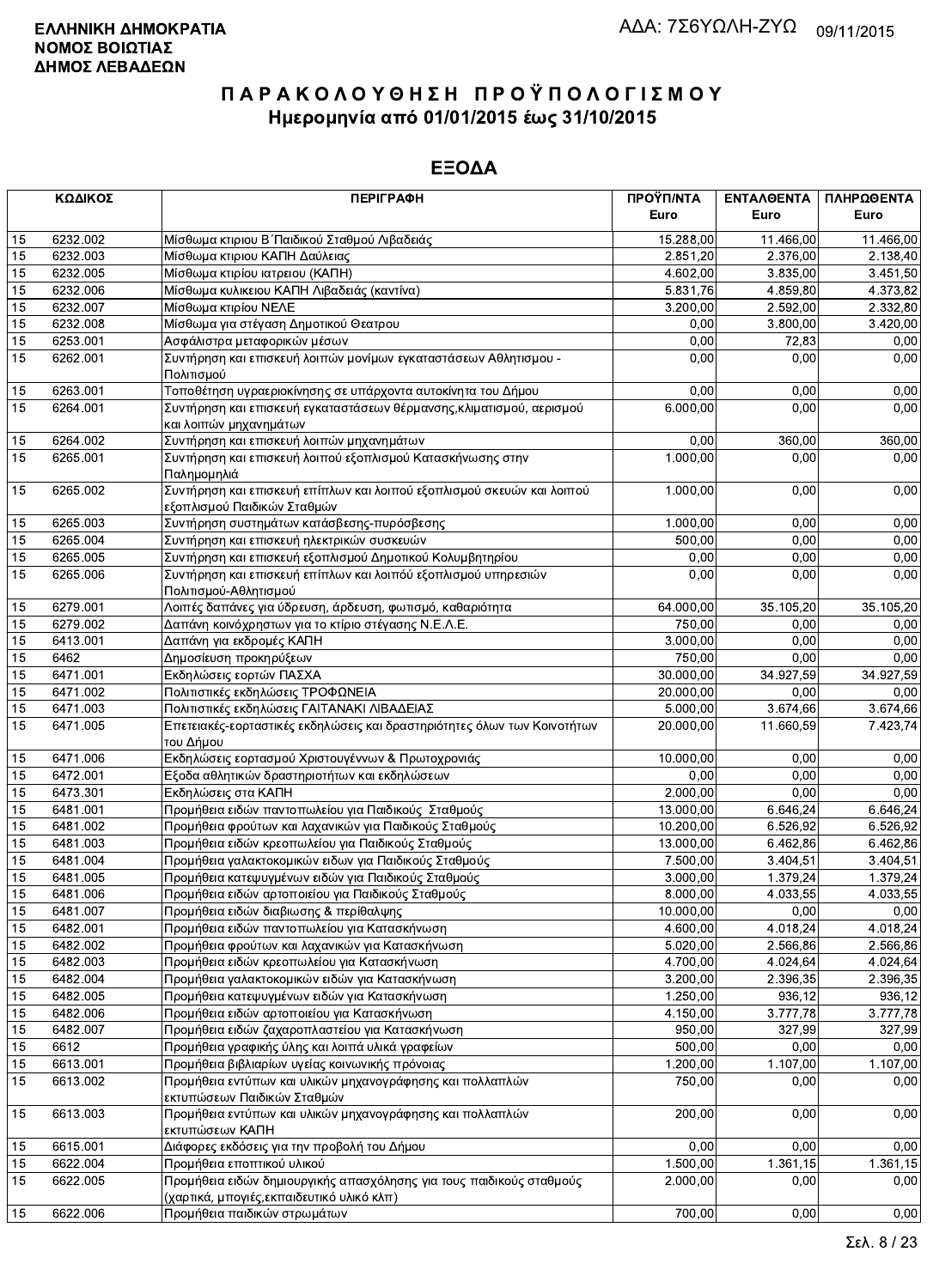|    | ΚΩΔΙΚΟΣ  | <b>ПЕРІГРАФН</b>                                                                                                         | ΠΡΟΫΠ/ΝΤΑ<br>Euro | ΕΝΤΑΛΘΕΝΤΑ<br>Euro | ΠΛΗΡΩΘΕΝΤΑ<br>Euro |
|----|----------|--------------------------------------------------------------------------------------------------------------------------|-------------------|--------------------|--------------------|
| 15 | 6622.008 | Προμήθεια τροφίμων για Κοινωνικό Παντοπωλείο                                                                             | 70.500,00         | 1.398.54           | 1.398,54           |
| 15 | 6622.009 | Προμήθεια ποδοκίνητου νιπτήρα και λιποσυλλέκτη για το Κατασκηνωτικό<br>Κέντρο ΄΄Παλιομηλιά"                              | 0,00              | 356.70             | 356,70             |
| 15 | 6631.001 | Προμήθεια υγειονομικού και φαρμακευτικού υλικού                                                                          | 0,00              | 129,57             | 129,57             |
| 15 | 6633     | Προμήθεια χημικού υλικού (απολυμαντικά, χημικά κλπ)                                                                      | 0,00              | 672,17             | 672,17             |
| 15 | 6634.001 | Προμήθεια ειδών καθαριότητας και ευπρεπισμού για Παιδικούς Σταθμούς,<br>Κατασκήνωση και υπηρεσίες Πολιτισμού, Αθλητισμού | 9.400,00          | 5.807,26           | 5.807,26           |
| 15 | 6634.002 | Προμήθεια ειδών καθαριότητας και ευπρεπισμού για Κοινωνικό Παντοπωλείο                                                   | 11.500,00         | 10,70              | 10,70              |
| 15 | 6643     | Προμήθεια καυσίμων για θέρμανση και φωτισμό                                                                              | 24.000,00         | 16.960,95          | 16.960,95          |
| 15 | 6644.001 | Προμήθεια καυσίμων κίνησης και λιπαντικών για μηχ/τα κίνησης του νερού της<br>πισινας                                    | 0,00              | 26.731,56          | 20.033,78          |
| 15 | 6662.001 | Προμήθεια υλικών ενεργητικής πυροπροστασίας-συστημάτων συναγερμού-<br>πυρανίχνευσης, αναγομώσεις πυροσβεστήρων           | 6.000,00          | 5.820,95           | 0,00               |
| 15 | 6662.002 | Προμήθεια ηλεκτρολογικού υλικού κτιριακών εγκαταστάσεων                                                                  | 2.500,00          | 0.00               | 0,00               |
| 15 | 6662.003 | Προμήθεια υδραυλικών υλικών και εξαρτημάτων                                                                              | 0,00              | 1.198,97           | 1.198,97           |
| 15 | 6672.001 | Ανταλλακτικά μηχανολογικού-ηλεκτρολογικού εξοπλισμού                                                                     | 0,00              | 0,00               | 0,00               |
| 15 | 6673.001 | Ανταλλακτικά επίπλων και σκευών και λοιπού εξοπλισμού                                                                    | 1.000,00          | 0,00               | 0,00               |
| 15 | 6673.002 | Ανταλλακτικά εγκαταστάσεων θέρμανσης, κλιματισμού, αερισμού και λοιπών<br>μηχανημάτων                                    | 3.000,00          | 0,00               | 0,00               |
| 15 | 6673.003 | Ανταλλακτικά μουσικών οργάνων Φιλαρμονικής                                                                               | 0,00              | 0,00               | 0,00               |
| 15 | 6681.002 | Προμήθεια ειδων φαρμακείου                                                                                               | 750,00            | 0,00               | 0,00               |
| 15 | 6699.001 | Διάφορα αναλώσιμα υλικά για τον χώρο του Ιατρείου του ΚΑΠΗ                                                               | 400.00            | 0,00               | 0,00               |
| 15 | 6699.002 | Διάφορα αναλώσιμα υλικά για τον χώρο του Φυσιοθεραπευτηρίου του ΚΑΠΗ                                                     | 300,00            | 0,00               | 0,00               |
| 15 | 6699.003 | Ταινίες για μηχανήματα μέτρησης σακχάρου και χοληστερίνης                                                                | 500,00            | 0,00               | 0,00               |
| 15 | 6741.001 | Ενίσχυση ατόμων με ανάγκες Βαριάς Αναπηρίας                                                                              | 3.297.078,46      | 2.491.229,54       | 2.491.229,54       |
| 15 | 6741.002 | Επίδομα αιματολογικών νοσημάτων, αιμολυτική αναιμία, αιμορροφυλία, AIDS                                                  | 557.681,45        | 420.576,80         | 420.576,80         |
| 15 | 6741.004 | Επίδομα βαριάς νοητικής καθυστέρησης                                                                                     | 860.346,23        | 828.154,21         | 828.154,21         |
| 15 | 6741.005 | Επίδομα κίνησης σε παραπληγικούς/τετραπληγικούς/ακρωτηριασμένους                                                         | 140.950,56        | 146.426,50         | 146.426,50         |
| 15 | 6741.007 | Επίδομα Ανασφάλιστων Παραπληγικών, Τετραπληγικών                                                                         | 43.681,20         | 75.210,10          | 75.210,10          |
| 15 | 6741.008 | Επίδομα Παραπληγικών, Τετραπληγικών Δημοσίου                                                                             | 122.884,84        | 110.946,90         | 110.946,90         |
| 15 | 6741.009 | Επίδομα Τυφλότητας                                                                                                       | 1.141.469,60      | 798.585,67         | 798.585,67         |
| 15 | 6741.010 | Επίδομα σε Κωφάλαλα άτομα                                                                                                | 87.343,84         | 100.623,93         | 100.623,93         |
| 15 | 6741.011 | Επίδομα εγκεφαλικής παράλυσης                                                                                            | 0,00              | 2.788,00           | 2.788,00           |
| 15 | 6741.012 | Επίδομα απροστάτευτων παιδιών                                                                                            | 144.302,17        | 97.605,55          | 97.605,55          |
| 15 | 6741.013 | Επίδομα ομογενών-προσφύγων                                                                                               | 10.964,30         | 5.354,61           | 5.354,61           |
| 20 | 6011     | Τακτικές αποδοχές (περιλαμβάνονται βασικός μισθός, δώρα εορτών, γενικά και<br>ειδικά τακτικά επιδόματα)                  | 571.734,00        | 476.116.57         | 476.116,57         |
| 20 | 6012.001 | Αποζημίωση υπερωριακής εργασίας μονίμων υπαλλήλων                                                                        | 2.700,00          | 0.00               | 0,00               |
| 20 | 6012.002 | Εκλογικό επίδομα μονίμων υπαλλήλων                                                                                       | 0,00              | 2.460,00           | 1.560,00           |
| 20 | 6021     | Τακτικές αποδοχές (περιλαμβάνονται βασικός μισθός, δώρα εορτών, γενικά και<br>ειδικά τακτικά επιδόματα)                  | 119.525,00        | 82.641,20          | 82.641,20          |
| 20 | 6022.001 | Αποζημίωση υπερωριακής εργασίας υπαλλήλων με σύμβαση Αορ. Χρόνου                                                         | 580,00            | 0.00               | 0,00               |
| 20 | 6022.002 | Αποζημίωση υπερωριακής εργασίας για την καταβολή εκλογικής<br>αποζημίωσης                                                | 0,00              | 660,00             | 260,00             |
| 20 | 6041     | Τακτικές αποδοχές (περιλαμβάνονται βασικός μισθός, δώρα εορτών, γενικά και<br>ειδικά τακτικά επιδόματα)                  | 55.404,00         | 16.334,96          | 16.334,96          |
| 20 | 6051.002 | Εργοδοτικές εισφορές ΤΥΔΚΥ μονίμων υπ. καθαριότητας και ηλεκτροφωτισμού                                                  | 68.106,00         | 54.818,01          | 54.705,51          |
| 20 | 6051.003 | Εργοδοτικές εισφορές ΤΑΔΚΥ μονίμων υπ. καθαριότητας και ηλεκτροφωτισμού                                                  | 16.354,00         | 11.759,48          | 11.732,48          |
| 20 | 6051.004 | Εργοδοτικές εισφορές ΤΣΜΕΔΕ μονίμων υπηρεσίας καθαριότητας και<br>ηλεκτροφωτισμού                                        | 3.947,00          | 3.289,10           | 3.289,10           |
| 20 | 6051.005 | Εργοδοτικές εισφορές ΤΣΜΕΔΕ (ΕΠΙΚΟΥΡΙΚΟ) μονίμων υπηρεσίας<br>καθαριότητας και ηλεκτροφωτισμού                           | 889,00            | 740,20             | 740,20             |
| 20 | 6051.006 | Εργοδοτικές εισφορές ΚΥΤ μονίμων υπηρεσίας καθαριότητας και<br>ηλεκτροφωτισμού                                           | 1.274,00          | 1.061,00           | 1.061,00           |
| 20 | 6051.007 | Εργοδοτικές εισφορές Τ.Σ.Κ.Υ μονίμων υπηρεσίας καθαριότητας και<br>ηλεκτροφωτισμού                                       | 2.296,00          | 1.638,40           | 1.638,40           |
| 20 | 6052.001 | Εργοδοτικές εισφορές ΙΚΑ υπαλλήλων αορ. χρόνου υπ. καθαριότητας και<br>ηλεκτροφωτισμού                                   | 34.360,00         | 23.720,19          | 23.606,75          |
| 20 | 6054.001 | Εργοδοτικές εισφορές ΙΚΑ εκτάκτων υπ. καθαριότητας και ηλεκτροφωτισμού                                                   | 16.193,00         | 4.633,23           | 4.633,23           |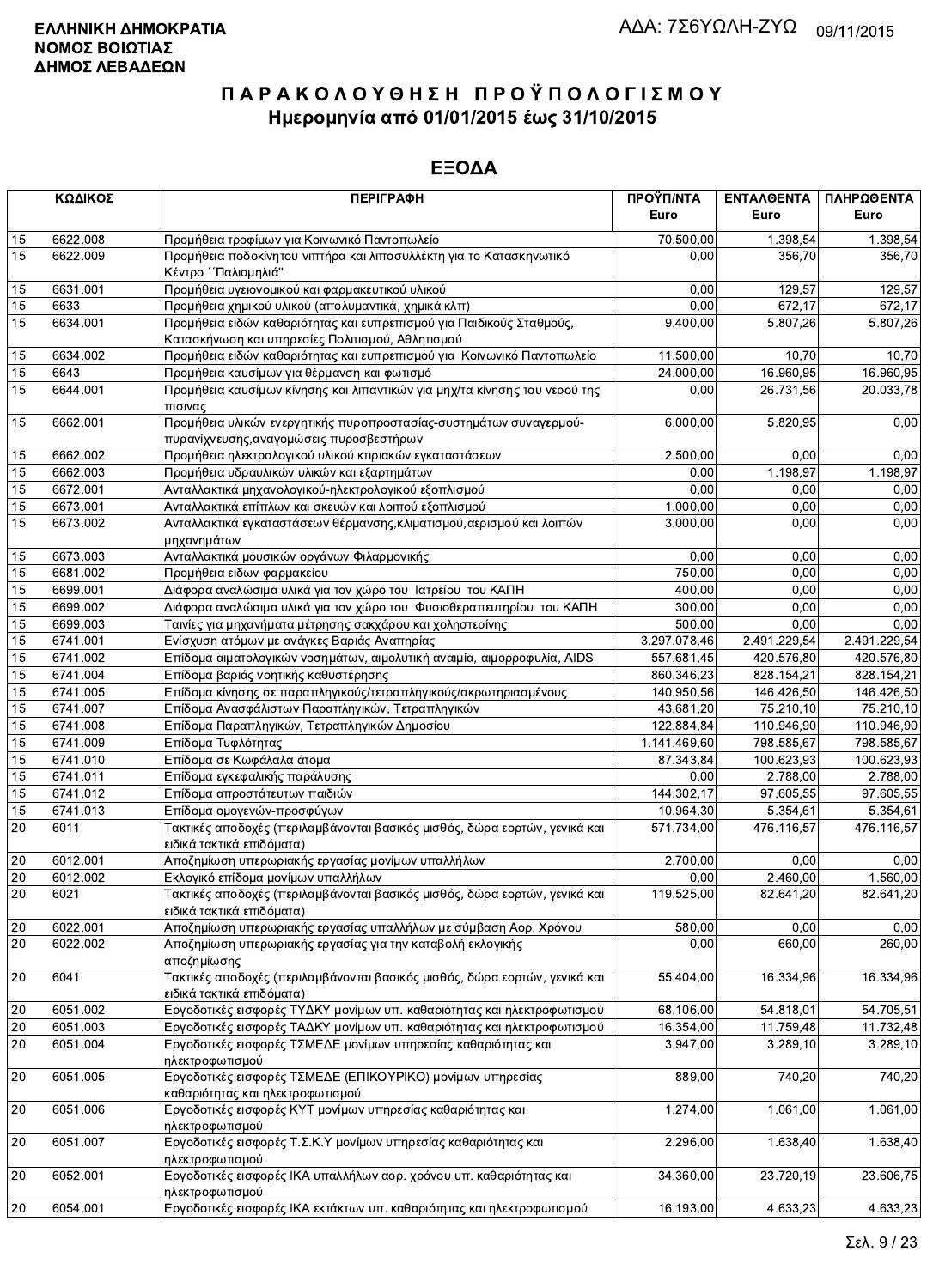|            | ΚΩΔΙΚΟΣ  | <b>ПЕРІГРАФН</b>                                                                  | ΠΡΟΫΠ/ΝΤΑ<br>Euro | ΕΝΤΑΛΘΕΝΤΑ<br>Euro    | ΠΛΗΡΩΘΕΝΤΑ<br>Euro |
|------------|----------|-----------------------------------------------------------------------------------|-------------------|-----------------------|--------------------|
| 20         | 6061.001 | Παροχές σε είδος-είδη ατομικής προστασίας εργαζομένων (ένδυση κλπ)                | 3.000,00          | 2.441,11              | 2.441,11           |
| 20         | 6061.002 | Παροχές σε είδος-γάλα εργαζομένων                                                 | 11.500,00         | 7.344,18              | 7.344,18           |
| 20         | 6063     | Λοιπές παροχές σε είδος (ένδυση εργατοτεχνικού προσωπικού κ.λ.π.)                 | 2.000,00          | 1.009,97              | 1.009,97           |
| 20         | 6211.001 | Ηλεκτρικό ρεύμα για φωτισμό οδών, πλατειών και κοινοχρήστων χώρων                 | 695.000,00        | 381.537,43            | 381.537,43         |
| 20         | 6211.002 | Δαπάνες ηλεκτρικών παροχών, οδικών φωτισμών, αυξήσεις ισχύος κλπ                  | 3.000,00          | 2.367,53              | 2.367,53           |
| 20         | 6234.001 | Μισθώματα γερανοφόρων οχημάτων για μεταφορά οχημάτων, κοντέϊνερ, κοπή             | 3.200,00          | 0,00                  | 0,00               |
|            |          | και κλάδεμα ψηλών και επικίνδυνων δένδρων κλπ.                                    |                   |                       |                    |
| 20         | 6253.001 | Ασφάλιστρα μεταφορικών μέσων και αυτοκινούμενων μηχανημάτων                       | 14.000,00         | 10.253,79             | 10.253,79          |
| 20         | 6263.001 | Συντηρήσεις-Επισκευές αυτοκινήτων                                                 | 84.000,00         | 61.328,99             | 35.323,14          |
| 20         | 6263.002 | Δαπάνες για τεχνικό έλεγχο οχημάτων (ΚΤΕΟ)                                        | 1.500,00          | 72,00                 | 72,00              |
| 20         | 6263.003 | Τοποθέτηση υγραεριοκίνησης σε υπάρχοντα αυτοκίνητα του Δήμου                      | 0,00              | 0,00                  | 0,00               |
| 20         | 6263.010 | Συντήρηση και επισκευή κοντέινερς απορριμμάτων                                    | 1.500,00          | 0,00                  | 0,00               |
| 20         | 6264.001 | Συντηρήσεις και Επισκευές μηχανημάτων Χ.Υ.Τ.Α.                                    | 12.000,00         | 2.685,09              | 811,80             |
| 20         | 6265.002 | Συντήρηση λοιπού εξοπλισμού                                                       | 500,00            | 0,00                  | 0,00               |
| 20         | 6265.003 | Επισκευή μεταλλικών κάδων απορριμμάτων                                            | 15.000,00         | 0,00                  | 0,00               |
| 20         | 6279.001 | Λοιπές δαπάνες για ύδρευση, άρδευση, φωτισμό, καθαριότητα                         | 10.000,00         | 4.040,40              | 4.040,40           |
| 20         | 6322     | Τέλη κυκλοφορίας φορτηγών αυτοκινήτων                                             | 6.000,00          | 0,00                  | 0,00               |
| 20         | 6323     | Λοιπά τέλη κυκλοφορίας                                                            | 2.500,00          | 1.328,70              | 1.328,70           |
| 20         | 6422     | Οδοιπορικά έξοδα και αποζημίωση μετακινούμενων υπαλλήλων                          | 250,00            | 0,00                  | 0,00               |
| 20         | 6633     | Προμήθεια χημικού υλικού (απολυμαντικά, χημικά κλπ)                               | 3.000,00          | 1.999,99              | 1.999,99           |
| 20         | 6635     | Προμήθεια λοιπών ειδών υγιεινής και καθαριότητας                                  | 500,00            | 0,00                  | 0,00               |
| 20         | 6641.001 | Προμήθεια καυσίμων και λιπαντικών για κίνηση μεταφ. μέσων υπ.                     | 155.000,00        | 86.992,53             | 86.992,53          |
|            |          | καθαριότητας και ηλεκτροφωτισμού                                                  |                   |                       |                    |
| $20\,$     | 6641.002 | Καύσιμα και λιπαντικά για μηχανήματα Χ.Υ.Τ.Α.                                     | 35.000,00         | 31.148,19             | 30.202,28          |
| 20         | 6662.001 | Προμήθεια ηλεκτρολογικού υλικού για τη συντήρηση ηλεκτροφωτισμού                  | 35.000,00         | 0.00                  | 0,00               |
|            |          | Λιβαδειάς και τοπικών διαμερισμάτων                                               |                   |                       |                    |
| 20         | 6671.001 | Ανταλλακτικά μεταφορικών μέσων                                                    | 24.000,00         | 0,00                  | 0,00               |
| 20         | 6671.002 | Προμήθεια και τοποθέτηση ελαστικών μεταφορικών μέσων                              | 13.000,00         | 12.640,71             | 12.640,71          |
| 20         | 6671.003 | Προμήθεια και τοποθέτηση ελαστικών μηχανημάτων Χ.Υ.Τ.Α.                           | 13.000,00         | 3.075,00              | 3.075,00           |
| 20         | 6672.001 | Ανταλλακτικά μηχανημάτων Χ.Υ.Τ.Α. (κομπάκτορας κλπ)                               | 4.500,00          | 0,00                  | 0,00               |
| 20         | 6673.001 | Ανταλλακτικά επίπλων και σκευών και λοιπού εξοπλισμού                             | 1.000,00          | 0,00                  | 0,00               |
| 20         | 6691.001 | Προμήθεια εορταστικού φωτιζόμενου διάκοσμου                                       | 10.000,00         | 0,00                  | 0,00               |
| 20         | 6699.001 | Προμήθεια σάκκων απορριμμάτων                                                     | 6.000,00          | 2.243,52              | 2.243,52           |
| 20         | 6699.002 | Κάρτες ταχογράφου οδηγών                                                          | 1.800,00          | 0,00                  | 0,00               |
| $20\,$     | 6699.003 | Προμήθεια λοιπών αναλωσίμων                                                       | 500,00            | 0,00                  | 0,00               |
|            | 6721.001 |                                                                                   |                   | 412.911,04            |                    |
| 20         |          | Ετήσια εισφορά σε ΔΕΠΟΔΑΛ-Α.Ε. (ΦΟΔΣΑ) 1ης Διαχειριστικής Ενότητας Ν.<br>Βοιωτίας | 365.000,00        |                       | 309.683,28         |
| 25         | 6041     | Τακτικές αποδοχές (περιλαμβάνονται βασικός μισθός, δώρα εορτών, γενικά και        | 22.800,00         | 20.268,00             | 20.268,00          |
|            |          | ειδικά τακτικά επιδόματα)                                                         |                   |                       |                    |
| 25         | 6054.001 | Εργοδοτικές εισφορές Ι.Κ.Α. εκτάκτου προσωπικού                                   | 5.968,00          | 5.180,53              | 5.180,53           |
| 25         | 6211.001 | Αντίτιμο ηλεκτρικού ρεύματος για την κίνηση των αντλιοστασίων άρδευσης            | 230.000,00        | 75.800,49             | 75.800,49          |
| 25         | 6262.005 | Συντήρηση και επισκευή αντλιοστασίων άρδευσης                                     | 15.000,00         | 9.499,29              | 0,00               |
| 25         | 6673.002 | Προμήθεια ανταλλακτικών και σωλήνων άρδευσης                                      | 15.000,00         | 0,00                  | 0,00               |
| 25         | 6673.003 | Προμήθεια ανταλλακτικών για την επισκευή αρδευτικού αγωγού Λαφυστίου              | 0,00              | $\overline{2.693,70}$ | 2.693,70           |
| 30         | 6011     | Τακτικές αποδοχές (περιλαμβάνονται βασικός μισθός, δώρα εορτών, γενικά και        | 486.677,00        | 415.748,62            | 415.748,62         |
|            |          | ειδικά τακτικά επιδόματα)                                                         |                   |                       |                    |
| 30         | 6012.002 | Αποζημίωση υπερωριακής εργασίας για την καταβολή εκλογικής                        | 0,00              | 3.160,00              | 1.560,00           |
|            |          | αποζημίωσης                                                                       |                   |                       |                    |
| 30         | 6021     | Τακτικές αποδοχές (περιλαμβάνονται βασικός μισθός, δώρα εορτών, γενικά και        | 46.812,00         | 34.867,34             | 34.867,34          |
|            |          | ειδικά τακτικά επιδόματα)                                                         |                   |                       |                    |
| 30         | 6022.002 | Εκλογικό επίδομα                                                                  | 0,00              | 690,00                | 390,00             |
| 30         | 6051.001 | Εργοδοτικές εισφορές Ι.Κ.Α. μονίμων υπαλλήλων                                     | 3.936,00          | 3.291,73              | 3.265,02           |
| 30         | 6051.002 | Εργοδοτικές εισφορές ΤΥΔΚΥ μονίμων υπαλλήλων                                      | 52.998,00         | 44.441,03             | 44.253,53          |
| 30         | 6051.003 | Εργοδοτικές εισφορές ΤΑΔΚΥ μονίμων υπαλλήλων                                      | 11.411,00         | 9.021,70              | 8.976,70           |
| 30         | 6051.004 | Εργοδοτικές εισφορές ΤΣΜΕΔΕ μονίμων υπαλλήλων                                     | 25.111,00         | 20.481,25             | 20.454,59          |
| 30         | 6051.005 | Εργοδοτικές εισφορές ΤΣΜΕΔΕ (ΕΠΙΚΟΥΡΙΚΟ) μονίμων υπαλλήλων                        | 1.442,00          | 1.098,57              | 1.098,57           |
| 30         | 6051.006 | Εργοδοτικές εισφορές ΚΥΤ μονίμων υπαλλήλων                                        | 2.066,00          | 1.574,58              | 1.574,58           |
| $\vert$ 30 | 6051.008 | Εργοδοτικές εισφορές ΤΕΑΔΥ μονίμων υπαλλήλων                                      | 390,00            | 0,00                  | 0,00               |
|            |          |                                                                                   |                   |                       |                    |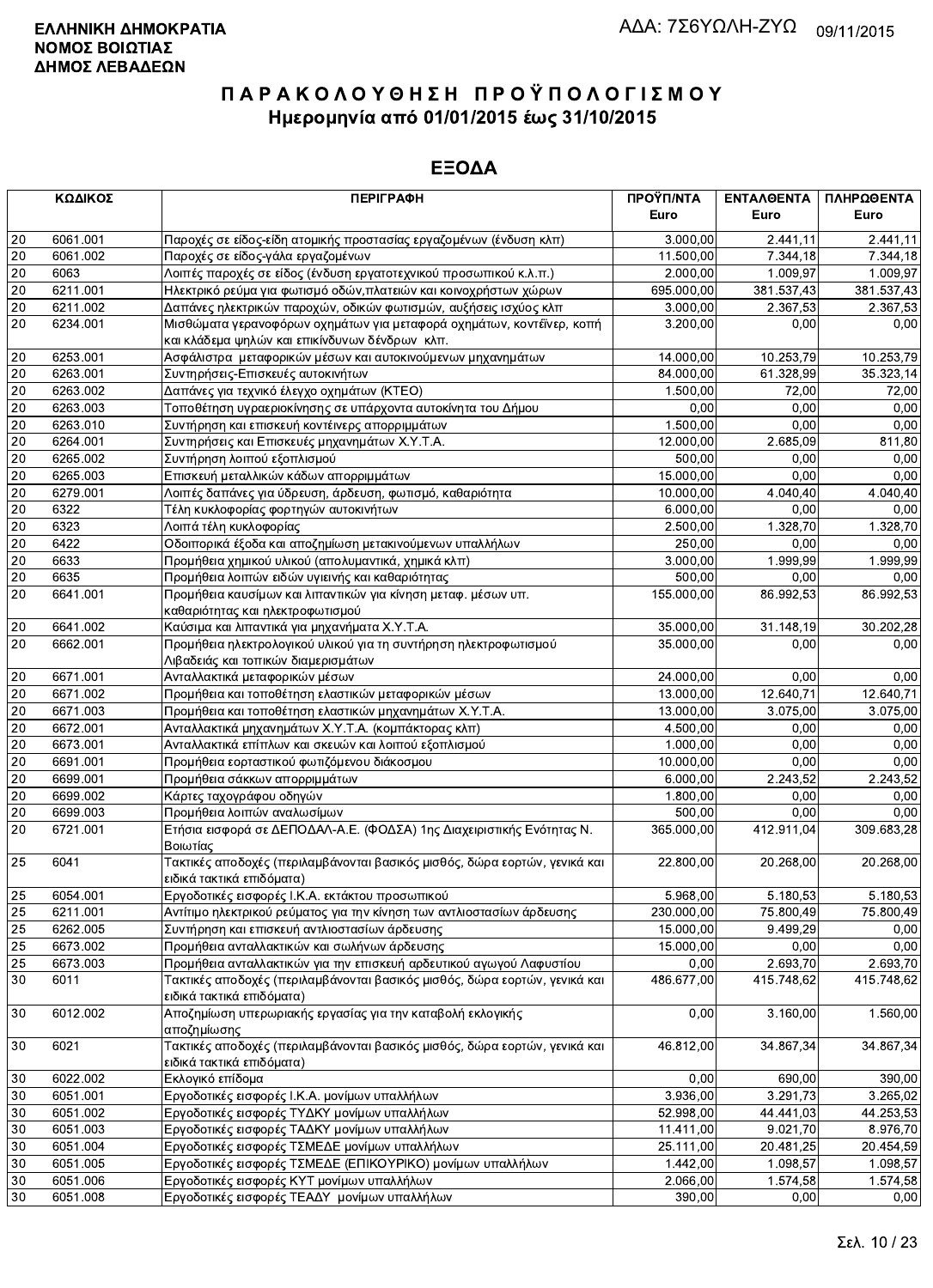|        | ΚΩΔΙΚΟΣ  | <b>ПЕРІГРАФН</b>                                                                                | ΠΡΟΫΠ/ΝΤΑ<br>Euro | ΕΝΤΑΛΘΕΝΤΑ<br>Euro | ΠΛΗΡΩΘΕΝΤΑ<br>Euro |
|--------|----------|-------------------------------------------------------------------------------------------------|-------------------|--------------------|--------------------|
| 30     | 6052.001 | Εργοδοτικές εισφορές Ι.Κ.Α. υπαλλήλων με σχέση Αορ. Χρόνου                                      | 11.558,00         | 8.738,03           | 8.664,35           |
| 30     | 6061.002 | Παροχές σε είδος-γάλα εργαζομένων                                                               | 3.600,00          | 2.575.52           | 2.575,52           |
| 30     | 6117.002 | Κατεδάφιση κτιρίων (σε κοινόχρηστους χώρους, ετοιμόρροπα και επικίνδυνα)                        | 10.000,00         | 0,00               | 0,00               |
| 30     | 6142.001 | Αμοιβή για ανάθεση διαμόρφωσης-κατασκευής των παραγκών της<br>εμποροπανήγυρης                   | 35.000.00         | 0,00               | 0,00               |
| 30     | 6142.002 | Παροχή υπηρεσιών για πιστοποίηση-καταχώρηση ανελκυστήρων                                        | 650,00            | 615,00             | 0,00               |
| 30     | 6142.003 | Αμοιβή αξιολόγησης συμμόρφωσης απαιτήσεων ασφαλείας παιδικών χαρών                              | 8.000,00          | 0.00               | 0,00               |
| 30     | 6142.005 | Αμοιβή για εργαστηριακές δοκιμές αντοχής υλικών                                                 | 1.000,00          | 150,00             | 150,00             |
| 30     | 6142.006 | Αμοιβή για έλεγχο πιστοποίησης για αλεξικέραυνα                                                 | 2.000,00          | 0.00               | 0,00               |
| 30     | 6142.401 | Αποκατάσταση ΧΑΔΑ πλησίον της Τ.Κ. Αγίας Αννας                                                  | 80.000,00         | 0,00               | 0,00               |
| 30     | 6211.001 | Ηλεκτροδότηση προσωρινών τριφασικών παροχών Εμποροπανήγυρης<br>Λιβαδειάς                        | 2.200,00          | 1.206,07           | 1.206,07           |
| 30     | 6232     | Μισθώματα κτιρίων - Τεχνικών έργων ακινήτων                                                     | 3.000,00          | 2.512,80           | 2.261,52           |
| 30     | 6253.001 | Ασφάλιστρα μεταφορικών μέσων                                                                    | 7.000,00          | 5.215,30           | 5.215,30           |
| 30     | 6262.001 | Συντήρηση παιδικών χαρών                                                                        | 5.000,00          | 0,00               | 0,00               |
| 30     | 6262.002 | Συντήρηση-επισκευή φωτεινών σηματοδοτών ρύθμισης κυκλοφορίας                                    | 8.000,00          | 0,00               | 0,00               |
| 30     | 6262.101 | Επείγουσες εργασίες επισκευής και γενικά εγκαταστάσεων κοινοχρήστων<br>χώρων Δ.Κ. Λιβαδειάς     | 3.000,00          | 0,00               | 0,00               |
| $30\,$ | 6262.102 | Επείγουσες εργασίες επισκευής και γενικά εγκαταστάσεων κοινοχρήστων<br>χώρων Τ.Κ.Λαφυστίου      | 1.000,00          | 0,00               | 0,00               |
| 30     | 6262.103 | Επείγουσες εργασίες επισκευής και γενικά εγκαταστάσεων κοινοχρήστων<br>χώρων Τ.Κ. Ρωμαίικου     | 1.000,00          | 0,00               | 0,00               |
| 30     | 6262.201 | Επείγουσες εργασίες επισκευής και γενικά εγκαταστάσεων κοινοχρήστων<br>χώρων Τ.Κ. Χαιρώνειας    | 1.000,00          | 0,00               | 0,00               |
| 30     | 6262.202 | Επείγουσες εργασίες επισκευής και γενικά εγκαταστάσεων κοινοχρήστων<br>χώρων Τ.Κ. Προφήτη Ηλία  | 1.000,00          | 0,00               | 0,00               |
| 30     | 6262.203 | Επείγουσες εργασίες επισκευής και γενικά εγκαταστάσεων κοινοχρήστων<br>χώρων Τ.Κ. Προσηλίου     | 1.000,00          | 0,00               | 0,00               |
| 30     | 6262.204 | Επείγουσες εργασίες επισκευής και γενικά εγκαταστάσεων κοινοχρήστων<br>χώρων Τ.Κ.Θουρίου        | 1.000,00          | 0,00               | 0,00               |
| 30     | 6262.205 | Επείγουσες εργασίες επισκευής και γενικά εγκαταστάσεων κοινοχρήστων<br>χώρων Τ.Κ.Βασιλικών      | 1.000,00          | 0,00               | 0,00               |
| 30     | 6262.206 | Επείγουσες εργασίες επισκευής και γενικά εγκαταστάσεων κοινοχρήστων<br>χώρων Τ.Κ.Ανθοχωρίου     | 1.000,00          | 0,00               | 0,00               |
| 30     | 6262.207 | Επείγουσες εργασίες επισκευής και γενικά εγκαταστάσεων κοινοχρήστων<br>χώρων Τ.Κ.Ακοντίου       | 1.000,00          | 0,00               | 0,00               |
| 30     | 6262.208 | Επείγουσες εργασίες επισκευής και γενικά εγκαταστάσεων κοινοχρήστων<br>χώρων Τ.Κ.Αγίου Βλασίου  | 1.000,00          | 0,00               | 0,00               |
| 30     | 6262.301 | Επείγουσες εργασίες επισκευής και γενικά εγκαταστάσεων κοινοχρήστων<br>χώρων Τ.Κ.Δαυλείας       | 1.000,00          | 0,00               | 0,00               |
| 30     | 6262.302 | Επείγουσες εργασίες επισκευής και γενικά εγκαταστάσεων κοινοχρήστων<br>χώρων Τ.Κ.Μαυρονερίου    | 1.000,00          | 0,00               | 0,00               |
| 30     | 6262.303 | Επείγουσες εργασίες επισκευής και γενικά εγκαταστάσεων κοινοχρήστων<br>χώρων Τ.Κ.Παρορίου       | 1.000,00          | 0,00               | 0,00               |
| 30     | 6262.401 | Επείγουσες εργασίες επισκευής και γενικά εγκαταστάσεων κοινοχρήστων<br>χώρων Τ.Κ.Αγίας Αννας    | 1.000,00          | 0,00               | 0,00               |
| 30     | 6262.402 | Επείγουσες εργασίες επισκευής και γενικά εγκαταστάσεων κοινοχρήστων<br>χώρων Τ.Κ Αγίας Τριάδας  | 1.000,00          | 0,00               | 0,00               |
| 30     | 6262.403 | Επείγουσες εργασίες επισκευής και γενικά εγκαταστάσεων κοινοχρήστων<br>χώρων Τ.Κ.Αγίου Γεωργίου | 1.000,00          | 0,00               | 0,00               |
| 30     | 6262.404 | Επείγουσες εργασίες επισκευής και γενικά εγκαταστάσεων κοινοχρήστων<br>χώρων Τ.Κ.Αλαλκομενών    | 1.000,00          | 0,00               | 0,00               |
| 30     | 6262.405 | Επείγουσες εργασίες επισκευής και γενικά εγκαταστάσεων κοινοχρήστων<br>χώρων Τ.Κ.Κορώνειας      | 1.000,00          | 0,00               | 0,00               |
| 30     | 6262.501 | Επείγουσες εργασίες επισκευής και γενικά εγκαταστάσεων κοινοχρήστων<br>χώρων Δ.Κ. Κυριακίου     | 2.000,00          | 0,00               | 0,00               |
| 30     | 6263.001 | Συντήρηση και επισκευή μεταφορικών μέσων και μηχανημάτων                                        | 36.000,00         | 20.665,87          | 7.365,21           |
| 30     | 6263.002 | Δαπάνες για τεχνικό έλεγχο οχημάτων (ΚΤΕΟ)                                                      | 600,00            | 0,00               | 0,00               |
| 30     | 6263.003 | Τοποθέτηση υγραεριοκίνησης σε υπάρχοντα αυτοκίνητα του Δήμου                                    | 0,00              | 0,00               | 0,00               |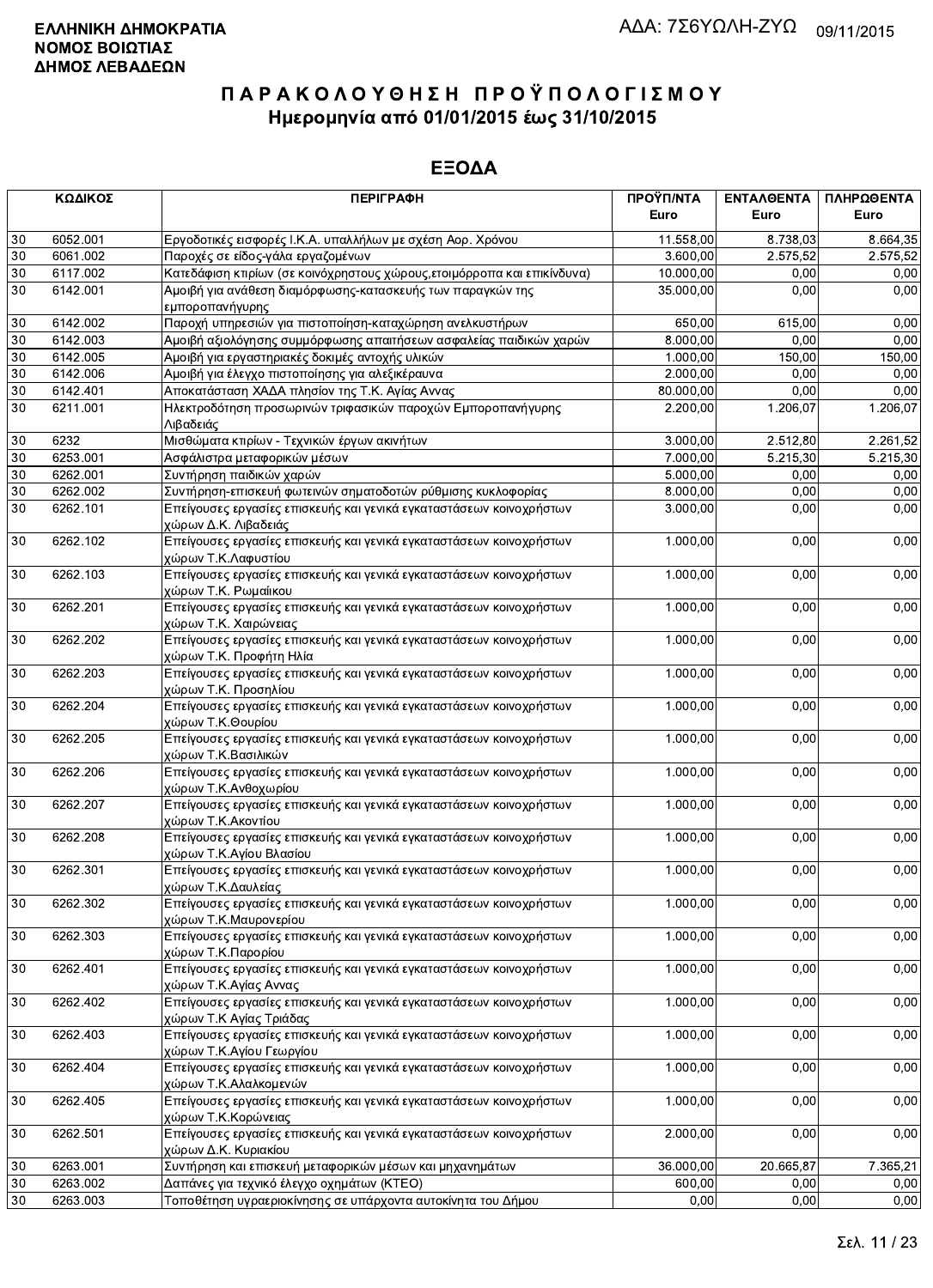|    | ΚΩΔΙΚΟΣ  | <b>ПЕРІГРАФН</b>                                                                                                                                  | ΠΡΟΫΠ/ΝΤΑ<br>Euro | <b>ENTAAGENTA</b><br>Euro | ΠΛΗΡΩΘΕΝΤΑ<br>Euro |
|----|----------|---------------------------------------------------------------------------------------------------------------------------------------------------|-------------------|---------------------------|--------------------|
| 30 | 6266     | Συντήρηση Εφαρμογών λογισμικού                                                                                                                    | 2.000,00          | 0,00                      | 0,00               |
| 30 | 6277.002 | Δαπάνες προγραμματικής σύμβασης με ΔΕΠΟΔΑΛ Α.Ε (ΦΟΔΣΑ) συλλογής<br>και υγειονομικής ταφής απορριμάτων σπηλαιοβάραθρου πλησίον Τ.Κ. Αγίας<br>Αννας | 108.000,00        | 0,00                      | 0,00               |
| 30 | 6279.002 | Δαπάνη για νέα κτιριακή τριφασική παροχή στο αναψυκτήριο Χαιρώνειας                                                                               | 300,00            | 0,00                      | 0,00               |
| 30 | 6322     | Τέλη κυκλοφορίας φορτηγών αυτοκινήτων                                                                                                             | 1.255,00          | 0,00                      | 0,00               |
| 30 | 6323     | Λοιπά τέλη κυκλοφορίας                                                                                                                            | 2.045,00          | 1.101,79                  | 1.101,79           |
| 30 | 6422     | Οδοιπορικά έξοδα και αποζημίωση μετακινούμενων υπαλλήλων                                                                                          | 1.300,00          | 0,00                      | 0,00               |
| 30 | 6462     | Δημοσίευση προκηρύξεων                                                                                                                            | 1.500,00          | 159,90                    | 159,90             |
| 30 | 6611.001 | Προμήθεια βιβλίων, περιοδικών και λοιπών εκδόσεων                                                                                                 | 500,00            | 0.00                      | 0,00               |
| 30 | 6615.001 | Εργασίες εκτύπωσης φωτοτυπιών                                                                                                                     | 3.000,00          | 701,10                    | 701,10             |
| 30 | 6635     | Προμήθεια λοιπών ειδών υγιεινής και καθαριότητας                                                                                                  | 150,00            | 0,00                      | 0,00               |
| 30 | 6641.001 | Προμήθεια καυσίμων και λιπαντικών για κίνηση μεταφορικών μέσων και<br>μηχανημάτων                                                                 | 42.000,00         | 33.725,30                 | 33.725,30          |
| 30 | 6651     | Προμήθεια υλικού τοπογραφήσεων και σχεδιάσεων                                                                                                     | 1.000,00          | 0,00                      | 0,00               |
| 30 | 6661.002 | Προμήθεια χρωμάτων για συντήρηση δημοτικών κτιρίων                                                                                                | 5.000,00          | 0,00                      | 0,00               |
| 30 | 6661.004 | Προμήθεια υαλοπινάκων-κουφωμάτων                                                                                                                  | 2.000,00          | 0,00                      | 0,00               |
| 30 | 6662.001 | Προμήθεια ξυλείας                                                                                                                                 | 2.000,00          | 1.706,63                  | 1.706,63           |
| 30 | 6662.002 | Προμήεια χρωμάτων για κοινόχρηστους χώρους, διαγράμμιση οδών κλπ.                                                                                 | 3.500,00          | 3.383,12                  | 3.383,12           |
| 30 | 6662.003 | Λοιπά υλικά συντήρησης και επισκευής λοιπών εγκαταστάσεων.                                                                                        | 1.000,00          | 0,00                      | 0,00               |
| 30 | 6662.004 | Προμήθεια ειδών κιγκαλερίας                                                                                                                       | 1.000,00          | 0,00                      | 0,00               |
| 30 | 6662.005 | Προμήθεια υλικών συντήρησης μεταλλικών κατασκευών κοινόχρηστων χώρων                                                                              | 1.000,00          | 0,00                      | 0,00               |
| 30 | 6662.007 | Προμήθεια σκυροδέματος                                                                                                                            | 5.000,00          | 4.537,47                  | 4.537,47           |
| 30 | 6662.008 | Προμήθεια ασφαλτομίγματος και ψυχρής ασφάλτου                                                                                                     | 20.000,00         | 0,00                      | 0,00               |
| 30 | 6662.009 | Προμήθεια υδραυλικών υλικών και εξαρτημάτων                                                                                                       | 5.000,00          | 4.945,97                  | 4.945,97           |
| 30 | 6662.010 | Προμήθεια σιδηρών κιγκλιδωμάτων και φρεατίων                                                                                                      | 3.000,00          | 2.903,05                  | 2.903,05           |
| 30 | 6662.011 | Προμήθεια αδρανών υλικών λατομείου                                                                                                                | 15.000,00         | 11.067,80                 | 11.067,80          |
| 30 | 6662.012 | Προμήθεια οικοδομικών υλικών                                                                                                                      | 10.000,00         | 7.438,48                  | 7.438,48           |
| 30 | 6662.013 | Προμήθεια μονωτικων-στεγανωτικών υλικών                                                                                                           | 1.000,00          | 0,00                      | 0,00               |
| 30 | 6662.014 | Προμήθεια χυτοσιδηρών οριοδεικτών                                                                                                                 | 750,00            | 0,00                      | 0,00               |
| 30 | 6671.001 | Ανταλλακτικά οχημάτων και μηχανημάτων                                                                                                             | 7.000,00          | 0.00                      | 0,00               |
| 30 | 6671.002 | Προμήθεια ελαστικών οχημάτων και μηχανημάτων                                                                                                      | 10.000,00         | 4.737,96                  | 4.737,96           |
| 30 | 6673.002 | Ανταλλακτικά φωτεινών σηματοδοτών                                                                                                                 | 9.000,00          | 0,00                      | 0,00               |
| 30 | 6673.003 | Ανταλλακτικά αντικεραυνικής προστασίας                                                                                                            | 5.000,00          | 0,00                      | 0,00               |
| 30 | 6699.001 | Προμήθεια διάφορων μικροεργαλείων                                                                                                                 | 500,00            | 0,00                      | 0,00               |
| 30 | 6699.007 | Προμήθεια αλατιού για αντιμετώπιση επιπτώσεων από έκτακτα καιρικά<br>φαινόμενα (χιονοπτώσεις κ.λ.π.)                                              | 2.000,00          | 6.350, 15                 | 6.350,15           |
| 35 | 6011     | Τακτικές αποδοχές (περιλαμβάνονται βασικός μισθός, δώρα εορτών, γενικά και<br>ειδικά τακτικά επιδόματα)                                           | 128.746,00        | 111.072,33                | 111.072,33         |
| 35 | 6012.002 | Εκλογικό επίδομα                                                                                                                                  | 0,00              | 920,00                    | 520,00             |
| 35 | 6041     | Τακτικές αποδοχές (περιλαμβάνονται βασικός μισθός, δώρα εορτών, γενικά και<br>ειδικά τακτικά επιδόματα)                                           | 16.476,00         | 12.780,00                 | 12.780,00          |
| 35 | 6051.001 | Εργοδοτικές εισφορές Ι.Κ.Α. μονίμων υπαλλήλων                                                                                                     | 5.400,00          | 4.494,07                  | 4.469,04           |
| 35 | 6051.002 | Εργοδοτικές εισφορές ΤΥΔΚΥ μονίμων υπαλλήλων                                                                                                      | 13.624,00         | 11.483,16                 | 11.445,66          |
| 35 | 6051.003 | Εργοδοτικές εισφορές ΤΑΔΚΥ μονίμων υπαλλήλων                                                                                                      | 3.183,00          | 2.633,60                  | 2.624,60           |
| 35 | 6054.001 | Εργοδοτικές εισφορές Ι.Κ.Α. εκτάκτου προσωπικού                                                                                                   | 4.250,00          | 3.138,80                  | 3.138,80           |
| 35 | 6061.001 | Παροχές σε είδος-είδη ατομικής προστασίας εργαζομένων (ένδυση κλπ)                                                                                | 500,00            | 449,74                    | 449,74             |
| 35 | 6061.002 | Παροχές σε είδος- γάλα εργαζομένων                                                                                                                | 1.300,00          | 900,32                    | 900,32             |
| 35 | 6233.001 | Μίσθωση μηχανημάτων για αντιμετώπιση εκτάκτων αναγκών για δράσεις<br>πολιτικής προστασίας                                                         | 11.846,76         | 12.024,48                 | 12.024,48          |
| 35 | 6233.002 | Μίσθωση μηχανημάτων για Αποχιονισμό, αντιπλημμυρική προστασία και<br>λοιπές δράσεις πολιτικής προστασίας                                          | 20.000,00         | 1.533,81                  | 1.533,81           |
| 35 | 6233.003 | Μίσθωση γερανοφόρου οχήματος για την κοπή επικίνδυνων και ψηλών<br>δένδρων                                                                        | 0,00              | 1.480,00                  | 1.480,00           |
| 35 | 6233.010 | Μίσθωση μηχανημάτων για την αντιμετώπιση εκτάκτων αναγκών για δράσεις<br>πολιτικής προστασίας στην Δημοτική Ενότητα Λιβαδειάς                     | 15.000,00         | 0,00                      | 0,00               |
| 35 | 6233.201 | Μίσθωση μηχανημάτων για την αντιμετώπιση εκτάκτων αναγκών για δράσεις<br>πολιτικής προστασίας στην Δημοτική Ενότητα Χαιρώνειας                    | 10.000,00         | 0,00                      | 0,00               |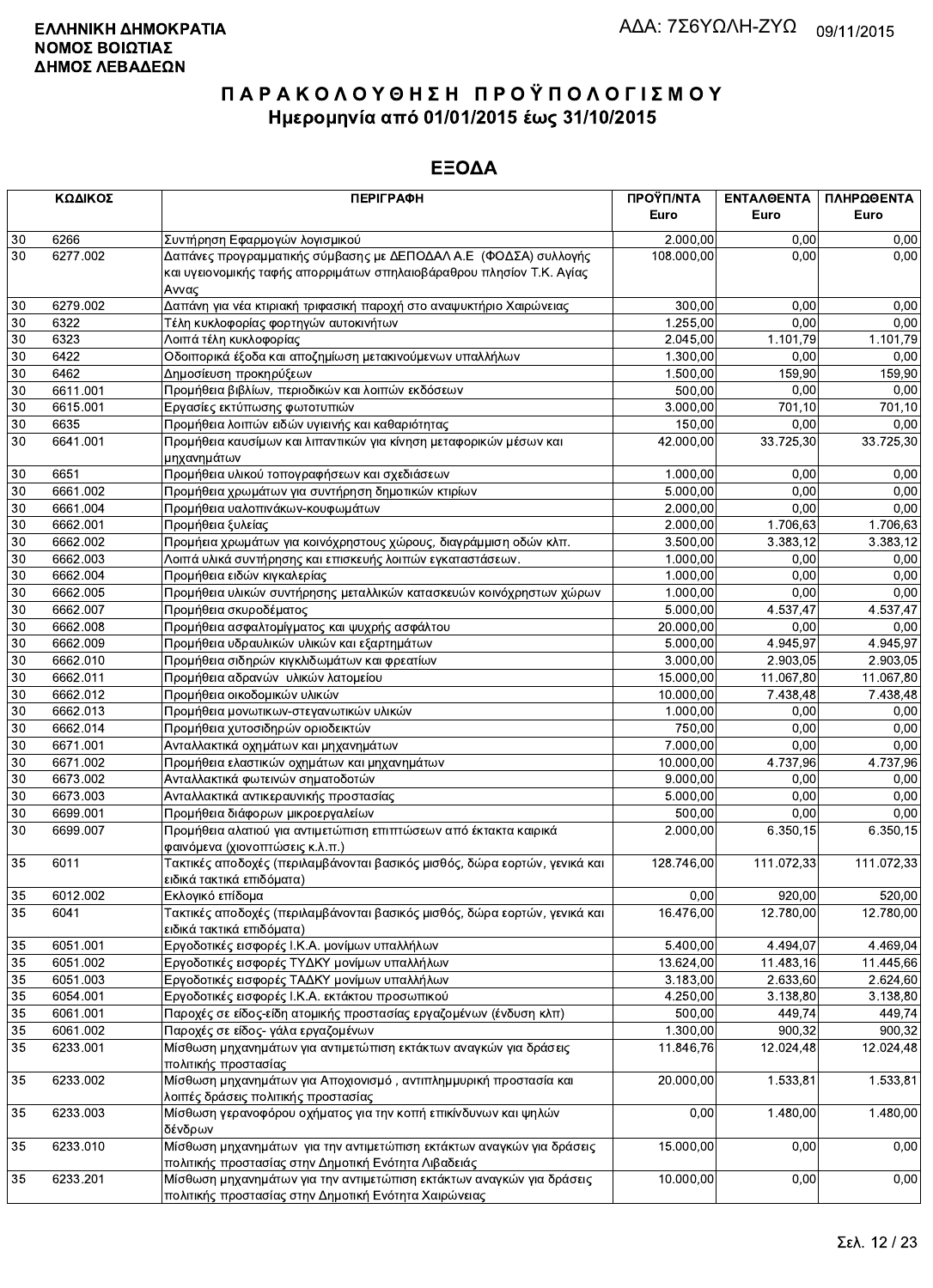|    | ΚΩΔΙΚΟΣ  | <b>ПЕРІГРАФН</b>                                                                                                           | ΠΡΟΫΠ/ΝΤΑ<br>Euro | <b>ENTAAOENTA</b><br>Euro | ΠΛΗΡΩΘΕΝΤΑ<br>Euro |
|----|----------|----------------------------------------------------------------------------------------------------------------------------|-------------------|---------------------------|--------------------|
| 35 | 6233.302 | Μίσθωση μηχανημάτων για αντιμετώπιση εκτάκτων αναγκών για δράσεις<br>πολιτιικής προστασίας στην Δημοτική Ενότητα Δαύλειας  | 10.000,00         | 0.00                      | 0,00               |
| 35 | 6233.402 | Μίσθωση μηχανημάτων για αντιμετώπιση εκτάκτων αναγκών για δράσεις<br>πολιτικής προστασίας στην Δημοτική Ενότητας Κορωνείας | 10.000,00         | 0,00                      | 0,00               |
| 35 | 6233.503 | Μίσθωση μηχανημάτων για αντιμετώπιση εκτάκτων αναγκών για δράσεις<br>πολιτικής προστασίας στην Δημοτική Ενότητα Κυριακίου  | 10.000,00         | 0,00                      | 0,00               |
| 35 | 6262.002 | Συντήρηση και επισκευή συντριβανιών                                                                                        | 1.000,00          | 0,00                      | 0,00               |
| 35 | 6264.001 | Συντήρηση και επισκευή λοιπών μηχανημάτων                                                                                  | 2.500,00          | 0,00                      | 0,00               |
| 35 | 6265     | Συντήρηση και επισκευή επίπλων και λοιπού εξοπλισμού σκευών και λοιπού<br>εξοπλισμού                                       | 500.00            | 0,00                      | 0,00               |
| 35 | 6635     | Προμήθεια λοιπών ειδών υγιεινής και καθαριότητας                                                                           | 200.00            | 0,00                      | 0,00               |
| 35 | 6644     | Προμήθεια καυσίμων και λιπαντικών για λοιπές ανάγκες                                                                       | 2.000,00          | 1.986,57                  | 1.986,57           |
| 35 | 6673.001 | Προμήθεια ανταλλακτικών για αυτόματα συστήματα ποτίσματος                                                                  | 3.500,00          | 2.076,86                  | 2.076,86           |
| 35 | 6673.002 | Προμήθεια ανταλλακτικών λοιπού εξοπλισμού                                                                                  | 3.000,00          | 2.623,30                  | 2.623,30           |
| 35 | 6673.003 | Προμήθεια ανταλλακτικών για εγκαταστάσεις Η/Μ συντριβανιών                                                                 | 1.000,00          | 0.00                      | 0,00               |
| 35 | 6692.001 | Προμήθεια σπόρων, φυτών, δενδρυλλίων                                                                                       | 250,00            | 0,00                      | 0,00               |
| 35 | 6692.002 | Προμήθεια καλλωπιστικών φυτών                                                                                              | 4.000,00          | 3.098,68                  | 3.098,68           |
| 35 | 6692.003 | Προμήθεια δένδρων                                                                                                          | 1.500,00          | 1.157,87                  | 0,00               |
| 35 | 6693.001 | Προμήθεια λιπασμάτων, φαρμάκων, ζιζανιοκτόνων κλπ                                                                          | 1.500,00          | 1.364,48                  | 1.364,48           |
| 40 | 6011     | Τακτικές αποδοχές (περιλαμβάνονται βασικός μισθός, δώρα εορτών, γενικά και<br>ειδικά τακτικά επιδόματα)                    | 44.350,00         | 46.429,26                 | 46.429,26          |
| 40 | 6012     | Αποζημίωση υπερωριακής εργασίας και για εξαιρέσιμες ημέρες και νυκτερινές<br>ώρες και λοιπές πρόσθετες αμοιβές             | 1.300,00          | 590,00                    | 390,00             |
| 40 | 6051.002 | Εργοδοτικές εισφορές ΤΥΔΚΥ μονίμων υπαλλήλων                                                                               | 2.415,00          | 2.869,43                  | 2.856,93           |
| 40 | 6051.003 | Εργοδοτικές εισφορές ΤΑΔΚΥ-ΤΕΑΔΥ μονίμων υπαλλήλων                                                                         | 516,00            | 625,18                    | 622,18             |
| 40 | 6051.004 | Εργοδοτικές εισφορές ΤΣΜΕΔΕ μονίμων υπαλλήλων                                                                              | 3.512,00          | 2.943,53                  | 2.943,53           |
| 40 | 6051.005 | Εργοδοτικές εισφορές ΤΣΜΕΔΕ (ΕΠΙΚΟΥΡΙΚΟ) μονίμων υπαλλήλων                                                                 | 792,00            | 662,50                    | 662,50             |
| 40 | 6051.006 | Εργοδοτικές εισφορές ΚΥΤ μονίμων υπαλλήλων                                                                                 | 1.133,00          | 949,49                    | 949,49             |
| 40 | 6051.007 | Εργοδοτικές εισφορες τακτικών υπαλλήλων υπέρ ΟΠΑΔ                                                                          | 0,00              | 11,73                     | 6,63               |
| 40 | 6051.008 | Εργοδοτικές εισφορές ΤΕΑΔΥ μονίμων υπαλλήλων                                                                               | 0,00              | 3,00                      | 0,00               |
| 40 | 6331.001 | Παράβολα για την νομιμοποίηση αυθαιρέτων                                                                                   | 5.000,00          | 0,00                      | 0,00               |
| 40 | 6422     | Οδοιπορικά έξοδα και αποζημίωση μετακινούμενων υπαλλήλων                                                                   | 5.000,00          | 0,00                      | 0,00               |
| 40 | 6612     | Προμήθεια γραφικής ύλης και λοιπά υλικά γραφείων                                                                           | 1.000,00          | 0,00                      | 0,00               |
| 40 | 6613.001 | Προμήθεια εντύπων υπηρεσιών                                                                                                | 500,00            | 0,00                      | 0,00               |
| 40 | 6615.002 | Εργασίες εκτύπωσης φωτοτυπιών                                                                                              | 1.200,00          | 0,00                      | 0,00               |
| 40 | 6634     | Προμήθεια ειδών καθαριότητας και ευπρεπισμού                                                                               | 200,00            | 0,00                      | 0,00               |
| 45 | 6011     | Τακτικές αποδοχές (περιλαμβάνονται βασικός μισθός, δώρα εορτών, γενικά και<br>ειδικά τακτικά επιδόματα)                    | 44.163,00         | 37.649,03                 | 37.649,03          |
| 45 | 6012.002 | Εκλογικό επίδομα                                                                                                           | 0,00              | 430,00                    | 130,00             |
| 45 | 6051.002 | Εργοδοτικές εισφορές ΤΥΔΚΥ μονίμων υπαλλήλων                                                                               | 5.521,00          | 4.639,95                  | 4.602,45           |
| 45 | 6051.003 | Εργοδοτικές εισφορές ΤΑΔΚΥ μονίμων υπαλλήλων                                                                               | 1.274,00          | 1.029,30                  | 1.020,30           |
| 45 | 6061.001 | Παροχές σε είδος-είδη ατομικής προστασίας εργαζομένων (ένδυση κλπ)                                                         | 500,00            | 450,08                    | 450,08             |
| 45 | 6061.002 | Παροχές σε είδος-γάλα εργαζομένων                                                                                          | 600,00            | 358,89                    | 358,89             |
| 45 | 6279     | Λοιπές δαπάνες για ύδρευση, άρδευση, φωτισμό, καθαριότητα                                                                  | 6.000,00          | 5.599,09                  | 5.599,09           |
| 45 | 6635     | Προμήθεια λοιπών ειδών υγιεινής και καθαριότητας                                                                           | 150,00            | 0,00                      | 0,00               |
| 45 | 6693.001 | Προμήθεια φαρμάκων, ζιζανιοκτόνων κλπ                                                                                      | 500,00            | 288,15                    | 288,15             |
| 45 | 6699.001 | Προμήθεια λαδιού για τις ανάγκες του Νεκροταφείου                                                                          | 8.500,00          | 4.341,90                  | 1.758,90           |
| 45 | 6699.002 | Προμήθεια κεριών για τις ανάγκες του Νεκροταφείου                                                                          | 2.000,00          | 0,00                      | 0,00               |
| 70 | 6011     | Τακτικές αποδοχές (περιλαμβάνονται βασικός μισθός, δώρα εορτών, γενικά και<br>ειδικά τακτικά επιδόματα)                    | 19.625,00         | 16.974,26                 | 16.974,26          |
| 70 | 6021     | Τακτικές αποδοχές υπαλλήλων (περιλαμβάνονται βασικός μισθός, δώρα<br>εορτών, γενικά και ειδικά τακτικά επιδόματα)          | 33.101,00         | 24.402,03                 | 24.402,03          |
| 70 | 6022.002 | Εκλογική αποζημίωση υπαλλήλων αορίστου χρόνου                                                                              | 0,00              | 130,00                    | 130,00             |
| 70 | 6051.002 | Εργοδοτικές εισφορές ΤΥΔΚΥ μονίμων υπαλλήλων                                                                               | 2.455,00          | 2.056,30                  | 2.056,30           |
| 70 | 6051.003 | Εργοδοτικές εισφορές ΤΑΔΚΥ μονίμων υπαλλήλων                                                                               | 590,00            | 425,60                    | 425,60             |
| 70 | 6052.001 | Εργοδοτικές εισφορές Ι.Κ.Α. εργαζομένων με σχέση Αορ. Χρόνου (υπαλλήλων<br>τοπ. οικονομ. ανάπτυξης)                        | 8.170,00          | 6.025,07                  | 6.025,07           |
| 70 | 6117.001 | Δαπάνη για στείρωση σκύλων                                                                                                 | 0,00              | 745,00                    | 745,00             |
| 70 | 6262.002 | Συντήρηση Δημοτικών Ρολογιών Δήμου Λεβαδέων                                                                                | 4.500,00          | 1.783,50                  | 713,40             |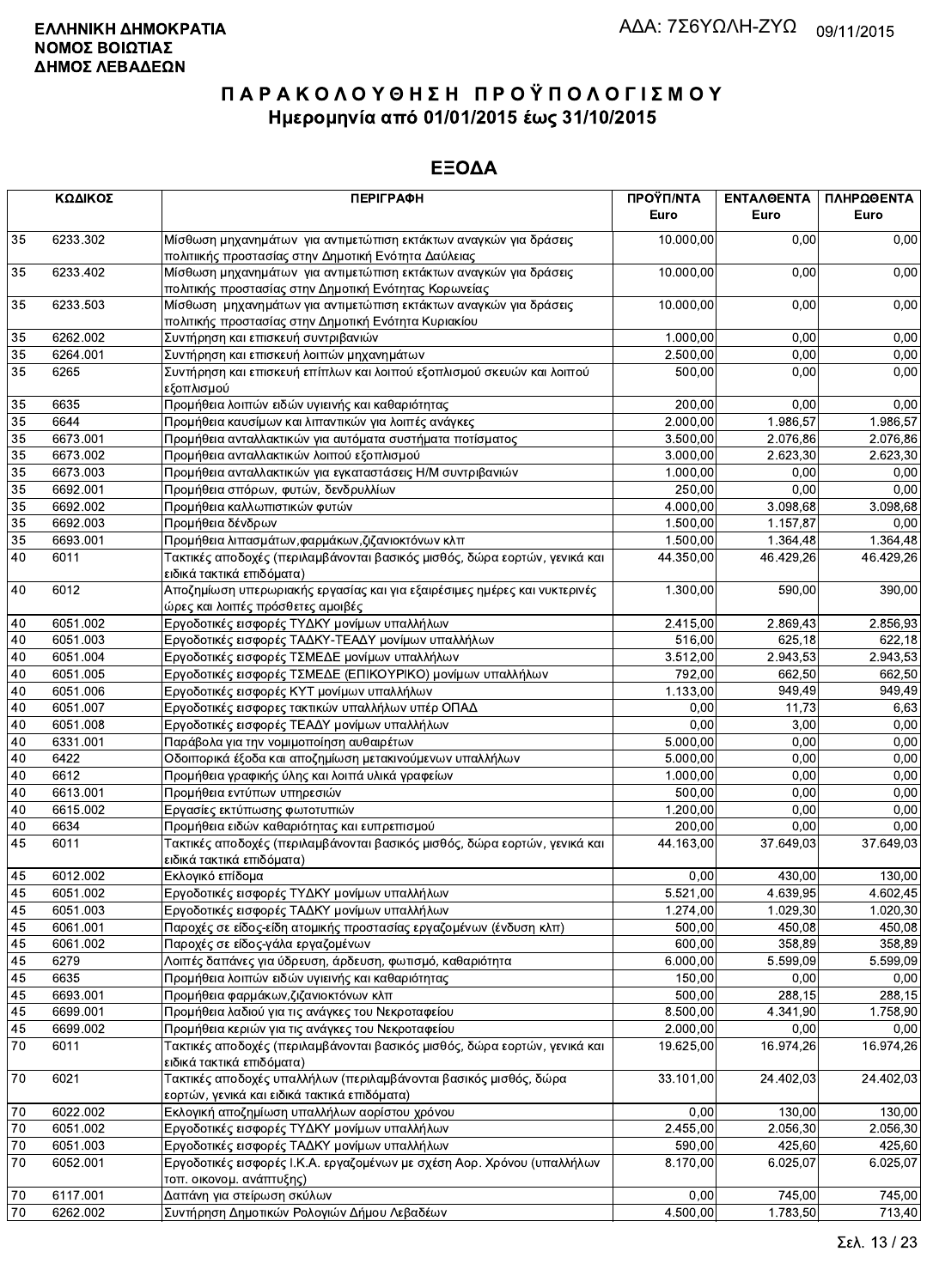|                 | ΚΩΔΙΚΟΣ              | <b>ПЕРІГРАФН</b>                                                                                                                                                                           | ΠΡΟΫΠ/ΝΤΑ<br>Euro  | ΕΝΤΑΛΘΕΝΤΑ<br>Euro | ΠΛΗΡΩΘΕΝΤΑ<br>Euro |
|-----------------|----------------------|--------------------------------------------------------------------------------------------------------------------------------------------------------------------------------------------|--------------------|--------------------|--------------------|
| 70              | 6263                 | Συντήρηση και επισκευή μεταφορικών μέσων                                                                                                                                                   | 5.000,00           | 578,10             | 49,20              |
| 70              | 6279.001             | Λοιπές δαπάνες για ύδρευση, άρδευση, φωτισμό, καθαριότητα                                                                                                                                  | 87.000,00          | 83.620,55          | 83.620,55          |
| 70              | 6613                 | Προμήθεια εντύπων και υλικών μηχανογράφησης και πολλαπλών<br>εκτυπώσεων                                                                                                                    | 500,00             | 0,00               | 0,00               |
| 70              | 6641                 | Προμήθεια καυσίμων και λιπαντικών για κίνηση μεταφορικών μέσων                                                                                                                             | 7.000,00           | 3.436,00           | 3.436,00           |
| 70              | 6671.001             | Προμήθεια ανταλλακτικών μεταφορικών μέσων                                                                                                                                                  | 1.000,00           | 0,00               | 0,00               |
| 70              | 6671.002             | Προμήθεια ελαστικών μεταφορικών μέσων                                                                                                                                                      | 1.500,00           | 836,40             | 836,40             |
| $\overline{70}$ | 6699.001             | Προμήθεια ζωοτροφών σκύλων                                                                                                                                                                 | 1.500,00           | 1.671,59           | 1.671,59           |
| $\overline{70}$ | 6699.003             | Προμήθεια λοιπών αναλωσίμων (αδεσποτοι σκύλοι κλπ)                                                                                                                                         | 0,00               | 0,00               | 0,00               |
| 10              | 7133                 | Έπιπλα σκεύη                                                                                                                                                                               | 6.000,00           | 0,00               | 0,00               |
| 10              | 7134.001             | Μηχανογραφικός εξοπλισμός                                                                                                                                                                  | 10.000,00          | 9.397,20           | 9.397,20           |
| 10              | 7134.002             | Προμήθεια λογισμικού ηλεκτρονικών υπολογιστών                                                                                                                                              | 12.000,00          | 0,00               | 0,00               |
| 10              | 7134.012             | Προμήθεια εξοπλισμού για τη συνεδρίαση των συνεδριάσεων του Δ.Σ. και των<br>επιτροπών                                                                                                      | 2.000,00           | 0,00               | 0,00               |
| 10              | 7134.013             | Κάμερα ασφαλείας εισόδου Δημαρχείου                                                                                                                                                        | 2.000,00           | 0,00               | 0,00               |
| $10$            | 7135.003             | Κάμερα ασφαλείας εισόδου Δημαρχείου                                                                                                                                                        | 2.000,00           | 0,00               | 0,00               |
| 10              | 7135.008             | Προμήθεια τηλεόρασης (smart) για ενημέρωση, πολιτική προστασία κ.λ.π.                                                                                                                      | 1.000,00           | 400,00             | 400,00             |
| 10              | 7135.009             | Προμήθεια μεταλλικών ραφιών για ταξιονόμηση του αρχειου του Δήμου                                                                                                                          | 0,00               | 0.00               | 0,00               |
| 10              | 7514.001             | Συμμετοχή στο μετοχικό κεφάλαιο της Διαδημοτικής Επιχείρησης<br>Περιβάλλοντος και Οργάνωσης Διαχείρισης Απορριμμάτων Λιβαδειάς<br>$(\Delta$ .E. $\Pi$ .O. $\Delta$ .A. $\Lambda$ . - A.E.) | 261.708,00         | 0,00               | 0,00               |
| 10              | 7518.001             | Δαπάνες για την συμμετοχη στην ίδρυση της Αργοδιατροφικής Σύμπραξης<br>Περιφέρειας Στερεάς Ελλαδας                                                                                         | 0,00               | 0,00               | 0,00               |
| 15              | 7122.001             | Αγορά ακινήτου-μνημείου "Τζαμί Γαζή Ομέρ"                                                                                                                                                  | 0,00               | 0,00               | 0,00               |
| 15              | 7131.001             | Προμήθεια πλυντηρίου πιάτων                                                                                                                                                                | 1.000,00           | 615,00             | 615,00             |
| 15              | 7131.002             | Προμήθεια ηλεκτρικής κουζίνας για παιδικούς σταθμούς                                                                                                                                       | 4.000,00           | 0,00               | 0,00               |
| 15              | 7131.003             | Προμήθεια μηχανημάτων φυσιοθεραπείας                                                                                                                                                       | 3.000,00           | 0,00               | 0,00               |
| 15              | 7131.004             | Προμήθεια κλιματιστικού για υπηρεσία Κοινωνικής Προστασίας                                                                                                                                 | 1.000,00           | 0,00               | 0,00               |
| 15              | 7131.005             | Προμήθεια κλιματιστικού για Κοινωνικό Παντοπωλείο                                                                                                                                          | 1.000,00           | 0,00               | 0,00               |
| $\overline{15}$ | 7131.006             | Προμήθεια αλεξικέραυνου για την αντικεραυνική προστασια του<br>Κατασκηνωτικού Κέντρου                                                                                                      | 0,00               | 0,00               | 0,00               |
| 15              | 7133.002             | Προμήθεια επίπλων και σκευών για Παιδικούς Σταθμούς και ΚΑΠΗ                                                                                                                               | 3.000,00           | 0,00               | 0,00               |
| 15              | 7134.003             | Προμήθεια λογισμικού για το γραφείο υποστήριξης απασχόλησης                                                                                                                                | 2.000,00           | 0,00               | 0,00               |
| 15              | 7134.004             | Προμήθεια πολυμηχανήματος (φωτοτυπικό-fax) για την υπηρεσία Κοινωνικής<br>προστασίας                                                                                                       | 600,00             | 0,00               | 0,00               |
| 15              | 7135.002             | Προμήθεια σκευών μαγειρικής                                                                                                                                                                | 1.000,00           | 0,00               | 0,00               |
| 15              | 7135.008             | Προμηθεια προβολικού μηχανήματος (projektor) για το Μουσειο Εικονικής<br>Πραγματικότητας                                                                                                   | 0,00               | 0,00               | 0,00               |
| 15              | 7135.009             | Προμήθεια προβολικών μηχανημάτων (projektor) για ΚΑΠΗ                                                                                                                                      | 3.000,00           | 0,00               | 0,00               |
| 15              | 7135.010             | Προμήθεια μηχανημάτων μέτρησης χοληστερίνης και σακχάρου                                                                                                                                   | 200,00             | 0,00               | 0,00               |
| 15              | 7135.011             | Προμήθεια και κατασκευή περίφραξης χώρου Κολυμβητηρίου                                                                                                                                     | 5.000,00           | 0,00               | 0,00               |
| 15              | 7135.012             | Προμήθεια μουσικών οργάνων Φιλαρμονικής                                                                                                                                                    | 0,00               | 0,00               | 0,00               |
| 15              | 7135.014             | Προμήθεια boiler ζεστού νερού χρήσης για το Κλειστό Γυμναστήριο                                                                                                                            | 0,00               | 0,00               | 0,00               |
| 15              | 7311.103             | Βελτιωση Σχολικών Συγκροτημάτων                                                                                                                                                            | 14.951,80          | 0,00               | 0,00               |
| 15              | 7311.104             | Ενεργειακή Αναβάθμιση Σχολικής Μονάδας 3ου Δημοτικού Σχολείου Λιβαδειάς                                                                                                                    | 0,00               | 0,00               | 0,00               |
| 15<br>15        | 7326.001<br>7326.002 | Αναβάθμιση αθλητικών εγκαταστάσεων<br>Αναβάθμιση Ενεργητικής Πυροπροστασίας Κλειστού Γυμναστηρίου Λιβαδειάς                                                                                | 150.000,00<br>0,00 | 0,00<br>0,00       | 0,00<br>0,00       |
| 15              | 7326.404             | Βελτίωση γηπέδου ποδοσφαίρου Αγίας Τριάδας                                                                                                                                                 | 13.739,72          | 0,00               | 0,00               |
| 15              | 7331.103             | Επισκευή στέγης σχολικών κτιρίων                                                                                                                                                           | 3.228,20           | 3.228,20           | 3.228,20           |
| 15              | 7331.104             | Επισκευή 7ου Δημοτικού Σχολείου                                                                                                                                                            | 0,00               | 0,00               | 0,00               |
| 15              | 7336.001             | Συντήρηση Ανοικτού Θεάτρου Κρύας.                                                                                                                                                          | 29.674,56          | 4.797,00           | 4.797,00           |
| 15              | 7341.201             | Ανάδειξη και Αξιοποίηση Ιστορικών Χώρων Οικισμού Χαιρώνειας                                                                                                                                | 24.235,44          | 6.214,55           | 6.214,55           |
| 15              | 7413.001             | Μελέτη αποκατάστασης ρηγματώσεων πέτρινου θεάτρου Λιβαδειάς                                                                                                                                | 5.500,00           | 0,00               | 0,00               |
| $20\,$          | 7135.001             | Προμήθεια κάδων απορριμμάτων για κομποστοποίηση                                                                                                                                            | 0,00               | 0,00               | 0,00               |
| $20\,$          | 7135.002             | Προμήθεια κάδων απορριμμάτων διαφόρων τύπων                                                                                                                                                | 15.000,00          | 0,00               | 0,00               |
| 20              | 7135.003             | Προμήθεια διαφόρων εργαλείων                                                                                                                                                               | 2.000,00           | 1.828,05           | 1.828,05           |
| 20              | 7135.005             | Προμήθεια επιστήλιων καλαθιών απορριμμάτων                                                                                                                                                 | 3.500,00           | 0,00               | 0,00               |
| 20              | 7135.007             | Προμήθεια συστήματος τηλεματικής διαχείρησης στόλου οχημάτων                                                                                                                               | 11.000,00          | 0,00               | 0,00               |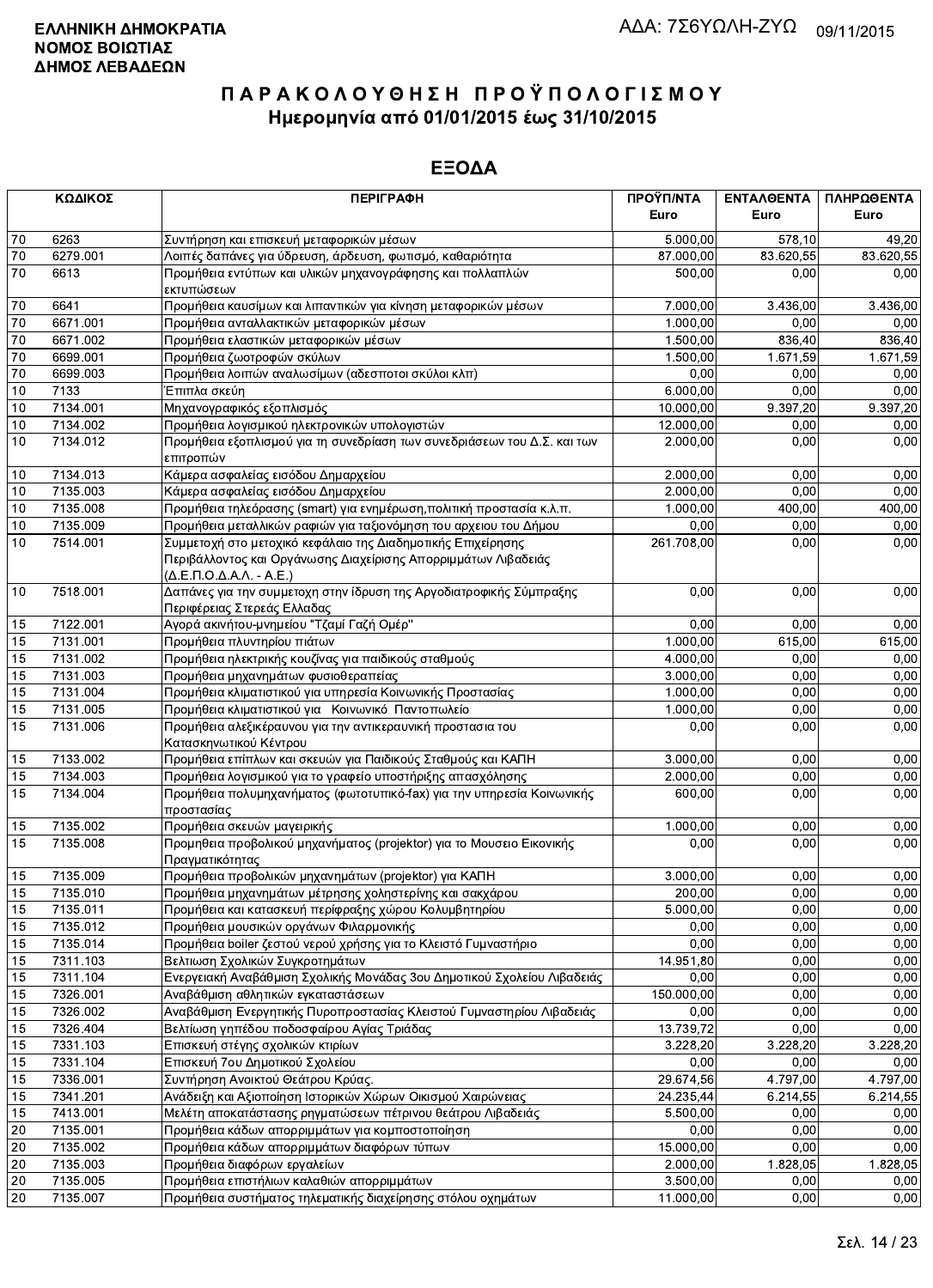|                 | ΚΩΔΙΚΟΣ  | <b>ПЕРІГРАФН</b>                                                          | ΠΡΟΫΠ/ΝΤΑ<br>Euro | ΕΝΤΑΛΘΕΝΤΑ<br>Euro | ΠΛΗΡΩΘΕΝΤΑ<br>Euro |
|-----------------|----------|---------------------------------------------------------------------------|-------------------|--------------------|--------------------|
|                 |          |                                                                           |                   |                    |                    |
| 20              | 7325.001 | Επεκτάσεις Ηλεκτροφωτισμού                                                | 10.000,00         | 0.00               | 0,00               |
| 20              | 7325.003 | Κατασκευή νέων ηλεκτρικών διανομών                                        | 3.000,00          | 0,00               | 0,00               |
| 20              | 7326.001 | Κατασκευή προστατευτικών κιγκλιδωμάτων κάδων                              | 2.000,00          | 0.00               | 0,00               |
| 20              | 7341.001 | Προμήθεια ενός (1) Θρυμματιστή                                            | 340.000,00        | 299.000,00         | 299.000,00         |
| 20              | 7341.003 | Προμήθεια ενός (1) εκσκαφέα φορτωτή                                       | 105.780,00        | 92.988,00          | 75.600,00          |
| 20              | 7341.007 | Προμήθεια ενός (1) οχήματος ανοικτού τύπου 4χ4                            | 0,00              | 0,00               | 0,00               |
| 20              | 7341.014 | Αποκατάσταση Χ.Α.Δ.Α. στις θέσεις Τουρμπάκι κοινότητας Κυριακίου και Δ.Δ. | 2.566,29          | 0,00               | 0,00               |
|                 |          | Παρορίου                                                                  |                   |                    |                    |
| 20              | 7341.015 | Λειτουργική και Περιβαλλοντική Αναβάθμιση ΧΥΤΑ Λιβαδειάς                  | 1.754.209,43      | 688.718,44         | 688.718,44         |
| 20              | 7341.016 | Αποκατάσταση ζημιών που προκλήθηκαν απο θεομηνία (πυρκαγιά) στο           | 0,00              | 0,00               | 0,00               |
|                 |          | ΧΥΤΑ 1ης Διαχειριστικής Ενότητας Νομού Βοιωτίας                           |                   |                    |                    |
| 25              | 7341.001 | Βελτίωση υφιστάμενου αρδευτικού έργου του Δ.Δ. Λαφυστίου Δήμου            | 103.202,00        | 73.646,11          | 0,00               |
|                 |          | Λεβαδέων                                                                  |                   |                    |                    |
| 25              | 7341.404 | Μελέτη Έργων Ανακατασκευής Εσωτερικού Δικτύου, Έργων Ποσαγωγής            | 76.157,81         | 0,00               | 0,00               |
|                 |          | Ακαθάρτων και Εγκατάστασαης Επεξεργασιας Λυμάτων (Ε.Ε.Λ.) Αγίου           |                   |                    |                    |
|                 |          | Γεωργίου                                                                  |                   |                    |                    |
| 25              | 7341.501 | Αγορά εδαφικών εκτάσεων Οικισμού Κυριακίου                                | 5.000,00          | 0,00               | 0,00               |
| 25              | 7341.503 | Μελέτη Αποχέτευσης - Προσαγωγής Ακαθάρτων και εγκατάσταση                 | 16.056,38         | 17.600,20          | 17.600,20          |
|                 |          | επεξεργασίας λυμάτων (Ε.Ε.Λ.) Οικισμού Κυριακίου                          |                   |                    |                    |
| 25              | 7413.001 | Μελέτη και περιβαλλοντική αδειοδότηση χρήσης νερού άρδευσης               | 8.744,92          | 0,00               | 0,00               |
| 30              | 7131.001 | Ανακαίνιση Παιδικών Χαρών                                                 | 0,00              | 0,00               | 0,00               |
| 30              | 7134.001 | Προμήθεια λογισμικού ηλεκτρονικών υπολογιστών                             | 2.000,00          | 0,00               | 0,00               |
| 30              | 7135.002 | Προμήθεια αναλυτή καυσαερίων                                              | 4.000,00          | 0.00               | 0,00               |
| 30              | 7135.003 | Προμήθεια διαφόρων εργαλείων                                              | 1.500,00          | 0,00               | 0,00               |
| 30              | 7135.007 | Προμήθεια πληροφοριακών πινακίδων και κυκλοφοριακών ρυθμίσεων και         | 8.000,00          | 0,00               | 0,00               |
|                 |          | ιστών                                                                     |                   |                    |                    |
| 30              | 7135.008 | Προμήθεια κατόπτρων ρύθμισης κυκλοφορίας                                  | 5.000,00          | 0.00               | 0,00               |
| 30              | 7322.003 | Βελτίωση παιδικών χαρών (Δημ. Κοιν. Λιβαδειάς)                            | 30.000,00         | 0,00               | 0,00               |
| 30              | 7322.006 | Ανακατασκευή Παιδικών Χαρών                                               | 264.306,80        | 0,00               | 0,00               |
| 30              | 7322.401 | Ανάπλαση Πλατείας Τ.Κ. Αγίου Γεωργίου                                     | 0,00              | 0,00               | 0,00               |
| 30              | 7323.020 | Βελτίωση Δημοτικής Οδοποιίας Δήμου Λεβαδέων                               | 169.931,62        | 164.012,97         | 164.012,97         |
| 30              | 7323.021 | Βελτίωση Δημοτικής Οδοποιίας (2015)                                       | 330.330,92        | 0,00               | 0,00               |
| 30              | 7323.417 | Βελτιωση δασικού δρόμου από οικισμό Κορώνειας έως στροφή Νταούμη          | 0,00              | 0,00               | 0,00               |
| 30              | 7325.002 | Κατασκευή Δικτύου Ηλεκτροφωτισμού οδού 28ης Οκτωβρίου Λιβαδειάς           | 5.200,00          | 0,00               | 0,00               |
| 30              | 7325.003 | Κατασκευή φωτισμού επί της οδού Γεωργαντά                                 | 116.985,33        | 0,00               | 0,00               |
| 30              | 7326.013 | Προστασία Υφιστάμενου Αγωγού Καυσίμων                                     | 21.879,69         | 16.069,86          | 16.069,86          |
| 30              | 7326.401 | Κατασκευή τοίχου αντιστηριξης στην Τ.Κ. Κορώνειας                         | 0,00              | 32.783,77          | 32.783,77          |
| 30              | 7331.001 | Συντήρηση Δημοτικών κτιρίων Δήμου Λεβαδέων                                | 60.000,00         | 0,00               | 0,00               |
| 30              | 7333.001 | Συντήρηση οδών-πεζοδρόμων και κοινόχρηστων χώρων                          | 97.251,83         | 8.500,76           | 8.500,76           |
| $\overline{30}$ | 7333.010 | Αποκατάσταση βλαβών οδοστρωμάτων                                          | 0,00              | 0,00               | 0,00               |
| 30              | 7333.014 | Αποκατάσταση ζημιών που προκλήθηκαν από θεομηνία στο Δήμο Λεβαδέων        | 74.655,68         | 39.778,62          | 39.778,62          |
| 30              | 7333.408 | Βελτίωση δασικού δρόμου από οικισμό Κορώνειας έως στροφη Νταούμη          | 186.949,70        | 0,00               | 0,00               |
| 30              | 7341.002 | Βελτίωση και ανάπλαση κοινόχρηστων χωρων οικισμού Ελικώνα                 | 550.000,00        | 6.343,47           | 0,00               |
| 30              | 7341.005 | Διαπλατύνσεις πεζοδρομίων (οδού Πεσόντων Μαχητών, Αθηνών,                 | 0,00              | 0,00               | 0,00               |
|                 |          | Καραγιαννοπούλου, Φίλωνος)                                                |                   |                    |                    |
| 30              | 7341.006 | Ανάπλαση-Ενοποίηση Δικτύου Πεζόδρομων (Πεζόδρομος οδού Καλιαγκάκη,        | 392.477,72        | 245.450,74         | 245.450,74         |
|                 |          | οδού Μπουφίδου, χώρος πρώην ΚΤΕΛ και πεζοδρόμια οδού Σπυρίδωνος)          |                   |                    |                    |
| 30              | 7341.007 | Διαμόρφωση μονοπατιού και αποκατάσταση-στερέωση τρίχινου γεφυριού         | 71.017,07         | 32.228,76          | 32.228,76          |
| 30              | 7341.008 | Διατήρηση και επανάχρηση αξιόλογου Βιομηχανικού Κτιριακού Αποθέματος      | 9.287,00          | 6.496,00           | 6.496,00           |
|                 |          | Μύλου Παπαϊωάννου-Εκπόνηση Αρχιτεκτονικής Μελέτης                         |                   |                    |                    |
| 30              | 7341.009 | Διατήρηση και επανάχρηση αξιόλογου Βιομηχανικού Κτιριακού Αποθέματος      | 4.645,00          | 0,00               | 0,00               |
|                 |          | Μύλου Παπαιωάννου - Εκπόνηση Ηλεκτρομηχανολογικής Μελέτης                 |                   |                    |                    |
| 30              | 7341.010 | Διατήρηση και επανάχρηση αξιόλογου Βιομηχανικού Κτιριακού Αποθέματος      | 4.645,00          | 0,00               | 0,00               |
|                 |          | Μύλου Παπαιωάννου - Εκπόνηση Στατικής Μελέτης                             |                   |                    |                    |
| 30              | 7341.011 | Διατήρηση και επανάχρηση αξιόλογου Βιομηχανικού Κτιριακού Αποθέματος      | 4.645,00          | 3.251,50           | 3.251,50           |
|                 |          | Μύλου Παπαιωάννου - Εκπόνηση Ειδικής Αρχιτεκτονικής Μελέτης               |                   |                    |                    |
| 30              | 7341.013 | Υποστήριξη προετοιμασία φακέλλου του έργου Διατήρηση και επανάχρηση       | 10.568,00         | 0,00               | 0,00               |
|                 |          | αξιόλογου Βιομηχανικού Κτιριακού Αποθέματος Μύλου Παπαιώννου              |                   |                    |                    |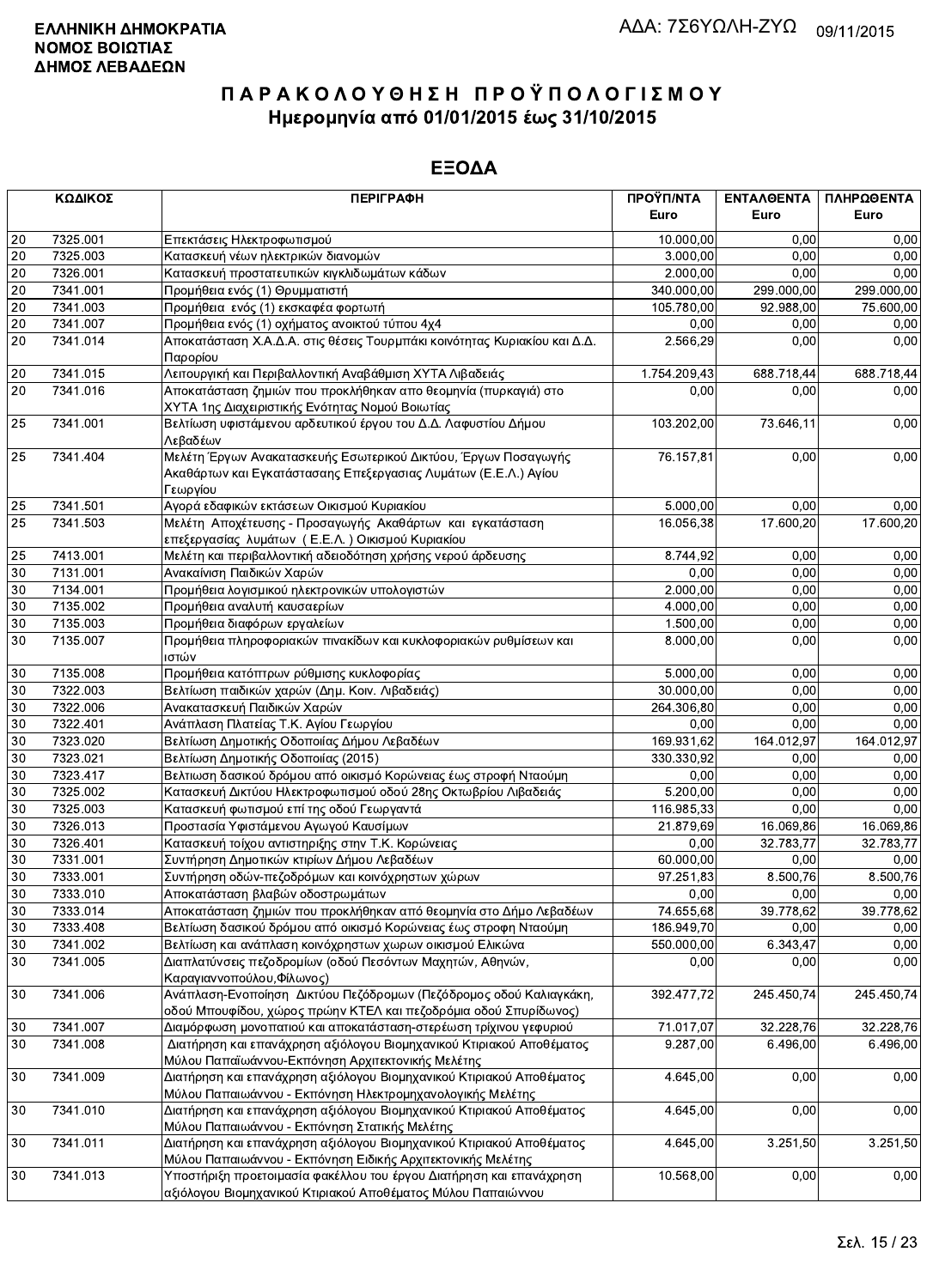|          | ΚΩΔΙΚΟΣ              | <b>ПЕРІГРАФН</b>                                                                                                                                                                                                                      | ΠΡΟΫΠ/ΝΤΑ<br>Euro       | <b>ENTAAGENTA</b><br>Euro | ΠΛΗΡΩΘΕΝΤΑ<br>Euro     |
|----------|----------------------|---------------------------------------------------------------------------------------------------------------------------------------------------------------------------------------------------------------------------------------|-------------------------|---------------------------|------------------------|
| 30       | 7341.015             | Υπογειοποίηση εναερίου δικτύου πεζοδρόμου επί της οδού Μπουφίδου (3ο<br>υποέργο της πραξης Ανάπλαση-Ενοποίηση Δικτύου Πεζοδρομων<br>(Πεζοδρομος οδού Καλλιαγκάκη, οδού Μπουφιδου, χωρος πρωην ΚΤΕΛ και<br>πεζοδρομια οδού Σπυρίδωνος) | 42.733,10               | 0,00                      | 0,00                   |
| 30       | 7341.016             | Σωστικές Ανασκαφές (2ο υποέργο της πραξης Ανάπλαση-Ενοποίηση<br>Δικτύου Πεζοδρομων (Πεζοδρομος οδού Καλλιαγκάκη, οδού Μπουφιδου,<br>χωρος πρωην ΚΤΕΛ και πεζοδρομια οδού Σπυρίδωνος)                                                  | 1,00                    | 0,00                      | 0,00                   |
| 30       | 7341.201             | Βελτίωση και ανάπλαση κοινοχρήστων χώρων Τ.Κ. Ανθοχωρίου                                                                                                                                                                              | 0,00                    | 0.00                      | 0,00                   |
| 30       | 7341.401             | Βελτίωση και Ανάπλαση Κοινόχρηστων χώρων ΤΚ Κορώνειας                                                                                                                                                                                 | 358.598,58              | 142.394,28                | 142.394,28             |
| 30       | 7411.001             | Αρχιτεκτονικός Διαγωνισμός-Μελέτες Νέου Δημαρχείου (Δημοτικής Κοινότητας<br>Λιβαδειάς)                                                                                                                                                | 100.000,00              | 0,00                      | 0,00                   |
| 30       | 7412.402             | Μελέτη Στατικής επάρκειας του φορέα στήριξης της Πλατείας της Δημοτικής<br>Κοινότητας Αγίου Γεωργίου                                                                                                                                  | 5.473,50                | 5.473,50                  | $\overline{5.473,50}$  |
| 30       | 7413.005             | Μελέτη Αποκατάστασης Ιστορικού Μηχανολογικού Εξοπλισμού Μύλων<br>Παπαιωάννου                                                                                                                                                          | 6.150,00                | 5.477,19                  | 5.477,19               |
| 30       | 7413.301             | Συγκοινωνιακή προκαταρκτική μελέτη για το έργο πρόσβασης του νέου<br>Χιονοδρομικού Κέντρου Παρνασσού στην ευρύτερη περιοχή της θέσης<br><b>AKPINO</b>                                                                                 | 13.306,36               | 0,00                      | 0,00                   |
| 30       | 7413.302             | Γεωλογική μελέτη για το έργο πρόσβασης του νέου Χιονοδρομικού<br>Κέντρου Παρνασσού στην ευρύτερη περιοχή της θέσης ΑΚΡΙΝΟ                                                                                                             | 7.862,85                | 0,00                      | 0,00                   |
| 30       | 7413.303             | Προμελέτη Περιβαλλοντικών Επιπτώσεων για το έργο πρόσβασης του<br>νέου Χιονοδρομικού Κέντρου Παρνασσού στην ευρύτερη περιοχή της<br>θέσης AKPINO                                                                                      | 7.862,85                | 0,00                      | 0,00                   |
| 30       | 7413.307             | Έργα δασικής αναψυχής προστασίας και ανάδειξης του φυσικού<br>περιβάλλοντος στη θέση Λαπαθιά του Δήμου Δαύλειας                                                                                                                       | 3.750,99                | 0,00                      | 0,00                   |
| 35       | 7135.001             | Προμήθεια λοιπού κεφαλαιακού εξοπλισμού (εργαλείων κλπ συναφών ειδών)                                                                                                                                                                 | 3.000,00                | 2.746,14                  | 2.746,14               |
| 35       | 7135.002             | Προμήθεια εξοπλισμού (χλοοκοπτικών μηχανημάτων κλπ) για την<br>αντιμετώπιση δράσεων πολιτικής προστασίας                                                                                                                              | 2.000,00                | 0,00                      | 0,00                   |
| 40       | 7111.003             | Αποζημίωση ιδιοκτησίων για την διάνοιξη της οδού Ρούμελης από την οδό<br>Χαιρωνείας εως την οδό Ορχομενού (1/2012 πράξη αναλογισμού )                                                                                                 | 50.114,38               | 12.799,19                 | 12.799,19              |
| 40       | 7111.004             | Αποζημίωση ιδιοκτησιών στο πάρκο της Έρκυνας από την οδό Θουκιδίδου<br>έως την οδό Ξενοφώντος                                                                                                                                         | 90.752,00               | 0,00                      | 0,00                   |
| 40       | 7135.001             | Προμήθεια γεωδαιτικού σταθμού                                                                                                                                                                                                         | 7.000,00                | 5.412,00                  | 0,00                   |
| 40       | 7341.201             | Μελέτη Σχεδιου Χωροταξικής και Οικιστικής Οργανωσης Ανοικτής Πόλης<br>Δήμου Χαιρώνειας                                                                                                                                                | 16.751,67               | 0,00                      | 0,00                   |
| 40       | 7341.501             | Μελέτη Γενικού Πολεοδομικού Σχεδίου Κοινότητας Κυριακίου                                                                                                                                                                              | 16.705,75               | 5.306,51                  | 0,00                   |
| 40       | 7413.302             | Μελέτη γεωλογικής καταλληλότητας (Β1 σταδίου) του ΣΧΟΟΑΠ Δαύλειας                                                                                                                                                                     | 0,00                    | 0,00                      | 0,00                   |
| 45       | 7135.001             | Προμήθεια λοιπού κεφαλαιακού εξοπλισμού (εργαλείων κλπ. συναφών<br>ειδών)                                                                                                                                                             | 1.000,00                | 912,13                    | 912,13                 |
| 45       | 7326.001             | Κατασκευή περίφραξης νέου Νεκροταφείου                                                                                                                                                                                                | 63.738,00               | 19.169,92                 | 19.169,92              |
| 45       | 7413.001             | Τεχνικές μελέτες επέκτασης Κοιμητηρίου Δ.Κ. Λιβαδειάς                                                                                                                                                                                 | 0,00                    | 0,00                      | 0,00                   |
| 45       | 7413.401             | Τεχνικές μελέτες ίδρυσης Νέου Κοιμητηρίου Αγίου Γεωργίου                                                                                                                                                                              | 0,00                    | 0,00                      | 0,00                   |
| 70       | 7326.001             | Δημιουργια ενδιαιτήματος αδέσποτων σκύλων                                                                                                                                                                                             | 0,00                    | 0,00                      | 0,00                   |
| 80<br>80 | 8111.001<br>8111.002 | Αμοιβές και έξοδα προσωπικού<br>Αποζημίωση και έξοδα προσωπικού (Φιλαρμονικής, γυμναστές ΠΑγΟ,                                                                                                                                        | 4.250,00<br>0,00        | 7.325,40<br>24.489,12     | 6.533,61<br>3.223,62   |
|          |                      | αποζημίωση λόγω συνταξιοδότησης κλπ)                                                                                                                                                                                                  |                         |                           |                        |
| 80       | 8112                 | Αμοιβές αιρετών αρχόντων και τρίτων<br>Αμοιβές και έξοδα τρίτων Παροχές τρίτων                                                                                                                                                        | 11.500,00<br>125.000,00 | 6.004,00                  | 5.500,00               |
| 80<br>80 | 8113<br>8115         | Διάφορα έξοδα                                                                                                                                                                                                                         | 25.000,00               | 40.386,56<br>24.558,76    | 37.972,33<br>21.008,45 |
| 80       | 8116                 | Δαπάνες προμήθειας αναλωσίμων                                                                                                                                                                                                         | 40.000,00               | 63.490,57                 | 62.591,85              |
| 80       | 8117                 | Λοιπά έξοδα                                                                                                                                                                                                                           | 220.000,00              | 60.438,02                 | 47.125,35              |
| 80       | 8121                 | Αγορές κτιρίων τεχνικών έργων και προμήθειες παγίων                                                                                                                                                                                   | 449.136,00              | 371.368,52                | 364.073,22             |
| 80       | 8122                 | Έργα                                                                                                                                                                                                                                  | 139.432,73              | 282.042,62                | 282.042,62             |
| 80       | 8123                 | Μελέτες Έρευνες πειραματικές εργασίες και ειδικές δαπάνες                                                                                                                                                                             | 28.853,55               | 7.380,00                  | 7.380,00               |
| 80       | 8131                 | Φορολογικά πρόστιμα και προσαυξήσεις (ΠΟΕ)                                                                                                                                                                                            | 8.000,00                | 561,33                    | 561,33                 |
| 80       | 8211                 | Απόδοση εισφοράς υπέρ του Δημοσίου στις αποδοχές και τα έξοδα<br>παράστασης                                                                                                                                                           | 200.360,00              | 145.622,90                | 145.622,90             |
| 80       | 8221                 | Απόδοση φόρων μισθωτών υπηρεσιών                                                                                                                                                                                                      | 259.350,00              | 184.908,99                | 184.908,99             |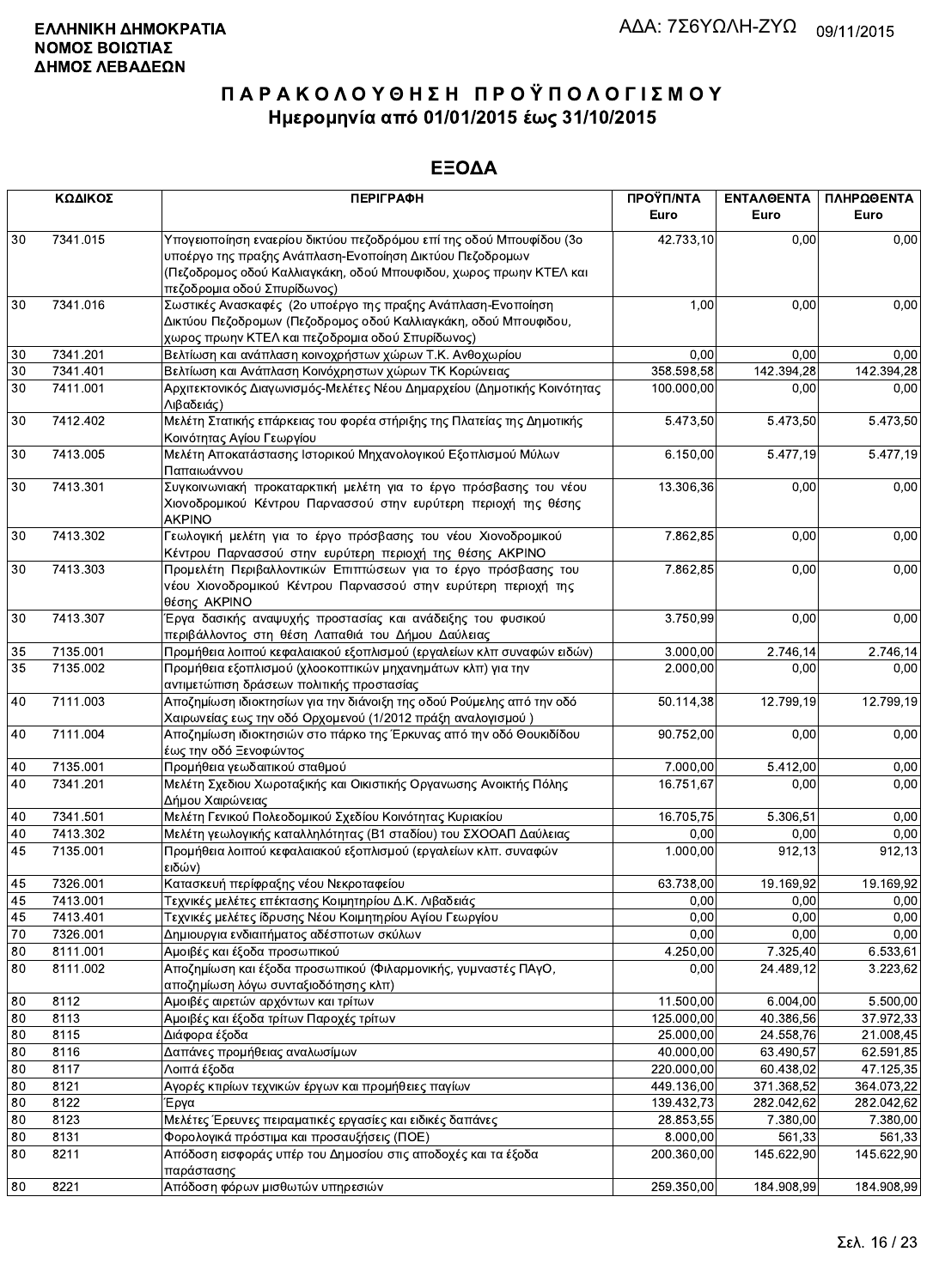|    | ΚΩΔΙΚΟΣ  | <b>ПЕРІГРАФН</b>                                                                                                | ΠΡΟΫΠ/ΝΤΑ     | <b>ENTAAOENTA</b> | ΠΛΗΡΩΘΕΝΤΑ    |
|----|----------|-----------------------------------------------------------------------------------------------------------------|---------------|-------------------|---------------|
|    |          |                                                                                                                 | Euro          | Euro              | Euro          |
| 80 | 8222     | Απόδοση φόρων και χαρτόσημο Δημάρχων Αντιδημάρχων, μελών Δημοτικών <br>Συμβουλίων και λοιπών συλλογικών οργάνων | 7.386,00      | 3.021.62          | 3.021,62      |
| 80 | 8223     | Απόδοση φόρων προμηθευτών εργολάβων ελ. επαγγελματιών κ.λ.π.                                                    | 141.500,00    | 202.833.16        | 202.833,16    |
| 80 | 8224     | Λοιπές αποδόσεις κρατήσεων υπέρ του Δημοσίου                                                                    | 90.302,17     | 2.444.76          | 2.444.76      |
| 80 | 8231     | Εισφορές σε ασφαλιστικούς οργανισμούς και ταμεία                                                                | 1.393.100.00  | 1.002.454.56      | 1.002.454.56  |
| 80 | 8232     | Εισφορά για το εφάπαξ βοήθημα του Ν 103/75                                                                      | 3.989.00      | 1.523.20          | 1.523.20      |
| 80 | 8241     | Κρατήσεις στις αποδοχές για την εξόφληση δανείων του ΤΠ & Δ                                                     | 91.400.00     | 60.054,46         | 60.054,46     |
| 80 | 8242     | Λοιπές κρατήσεις υπέρ τρίτων                                                                                    | 275.000,00    | 196.372,11        | 196.372.11    |
| 80 | 8251     | Πάνια προκαταβολή                                                                                               | 29.000,00     | 29.000,00         | 17.000,00     |
| 80 | 8261.001 | Επιστροφές αχρεωστήτως εισπραχθέντων εσόδων                                                                     | 32.233,04     | 2.937.24          | 2.556,68      |
| 80 | 8261.002 | Λοιπές επιστροφές εισπραχθέντων εσόδων                                                                          | 74.713,79     | 28.369.71         | 28.369,71     |
| 80 | 8261.003 | Επιστροφές χρημάτων για επιχορηγούμενες ληξιπρόθεσμες οφειλές                                                   | 0.00          | 7.507,60          | 7.507,60      |
| 80 | 8511     | Προβλέψεις μη είσπραξης εισπρακτέων υπολοίπων                                                                   | 2.958.064.27  | 0.00              | 0.00          |
| 90 | 9111     | Αποθεματικό                                                                                                     | 449.825,66    | 0,00              | 0.00          |
|    |          | ΣΥΝΟΛΑ                                                                                                          | 29.507.030.53 | 16.359.247.88     | 15.934.641.30 |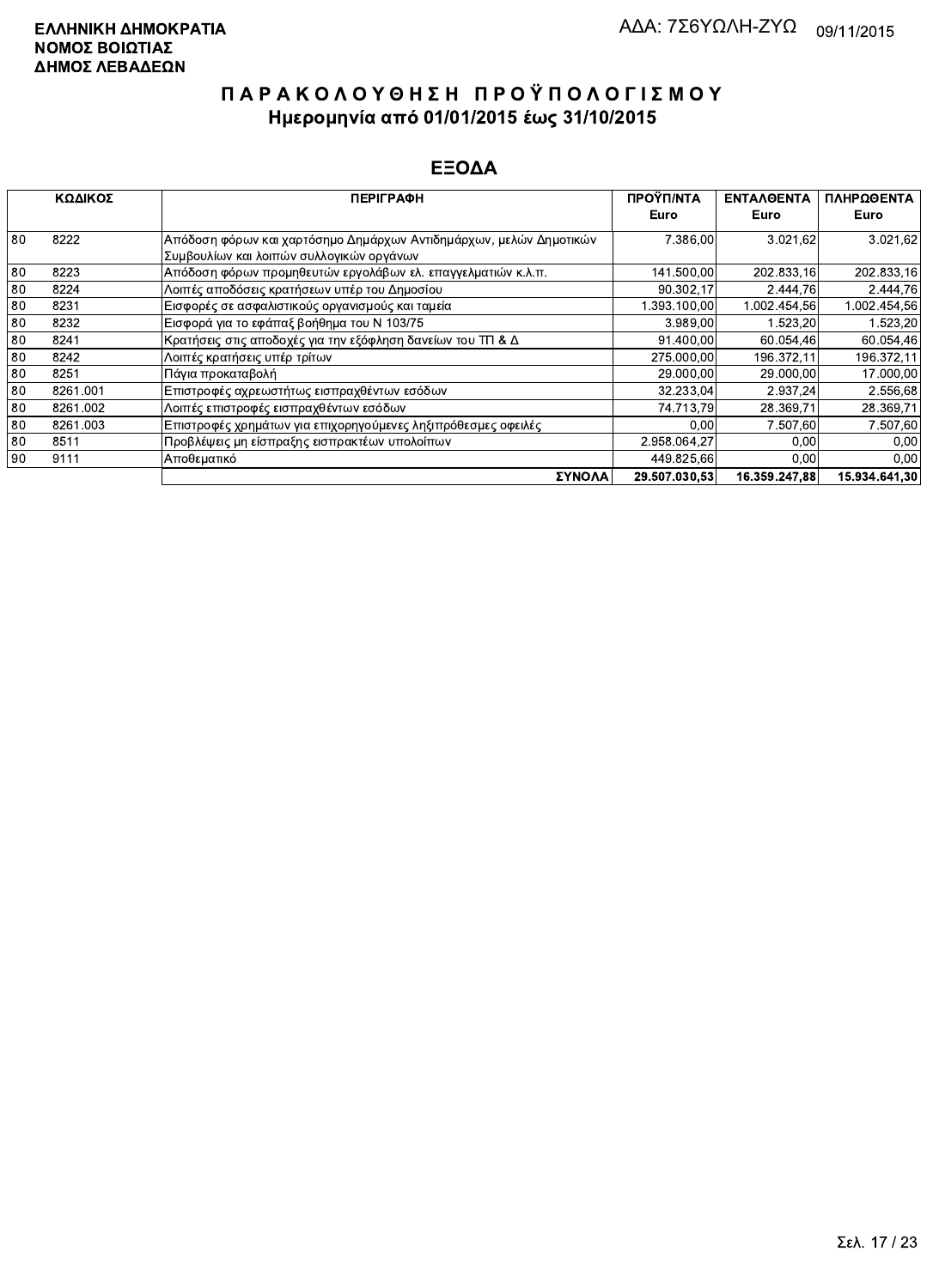#### ΓΕΝΙΚΗ ΑΝΑΚΕΦΑΛΑΙΩΣΗ

|                                         | ΠΡΟΫΠΟΛΟΓΙΣΘΕΝΤΑ<br>Euro | <b>ΒΕΒΑΙΩΘΕΝΤΑ</b><br>Euro | ΕΙΣΠΡΑΧΘΕΝΤΑ<br>Euro |
|-----------------------------------------|--------------------------|----------------------------|----------------------|
| ΕΣΟΔΑ                                   | 27.376.998,87            | 27.376.998,87              | 16.226.192.03        |
| <b>XPHMATIKO</b><br>ΥΠΟΛΟΙΠΟ<br>(K.A.3) | 2.130.031,66             | 2.653.412.97               | 2.653.412,97         |
| ΣΥΝΟΛΟ                                  | 29.507.030,53            | 23.466.455,57              | 18.879.605,00        |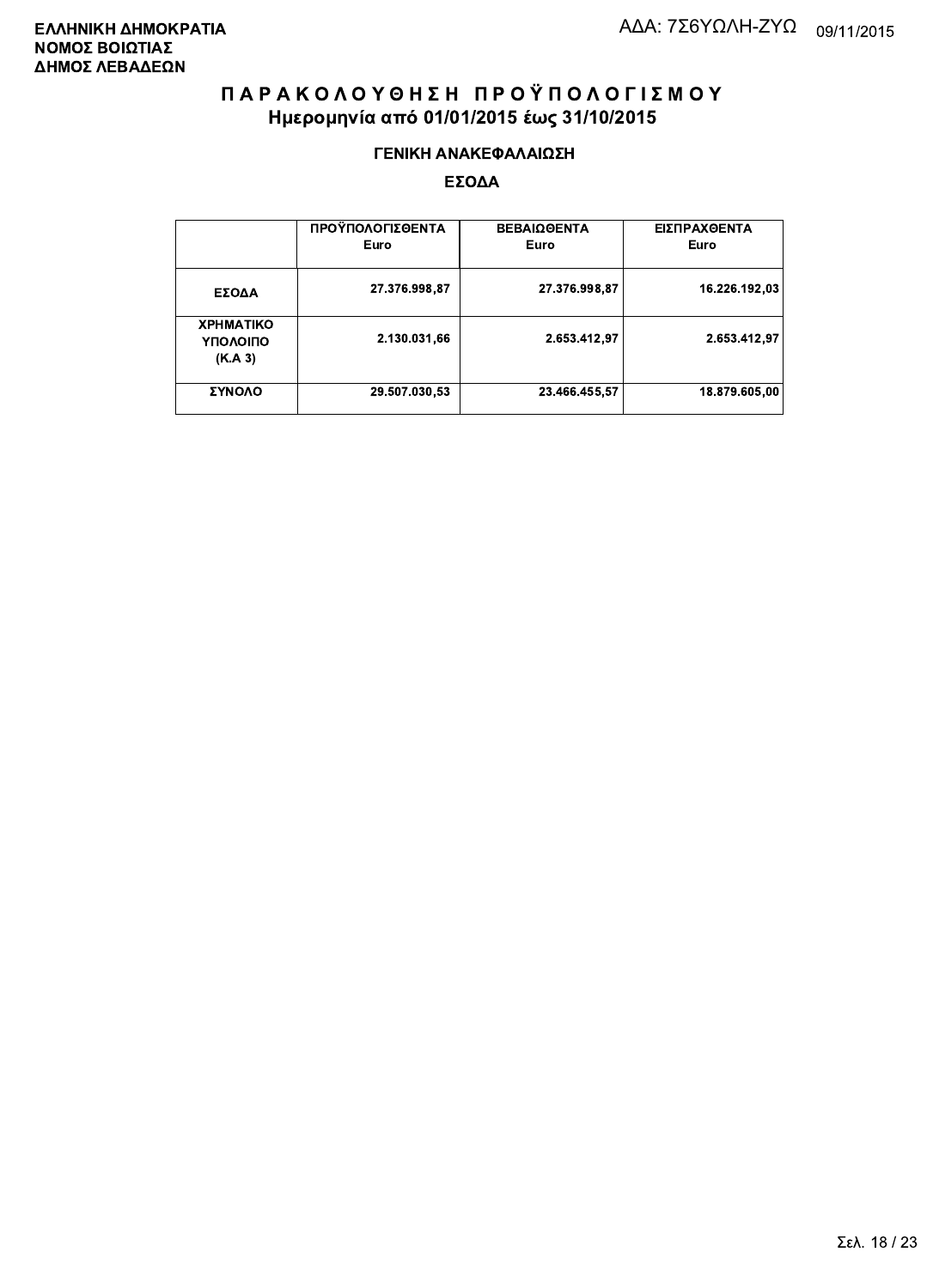#### ΕΞΟΔΑ

|             | ΠΡΟΫΠ/ΝΤΑ<br>Euro | <b>ENTAAGENTA</b><br>Euro | ΠΛΗΡΩΘΕΝΤΑ<br>Euro |
|-------------|-------------------|---------------------------|--------------------|
| ΕΞΟΔΑ       | 29.057.204,87     | 16.359.247,88             | 15.934.641.30      |
| ΑΠΟΘΕΜΑΤΙΚΟ | 449.825,66        | 0.00                      | 0.00               |
| ΣΥΝΟΛΟ      | 29.507.030,53     | 16.359.247.88             | 15.934.641.30      |
|             |                   |                           |                    |

#### ΑΝΑΚΕΦΑΛΑΙΩΣΗ 1ου ΕΠΙΠΕΔΟΥ

| <b>ATIVITY</b>   | ΠΛΗΡΩΘΕΝΤΑ        |
|------------------|-------------------|
| τυ <u>ν</u> ικυς | <b>ENTAAGENTA</b> |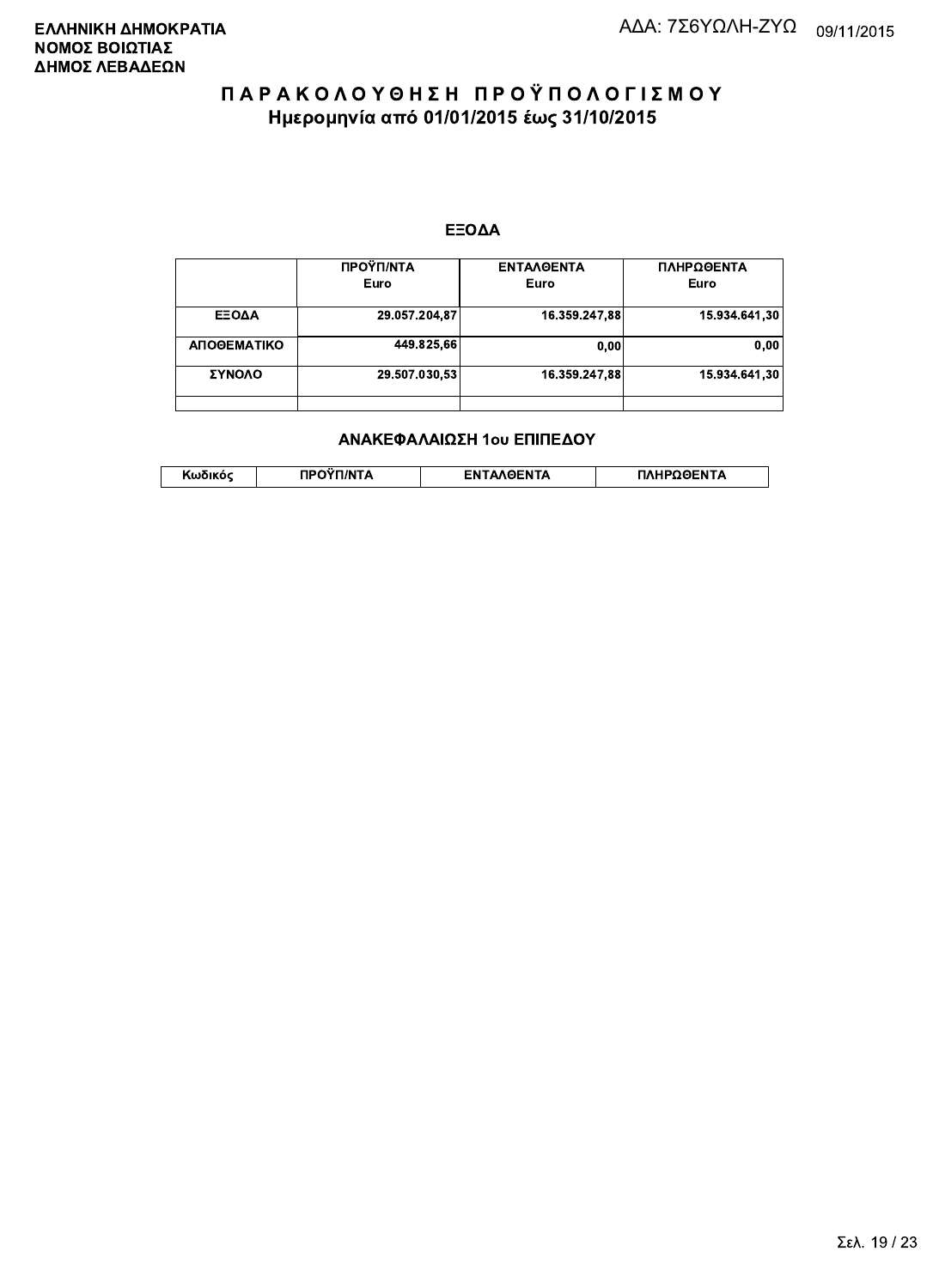ΑΝΑΚΕΦΑΛΑΙΩΣΗ ΕΣΟΔΩΝ ΑΠΟ 01/01/2015 ΕΩΣ 31/10/2015

|   | TAKTIKA EZOAA                                                               |                       |               |
|---|-----------------------------------------------------------------------------|-----------------------|---------------|
|   |                                                                             | <i>EYNOAO:</i>        | 10.213.811,66 |
|   | EKTAKTA EZOAA                                                               |                       |               |
|   |                                                                             | ΣΥΝΟΛΟ:               | 2.576.541,74  |
|   | ΕΣΟΔΑ ΠΑΡΕΛΘΟΝΤΩΝ ΟΙΚΟΝΟΜΙΚΩΝ ΕΤΩΝ (Π.Ο.Ε.) ΠΟΥ ΒΕΒΑΙΩΝΟΝΤΑΙ ΓΙΑ ΠΡΩΤΗ ΦΟΡΑ |                       |               |
|   |                                                                             | <i>EYNOAO:</i>        | 556.441,31    |
| 3 | ΕΙΣΠΡΑΞΕΙΣ ΑΠΌ ΔΑΝΕΙΑ ΚΑΙ ΑΠΑΙΤΗΣΕΙΣ ΑΠΌ Π.Ο.Ε.                             |                       |               |
|   |                                                                             | ΣΥΝΟΛΟ:               | 1.123.550,04  |
|   | ΕΙΣΠΡΑΞΕΙΣ ΥΠΕΡ ΤΟΥ ΔΗΜΟΣΙΟΥ ΚΑΙ ΤΡΙΤΩΝ ΚΑΙ ΕΠΙΣΤΡΟΦΕΣ ΧΡΗΜΑΤΩΝ             |                       |               |
|   |                                                                             | ΣΥΝΟΛΟ:               | 1.755.847,28  |
| 5 | ΧΡΗΜΑΤΙΚΟ ΥΠΟΛΟΙΠΟ                                                          |                       |               |
|   |                                                                             | <i>EYNOAO:</i>        | 2.653.412,97  |
|   |                                                                             | ΓΕΝΙΚΟ ΣΥΝΟΛΟ ΕΣΟΔΩΝ: | 18.879.605,00 |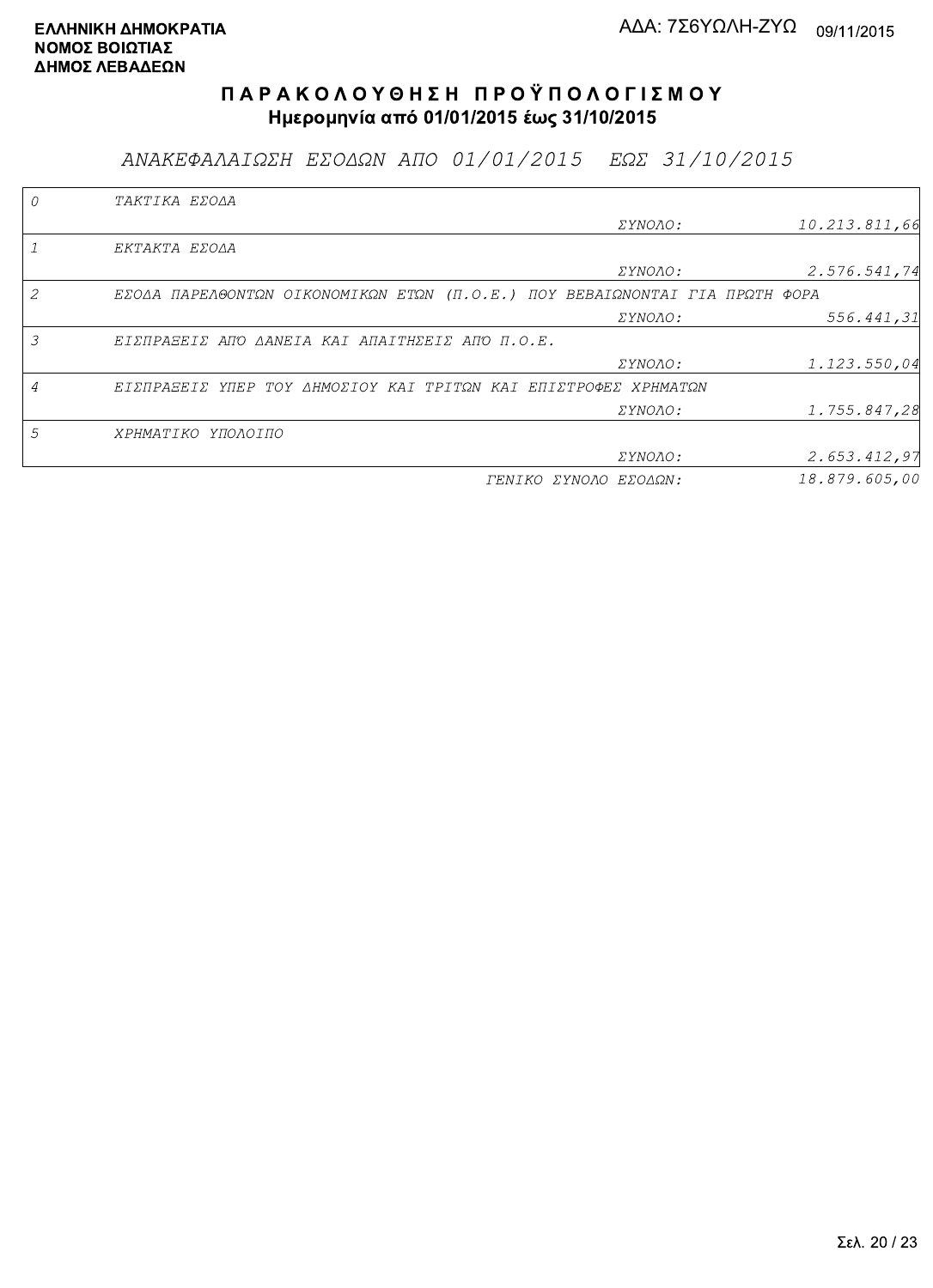## ΑΝΑΚΕΦΑΛΑΙΩΣΗ ΕΞΟΔΩΝ ΑΠΟ 01/01/2015 ΕΩΣ 31/10/2015

| 6             | Έξοδα χρήσης                                                  |               |
|---------------|---------------------------------------------------------------|---------------|
| 61            | Αμοιβές αιρετών και τρίτων                                    | 226.442,84    |
| 66            | Δαπάνες προμήθειας αναλωσίμων                                 | 329.798,56    |
| 67            | Πληρωμές για μεταβιβάσεις εισοδημάτων σε τρίτους Παραχωρήσεις | 5.602.995,61  |
|               | - Παροχές - Επιχορηγήσεις - Επιδοτήσεις - Δωρεές              |               |
| 63            | Φόροι - Τέλη                                                  | 36.858,57     |
| 60            | Αμοιβές και έξοδα προσωπικού                                  | 3.924.203,72  |
| 64            | Λοιπά γενικά έξοδα                                            | 113.250,45    |
| 65            | Πληρωμές για την εξυπηρέτηση της δημόσιας πίστης              | 270.320,42    |
| 62            | Παροχές τρίτων                                                | 864.896,19    |
| 68            | Λοιπά έξοδα                                                   | 28.248,84     |
|               | ΣΥΝΟΛΟ:                                                       | 11.397.015,20 |
| $\mathcal{I}$ | Επενδύσεις                                                    |               |
| 73            | Έργα                                                          | 1.805.295,57  |
| 71            | Αγορές κτιρίων τεχνικών έργων και προμήθειες παγίων           | 28.697,71     |
| 75            | Τίτλοι πάγιας επένδυσης (συμμετοχές σε επιχειρήσεις)          | 0,00          |
| 74            | Μελέτες, έρευνες, πειραματικές εργασίες και ειδικές δαπάνες   | 10.950,69     |
|               | ΣΥΝΟΛΟ:                                                       | 1.844.943,97  |
| 8             | ΠΛΗΡΩΜΕΣ Π.Ο.Ε & ΛΟΙΠΕΣ ΑΠΟΔΟΣΕΙΣ ΚΑΙ ΠΡΟΒΛΕΨΕΙΣ              |               |
| 81            | Πληρωμές υποχρεώσεων (Π.Ο.Ε.)                                 | 838.012,38    |
| 82            | Λοιπές αποδόσεις                                              | 1.854.669,75  |
| 83            | Επιχορηγούμενες Πληρωμές Υποχρεώσεων Π.Ο.Ε.                   | 0,00          |
| 85            | Προβλέψεις μη είσπραξης εισπρακτέων υπολοίπων βεβαιωμένων     | 0,00          |
|               | κατά τα ΠΟΕ εντός του οικονομικού έτους                       |               |
|               | ΣΥΝΟΛΟ:                                                       | 2.692.682,13  |
| 9             | Αποθεματικό                                                   |               |
| 91            | Ποσό διαθέσιμο για αναπλήρωση των ανεπαρκών πιστώσεων για τη  | 0,00          |
|               | δημιουργία νέων μη προβλεπόμενων στον προϋπολογισμό           |               |
|               | ΣΥΝΟΛΟ:                                                       | 0,00          |
|               | FENIKO SYNOAO ESOAON:                                         | 15.934.641.30 |

ΓENIKO ΣΥΝΟΛΟ ΕΞΟΔΩΝ:

15.934.641,30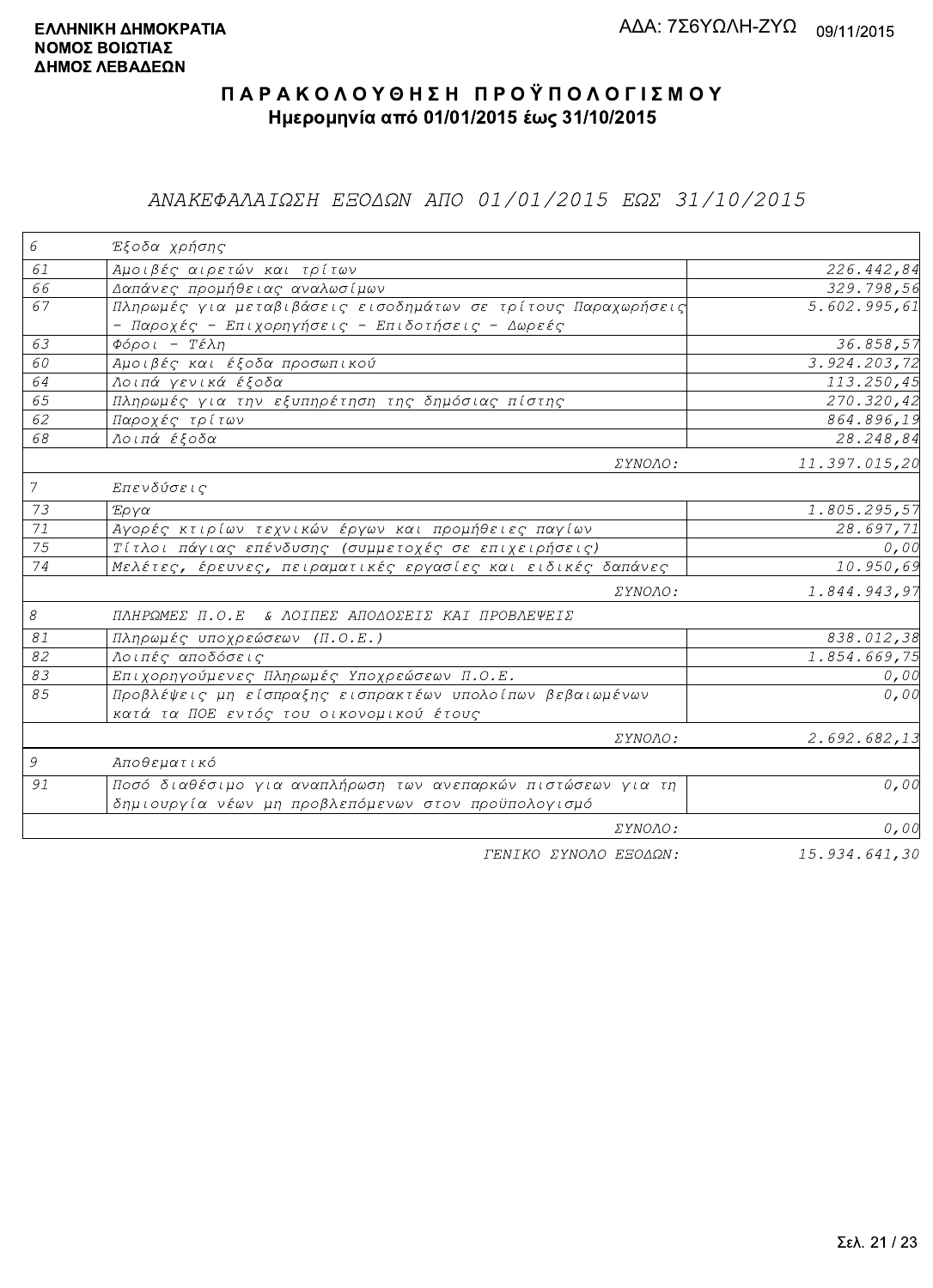ΣΥΝΟΛΑ ΑΝΑ ΥΠΗΡΕΣΙΑ ΑΠΟ 01/01/2015 ΕΩΣ 31/10/2015

| 00 | Γενικές υπηρεσίες                                         | 1.120.385,57  |
|----|-----------------------------------------------------------|---------------|
| 10 | Οικονομικές και Διοικητικές υπηρεσίες                     | 1.343.733,07  |
| 15 | Υπηρεσίες Πολιτισμού, Αθλητισμού και κοινωνικής πολιτικής | 6.218.141,91  |
| 20 | Υπηρεσία καθαριότητας και ηλεκτροφωτισμού                 | 2.636.833,25  |
| 25 | Υπηρεσίες 'Υδρευσης-άδρευσης-αποχέτευσης                  | 121.542,92    |
| 30 | Υπηρεσία Τεχνικών έργων                                   | 1.344.303,59  |
| 35 | Υπηρεσίες πρασίνου                                        | 176.334,81    |
| 40 | Υπηρεσία Πολεοδομίας                                      | 67.659,71     |
| 45 | Υπηρεσία Νεκροταφείων                                     | 71.938,94     |
| 50 | Δημοτική Αστυνομία                                        | 0,00          |
| 70 | Λοιπές υπηρεσίες                                          | 141.085,40    |
|    | ΣΥΝΟΛΟ:                                                   | 13.241.959,17 |